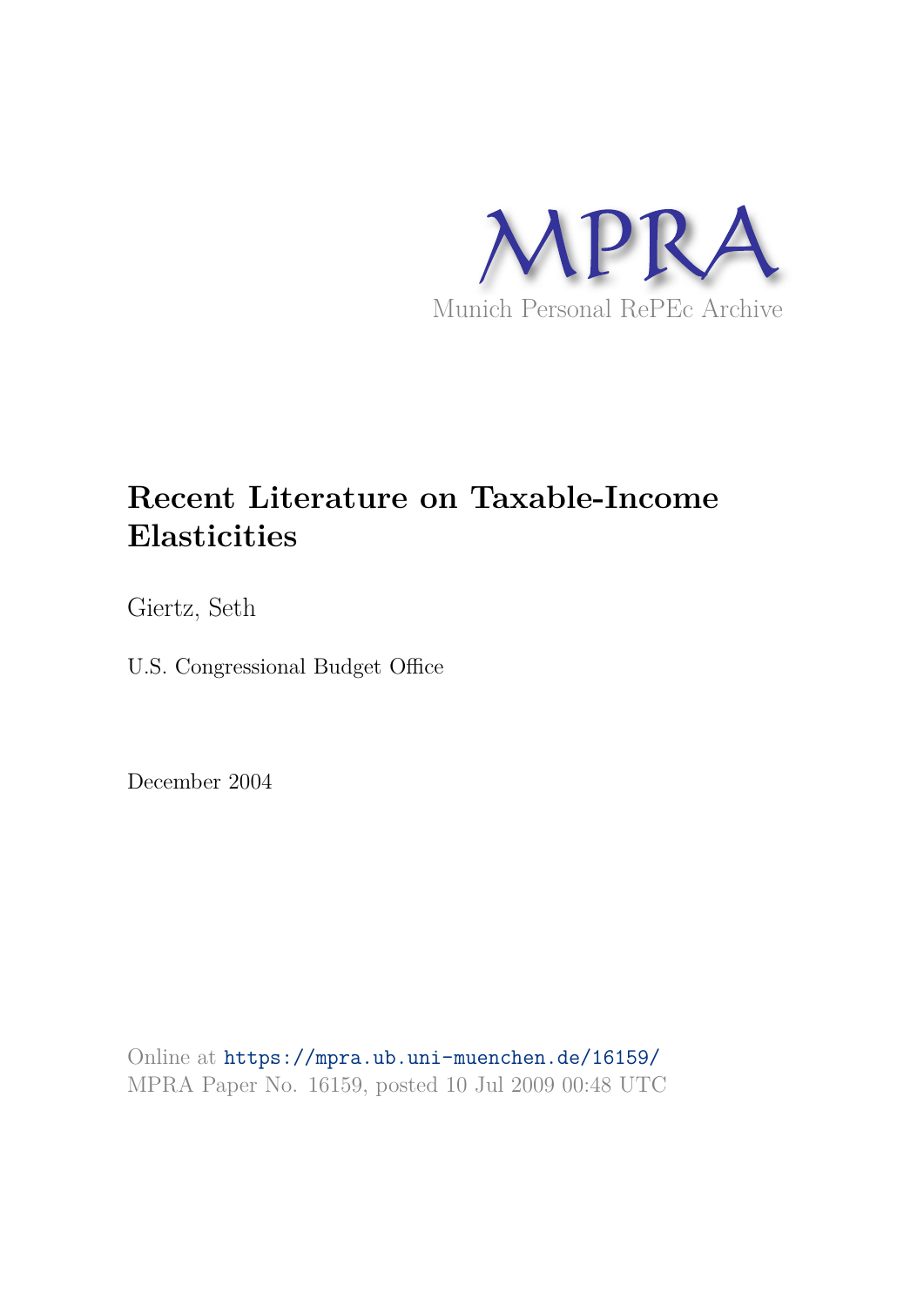**Technical Paper Series Congressional Budget Office Washington, D.C.**

# **Recent Literature on Taxable-Income Elasticities**

December 2004 2004-16

Seth H. Giertz Tax Analysis Division Congressional Budget Office Washington, D.C. E-mail: Seth.Giertz@cbo.gov

Technical papers in this series are preliminary and are circulated to stimulate discussion and critical comment. These papers are not subject to the Congressional Budget Office's formal review and editing processes. The analyses and conclusions expressed in them are those of the authors and should not be interpreted as those of the Congressional Budget Office. References in publications should be cleared with the authors. Papers in this series can be obtained at www.cbo.gov/tech.cfm.

The author would like to thank Joel Slemrod, Jon Bakija, Jim Poterba, Emmanuel Saez, Bob Williams, David Weiner, Bob Dennis, and Roger Hitchner for helpful comments.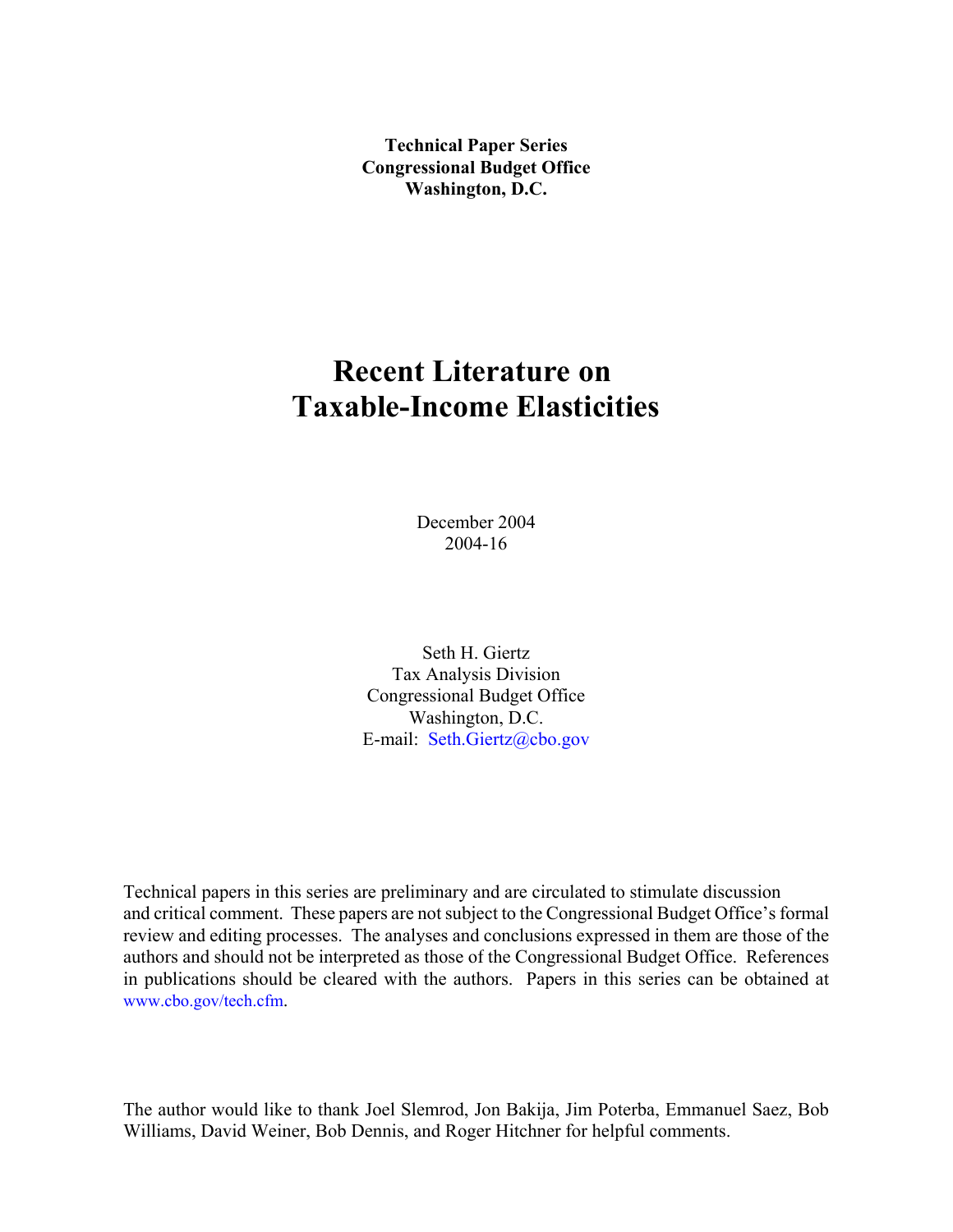# Table of Contents

| I.                                                                    | Introduction                                                     | $\mathbf{1}$ |  |  |  |  |  |
|-----------------------------------------------------------------------|------------------------------------------------------------------|--------------|--|--|--|--|--|
| П.                                                                    | Why the Elasticity of Taxable Income                             |              |  |  |  |  |  |
| Ш.                                                                    | <b>Methodological Issues and Obstacles</b>                       |              |  |  |  |  |  |
|                                                                       | Exogenous Income Shifts and Mean Reversion                       | $\tau$       |  |  |  |  |  |
|                                                                       | Endogeneity of the Tax Rate                                      | 9            |  |  |  |  |  |
|                                                                       | <b>Institutional Factors: Contemporaneous Tax Policy Changes</b> | 10           |  |  |  |  |  |
|                                                                       | Transitory versus Permanent Responses and Income Shifting        | 11           |  |  |  |  |  |
| IV.                                                                   | <b>Recent Empirical Work</b>                                     | 12           |  |  |  |  |  |
|                                                                       | Do Responses Depend on the Tax Change Examined?                  | 13           |  |  |  |  |  |
|                                                                       | Is There a Consensus on the Size of the Elasticity?              | 14           |  |  |  |  |  |
|                                                                       | ERTA and TRA 86                                                  | 15           |  |  |  |  |  |
|                                                                       | OBRA 90 and OBRA 93                                              | 32           |  |  |  |  |  |
| V.                                                                    | Conclusion                                                       | 37           |  |  |  |  |  |
|                                                                       | Table 1. Empirical Studies on the Elasticity of Taxable Income   | 40           |  |  |  |  |  |
| Appendix: Highly Simplified Model for the Revenue-Maximizing Tax Rate |                                                                  |              |  |  |  |  |  |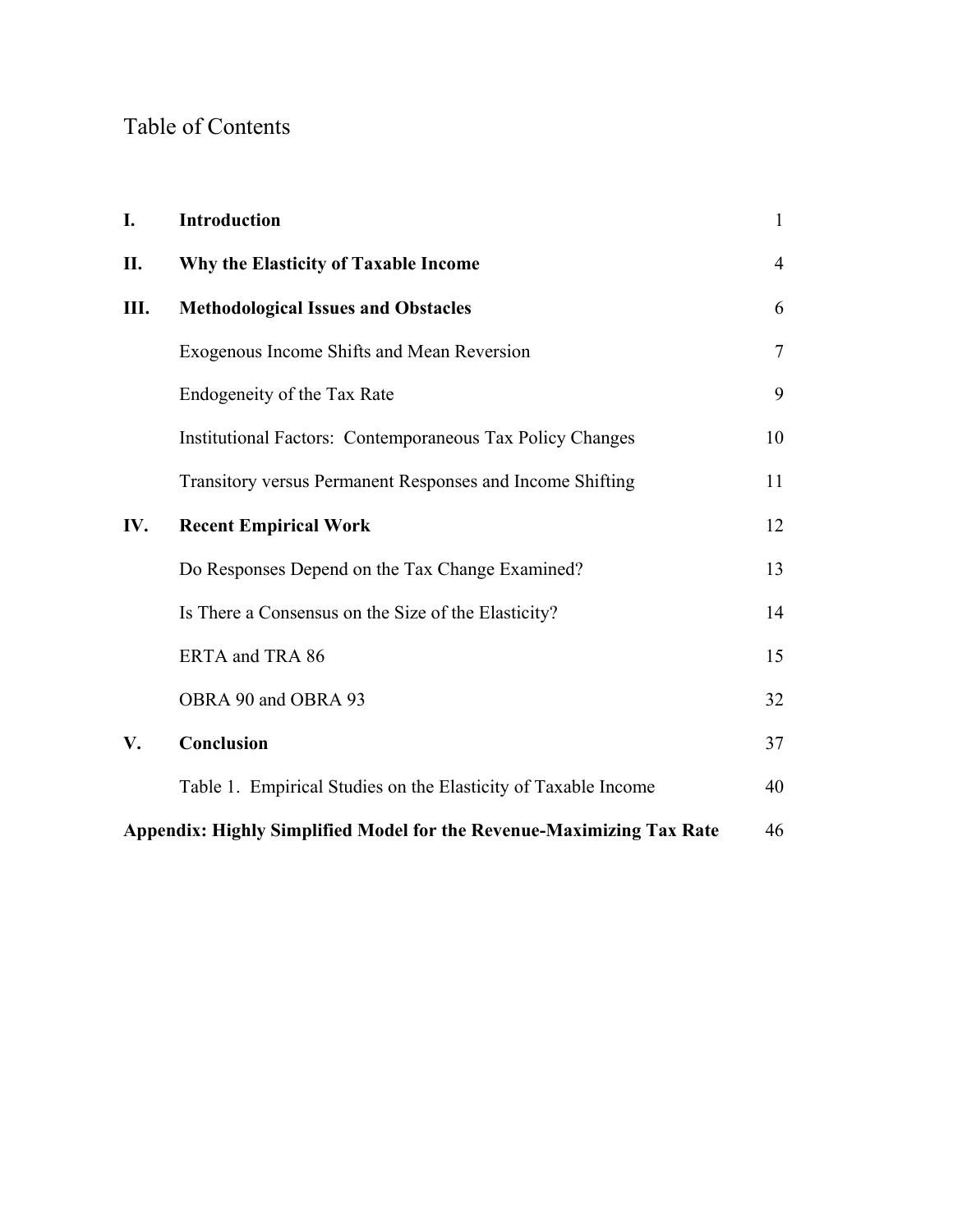# **Recent Literature On Taxable-Income Elasticities**

by Seth H. Giertz

# **Abstract**

This paper reviews the literature on taxable-income elasticities, focusing primarily on empirical studies examining the U.S. tax changes of 1981, 1986, 1990, and 1993 and the bracket creep of the late 1970s and early 1980s. The paper first provides background on the importance of the elasticity of taxable income both for forecasting income tax revenue and for assessing the efficiency implications of tax rate changes. It then discusses the major methodological issues and obstacles before delving into the literature. The paper emphasizes the different methodologies employed and the sensitivity of estimates to an array of factors, including sample selection, the tax reform under examination, and econometric techniques (or model specification). Although it recognizes advances in the literature in recent years, the paper concludes that responses to tax rate changes are far from fully understood and that there is much to be gained from continued research on this topic.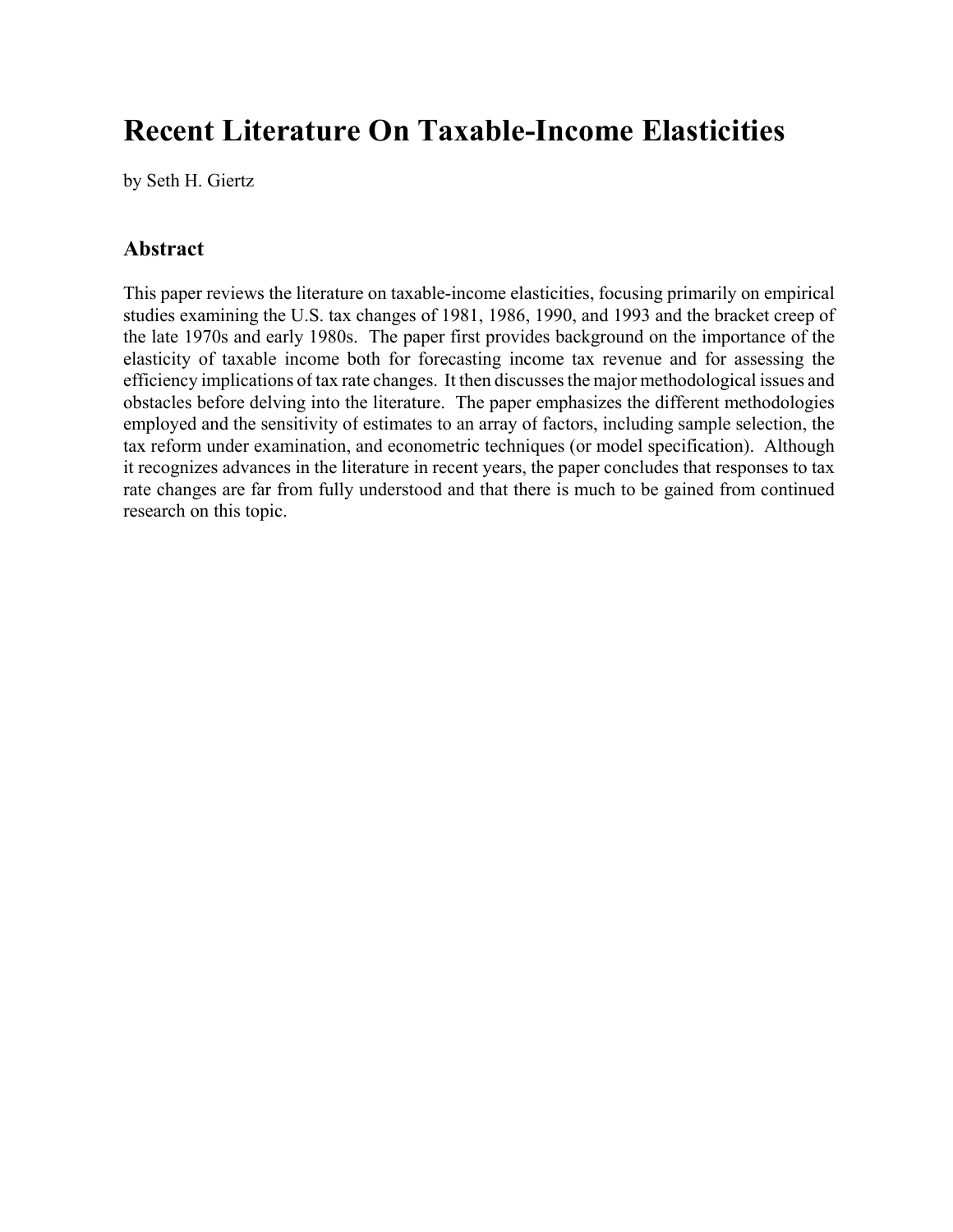# **I. Introduction**

Taxes can alter incentives for economic activity, in turn affecting income and reporting behavior. From the government's perspective, it is important to understand the relationship between taxes and taxable income, because that relationship affects income tax revenue. The elasticity of taxable income (ETI) measures the responsiveness of reported taxable income to tax rate changes. The ETI equals the percentage change in reported taxable income associated with a one-percent increase in the net-of-tax rate, where the net-of-tax rate equals the share of the next dollar of reported taxable income that is not taxed, or one minus the tax rate. The ETI is also key to evaluating the efficiency implications of a tax change. Feldstein (1999) shows that, if accurately estimated, the ETI can be used to calculate the deadweight loss from income taxation.<sup>1</sup> Although the variable isimportant, accurately estimating it is daunting. The tax code provides opportunities to shift income between different tax bases (or to alter the timing of taxation), but reporting requirements do not always allow analysts to observe the full spectrum of behavior. Likewise, underlying economic conditions are complex and impact reported taxable income in ways that are not fully understood. Separating true responses to tax policy from responses to non-tax factors is difficult.

The first modern studies to examine the broad range of responses to income taxation (Lindsey,

<sup>1.</sup> Feldstein shows that *deadweight loss* = -0.5  $\cdot$  *tax\_rate*<sup>2</sup> $\cdot$  (1 – *tax\_rate*)<sup>-1</sup> $\epsilon_{\text{taxable income}}$  $\cdot$  *taxable\_income*. However, there are exceptions when a breakdown of the response can add insight into the efficiency implications. For example, suppose tax rates rise and, in response, taxable income falls, but a portion of that drop in taxable income is due to increased charitable contributions (and suppose those charities produce positive externalities). Or, suppose that a tax increase is used to finance an underprovided public good. In instances such as those, where external costs or benefits are present, assessing efficiency implications is more complex.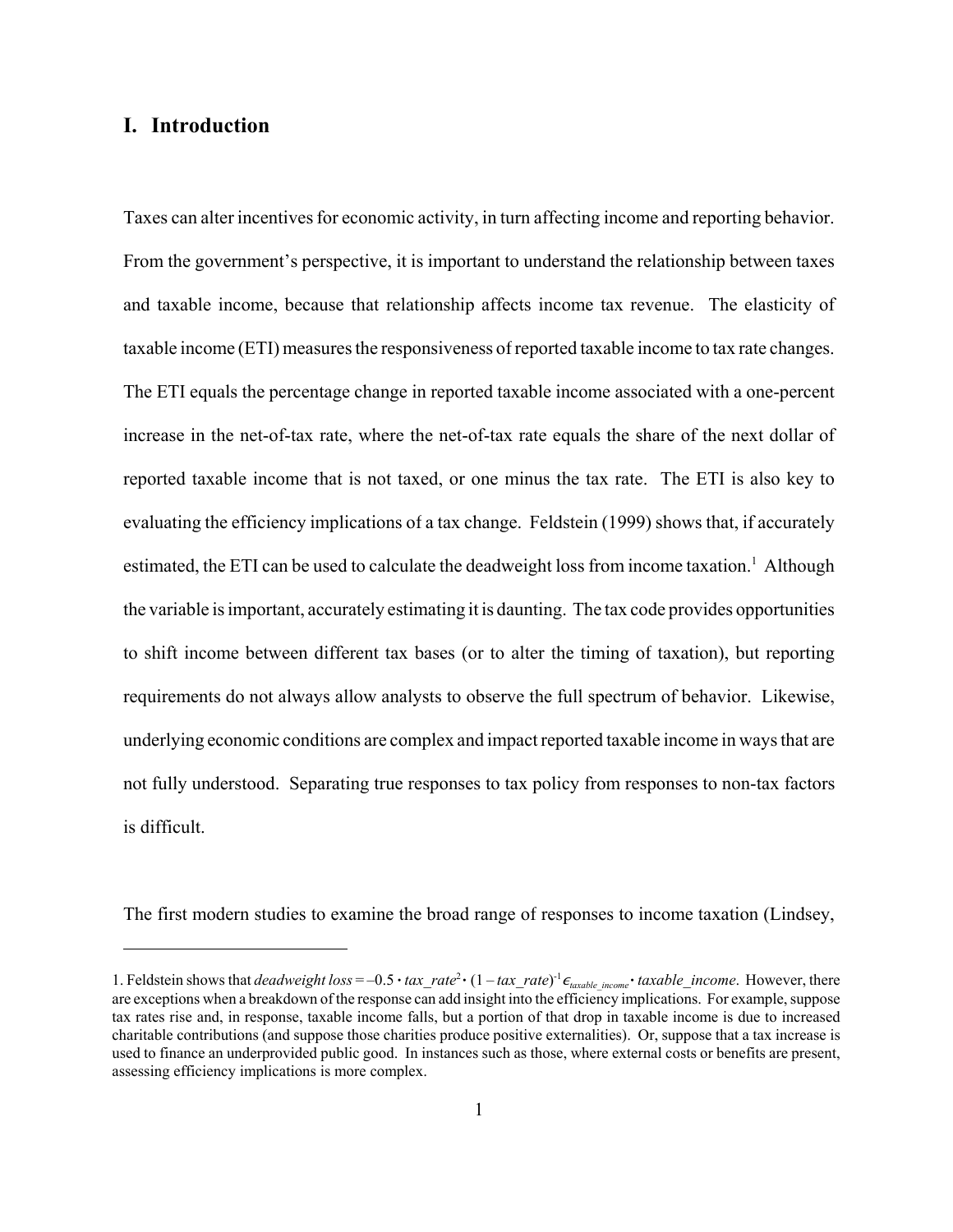1987, and Feldstein, 1995) found reported taxable income to be extremely responsive to the across-the-board rate cuts of 1981 and 1986. Those findings were supported by anecdotal evidence that some responses to taxation are large (and encompass more than labor supply responses). In 1981 the top marginal individual income tax rate was 70 percent; five years later the top rate had been more than cut in half, to 28 percent. Yet, despite substantial across-theboard rate cuts, economic growth and base-broadening pushed revenues from the corporate and individual income tax up by nearly 15 percent in real terms from 1981 to 1990.<sup>2</sup> And, despite a much less progressive rate structure, the share of federal taxes paid by the highest income groups increased substantially.

Since those seminal studies, much has been learned about the experience of the 1980s. It is now recognized that factors other than tax policy played a role in those early estimates. And, contrary to forecasts based on the 1980s experience, taxable income continued to grow rapidly for the upper-income groups after their tax rates were raised in 1990 and 1993. That brought to the fore the complexities inherent in measuring responses to taxation. Subsequent research, by examining the experience of the 1990s and by applying more sophisticated methods to the 1980s, has concluded that the response of taxable income to tax rates, while sometimes substantial, is much smaller than that found in the earliest studies.

Given the inherent complexities, the similarity in some of the recent estimates is surprising. For example, several studies, using different methodologies and examining different tax changes, cite

<sup>2.</sup> Based on IRS data available at www.irs.gov/pub/irs-soi/03db07co.xls.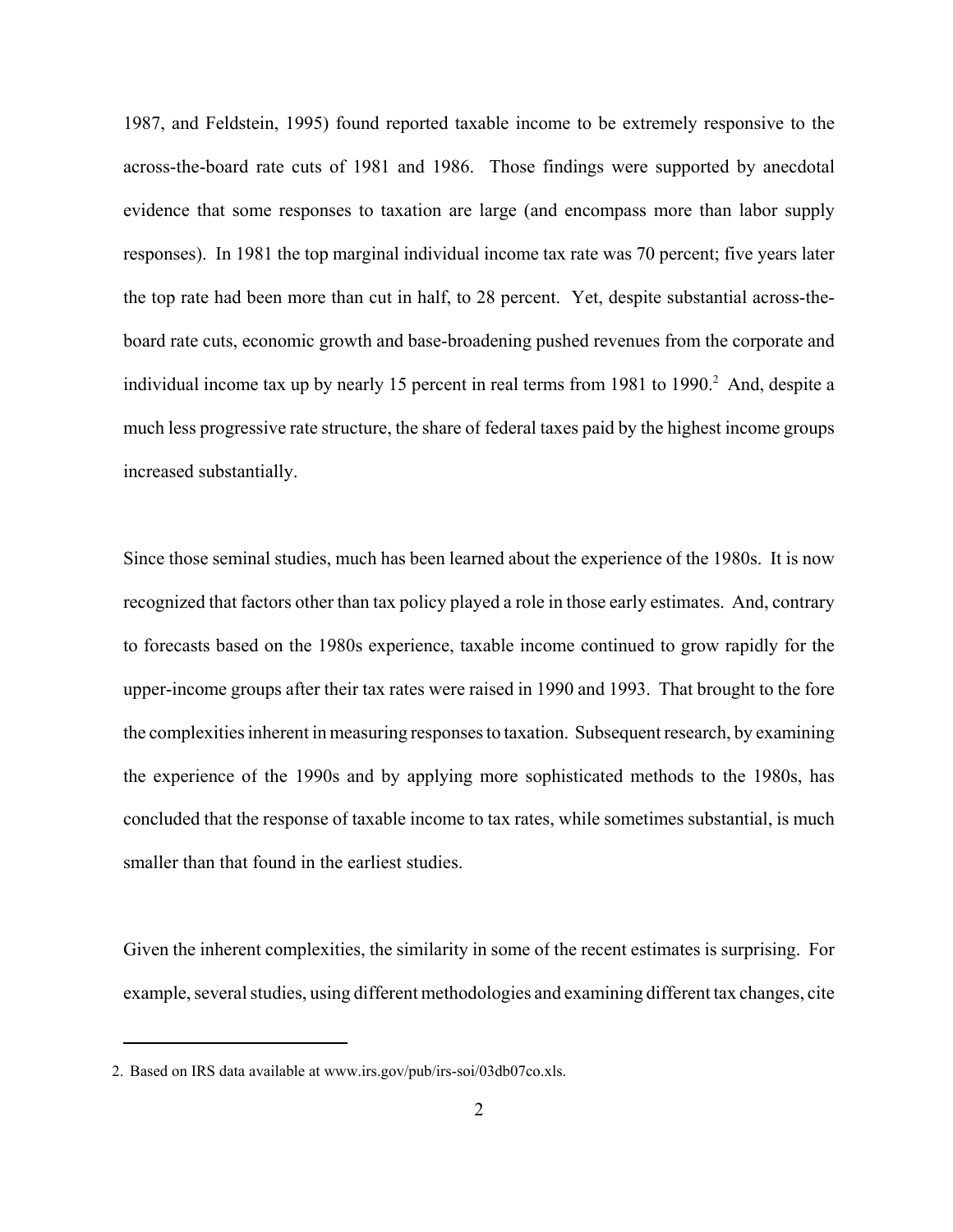a "best estimate" of the ETI of around 0.40. That might suggest that responses, if not perfectly estimated, have at least been narrowed to a tight range. A closer examination of the literature suggests that that may not be the case. In fact, some evidence suggests that responses may be particularly sensitive to sample restrictions, econometric techniques, the period under examination, and the past history of tax rate changes. Accurately estimating the ETI is especially important because mis-estimation can profoundly affect both the estimated efficiency impact and the tax revenue forecasts of a proposed change in tax rates. For example, suppose overall taxable income were \$5 trillion with a flat rate tax of 20 percent, yielding income tax revenue of \$1 trillion.<sup>3</sup> Now suppose the tax rate were raised by 10 percent (from 20 to 22 percent). If the ETI were 0.40, that rate increase would cause reported taxable income to fall by \$50 billion  $(= 0.40)$ \* 10 percent \* \$5 trillion). The rate increase would also cause an additional deadweight loss of \$11.4 billion, while income tax revenues would increase by \$89 billion. If, for comparison, the ETI were 1.0, the same tax rate increase would cause taxable income to fall by \$125 billion, or 2.5 times as much. Deadweight loss would rise by \$26 billion, also 2.5 times as much. In addition, the rate increase would cause tax revenues to increase by \$72.5 billion, or 20 percent less. If rates were raised more, revenues would rise at a decreasing rate, while the deadweight loss would rise at an increasing rate.

Over the past two decades, the ETI has emerged as one of the key variables for assessing the budgetary and efficiency implications of tax policy. But, because responses to taxation are so complex and never occur in isolation, even estimates using the most sophisticated methods and

<sup>3.</sup> Current annual taxable income and income tax revenue numbers are somewhat smaller, but roughly correspond to those in the example.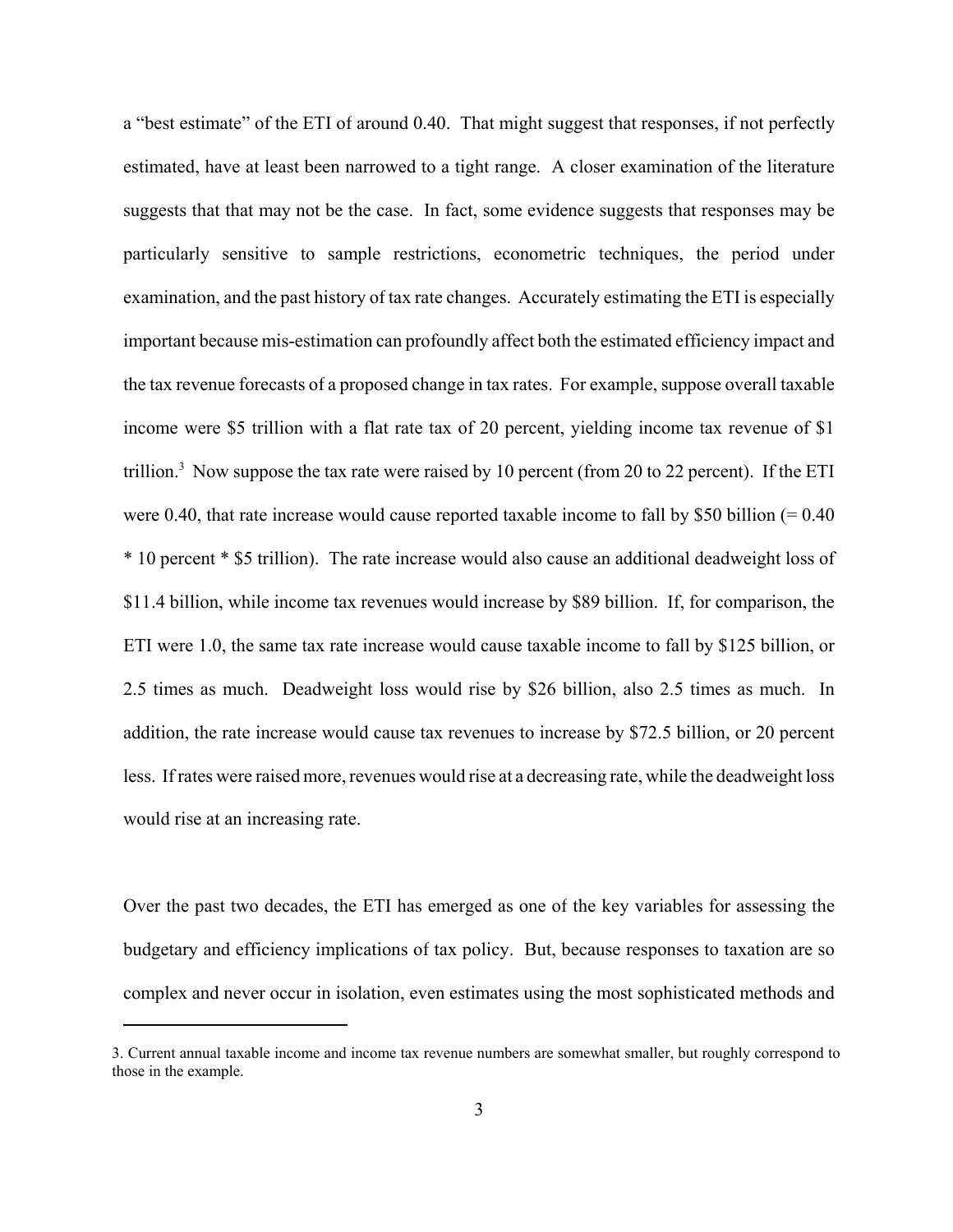the best available data are often inexact.

### **II. Why the Elasticity of Taxable Income?**

Because of its revenue and efficiency implications, the elasticity of labor supply is an important variable in any examination of the impact of taxation. In a simplified model—where labor is the only source of income and all income is taxed when earned—taxable income equals labor income, and the ETI with respect to the tax rate is the same as the labor-supply elasticity.

But the real world is much more complex. Slemrod (1998) notes that taxable income encompasses more than just labor income, and that small (compensated) labor-supply elasticities do not necessarily imply small efficiency costs.<sup>4</sup> Income comes from many sources and those sources are taxed differently, or sometimes not at all. Taxpayers have many opportunities for tax deductions, exclusions, and credits; some of those opportunities allow income to escape the tax base (that is, to go untaxed). Others allow taxpayers to shift when and under what base (for example, individual versus corporate) income is reported and taxed. In that more realistic setting, taxable income and laborincome (and their corresponding tax elasticities) can differ substantially.

As Slemrod (1998) and Slemrod and Yitzhaki (2000) report, people respond to income taxation in many ways:

1) **Real behavior** involvesindividuals changing their consumption orthe amount they work,

<sup>4.</sup> The term "compensated responses to tax rate changes" refers to the portion of the overall response attributable to changes in relative prices (as opposed to the portion of the response due to changes in income). It is the distortion in relative prices that leads to losses in efficiency.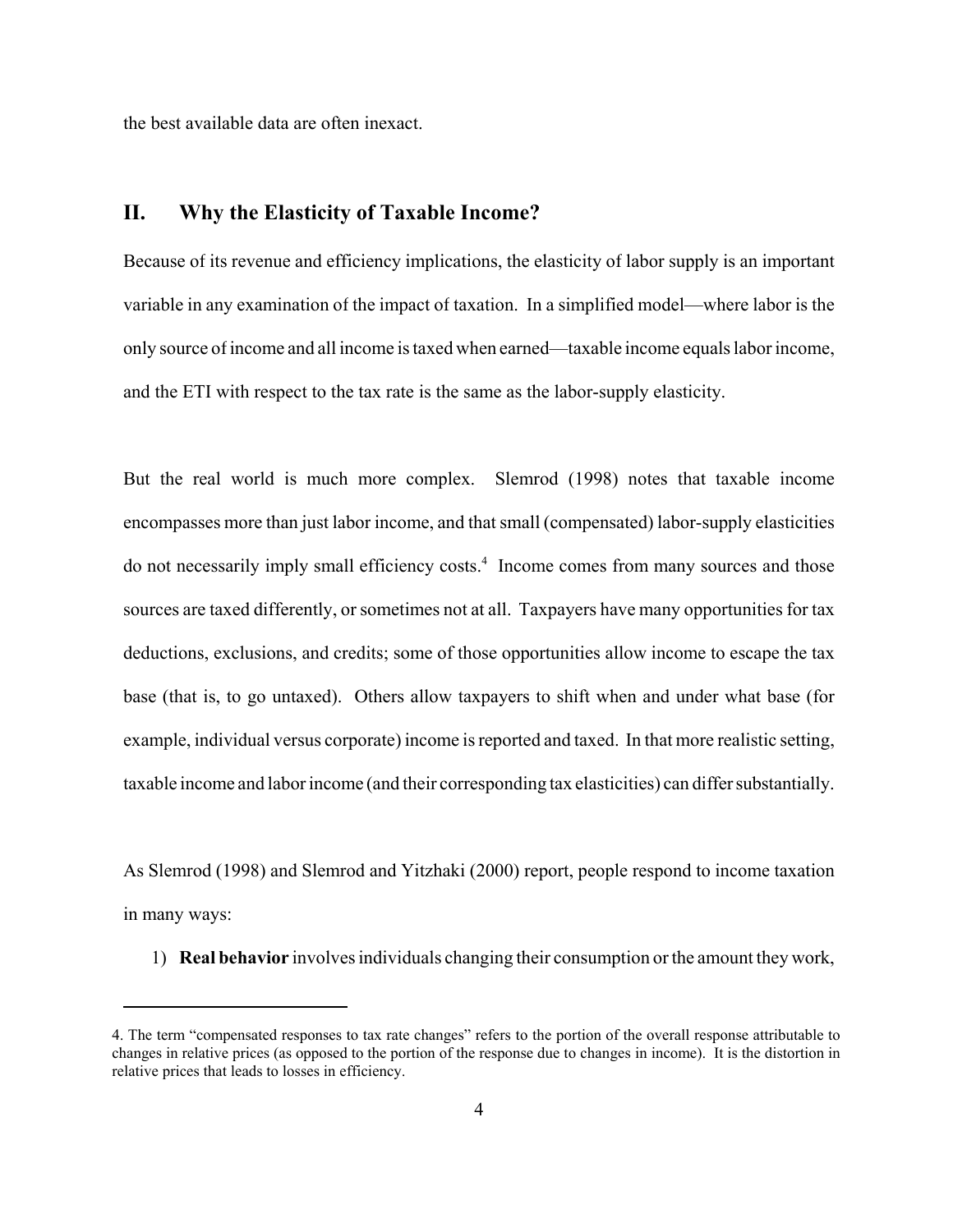moving away from taxed goods or activities toward those that are untaxed or more lightly taxed. The labor supply elasticity (which measures the trade-off between time spent on labor and leisure) captures only a portion of that response.

- 2) **Circumvention** includes bypassing the tax system both illegally (by evasion) and legally (by avoidance). In the case of evasion, income is concealed or at least is not reported to the tax authorities. In the case of avoidance, income is shifted (intertemporally or between sources) in order to receive more favorable tax treatment. Diverting income into a taxdeferred retirement account is an example of avoidance. Higher tax rates generally increase the benefits from evasion and avoidance.<sup>5</sup>
- 3) **Administration and compliance** policy affect how people respond to taxes. Rigorous enforcement and low compliance costs should limit evasion and lead to smaller income responses of reportable taxable income to tax changes. In contrast, lax enforcement and high compliance costs will tempt taxpayers to hide income, and thus will result in larger changes in taxable income for a given change in tax rates. That implies that, instead of structural parameters, taxable-income elasticities are endogenous and a function of institutions.

Behavioral changes have efficiency implications. To assess them accurately requires

<sup>5.</sup> Following Slemrod and Yitzhaki (2000), "avoidance" refers to avoiding the tax but not avoiding the activity. For example, choosing leisure is one way to avoid paying income tax, but that decision falls under real substitution and not avoidance, because the consumption bundle has changed as a result of the tax.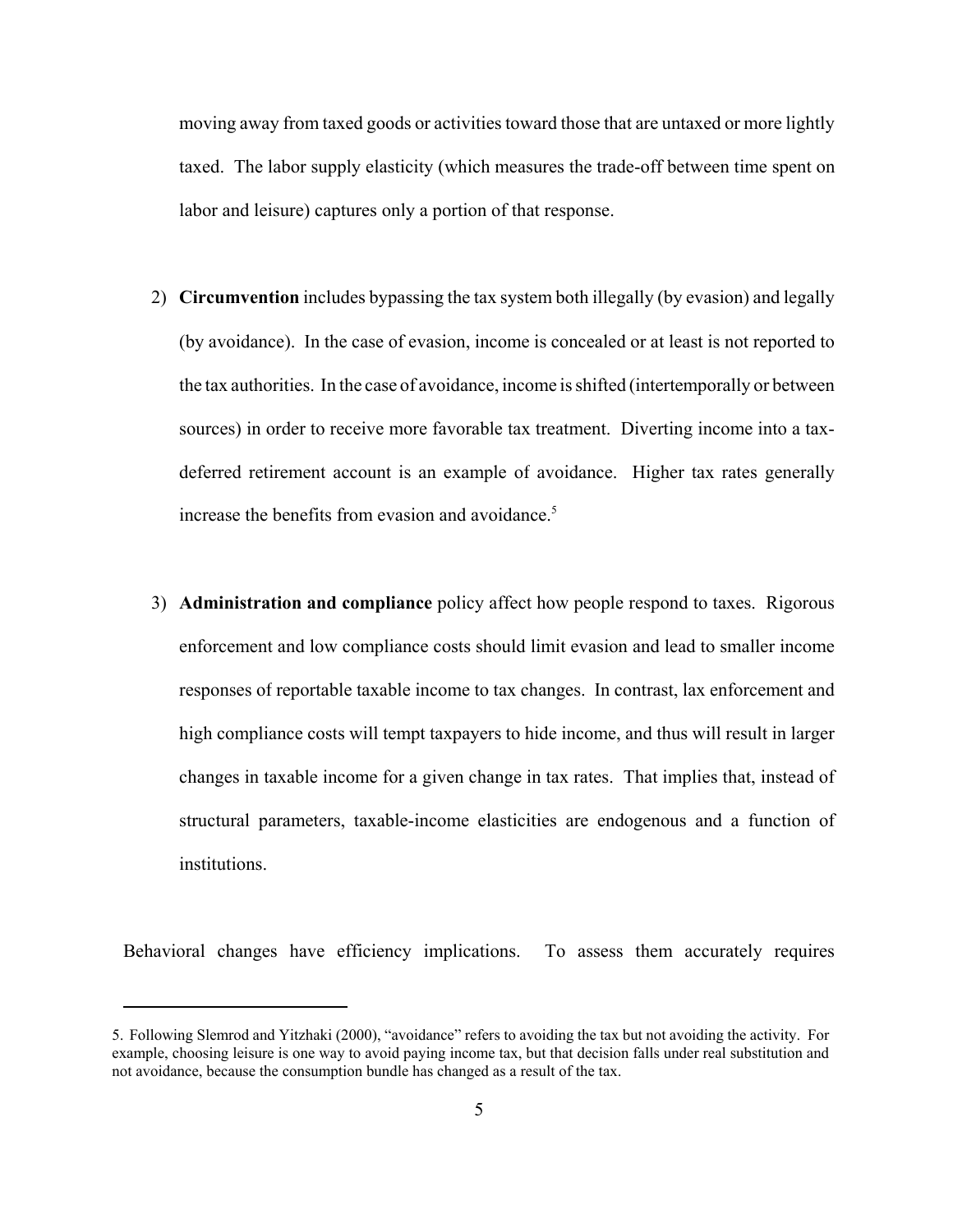differentiating between real behavioral changes that affect resource allocation and accounting maneuvers that simply re-label income. For example following the Tax Reform Act of 1986, Subchapter S income increased nearly threefold as income was shifted from Subchapter C corporations to Subchapter S corporations (because the 1986 act set the tax rate on Subchapter S income below that on Subchapter C income). That shift of income was simply a transfer from one tax base to another, but, because individuals do not report Subchapter C income, only half of the picture was in view: the increase in Subchapter S income. Without information on the drop in Subchapter C income, the relationship between marginal income tax rates and taxable personal income is somewhat specious.

In addition to behavioral responses, the government's costs of administering and enforcing the tax system and compliance costs borne directly by taxpayers and employers affect tax system efficiency. According to Slemrod and Yitzhaki (2000), tax administration and compliance costs are nontrivial, and institutional factors both at home and abroad can be key in determining both the efficiency costs of taxation and the size of elasticities.

### **III. Methodological Issues and Obstacles**

The primary methodological objective is to devise a method for parsing the response of taxable income to changes in taxes from the many other factors that also affect taxable income. This section focuses on those complicating factors. Tax changes take place in a changing economic environment; changes to that environment affect income growth. Adequately controlling for nontax-induced trends in taxable income poses a major challenge to estimating elasticities. In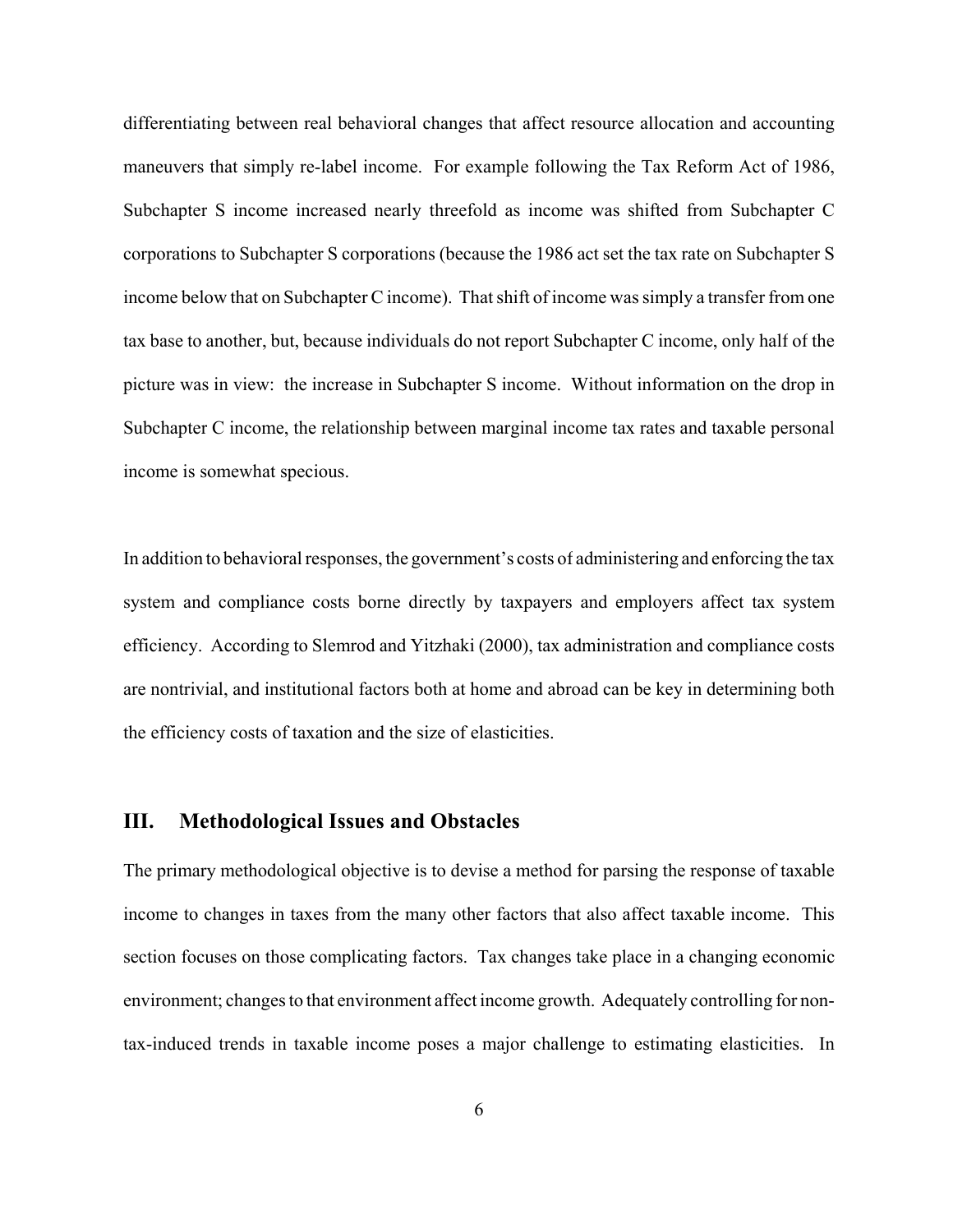addition, a sound methodology must address several other important issues, including mean reversion, tax-rate endogeneity, institutional changes (which often coincide with changes in the rate structure), and the distinction between transitory (or temporary) and permanent (or longerterm) responses. Those complicating issues are discussed in more detail below. The following section discusses methods for addressing them.

### **Exogenous Income Shifts and Mean Reversion**

The distribution of reported income has widened over the past 30 years. That trend accelerated in the 1980s, especially at the very top of the distribution. According to Piketty and Saez (2003), the share of income reported by the top 10 percent of filers rose by more than one-third from, 32.9 percent in 1979 to 41.4 percent in 1988, but two-thirds of that increase went to the top 1 percent of taxpayers. The share of income reported by the top one-half of one percent more than doubled, the share reported by the top one-tenth of one percent nearly tripled, and the share reported by the top one-hundredth of one percent more than quadrupled. Because people with the highest income pay a disproportionate share of taxes—the top 1 percent pay approximately one-third of all federal income taxes—their behavior is especially important.<sup>6</sup> Not fully accounting for the portion of that income growth that was unrelated to tax policy can result in large biases. For example, the 1980s cuts in marginal tax rates were greatest at the top of the income distribution and thus inversely correlated with the great income growth at the very top of the distribution. If the exogenous (nontax-related) portion of that income growth is not fully accounted for, that trend will bias ETI estimates in a positive direction.

<sup>6.</sup> See www.irs.ustreas.gov/pub/irs-soi/01in01ts.xls.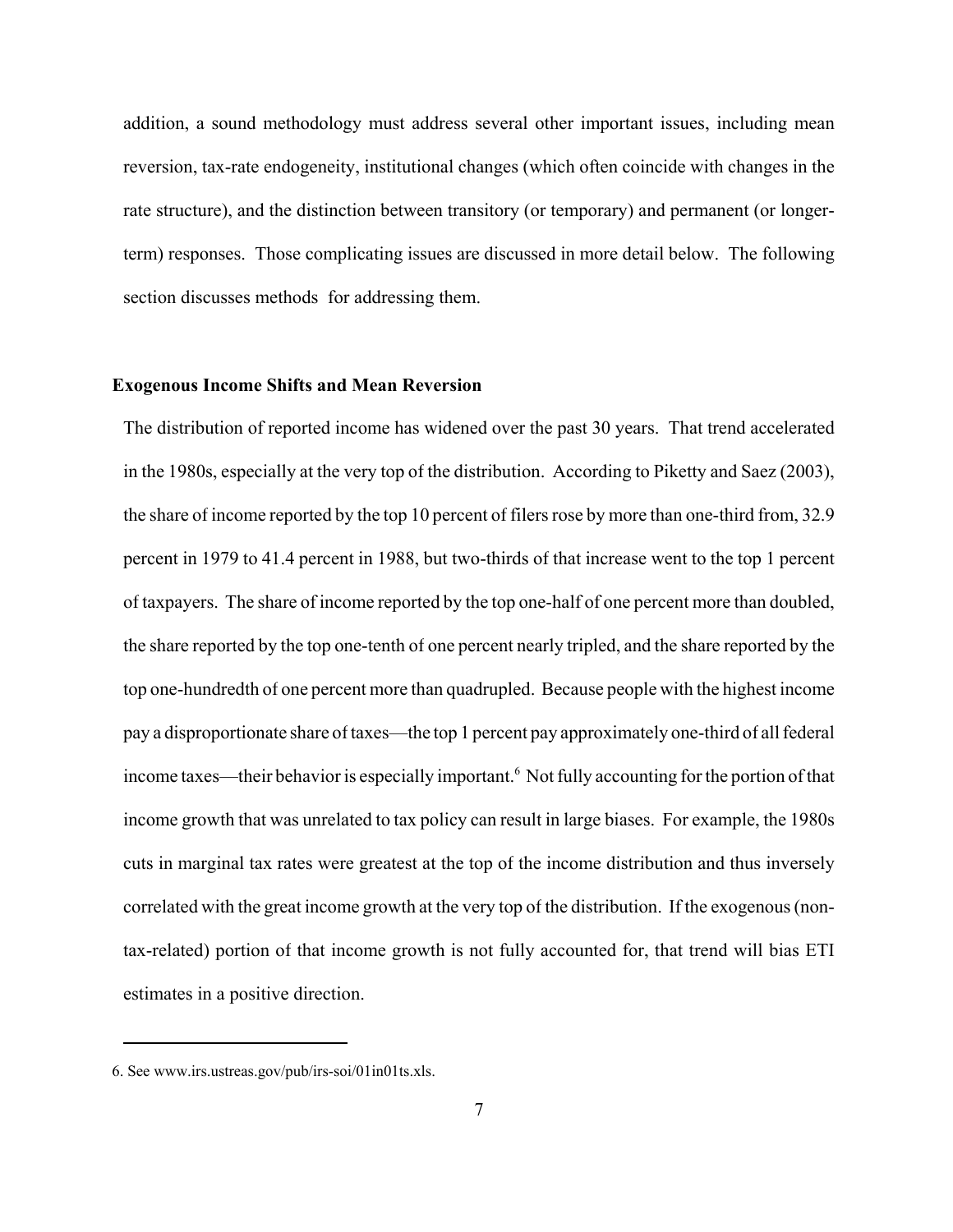Mean reversion is another issue that complicates estimation. Over a person's lifetime, income often follows a general path with many fluctuations. After a period when income is particularly high or low it will often revert to a more normal path. That phenomenon is especially pronounced at the tails of the distribution. Those at the extreme top of the income distribution are often not there for long, and will likely have a substantial drop in income—a drop that is unrelated to tax policy. At the other extreme, those in school (or not employed) will often have large increases in income upon entering the workforce. Not accounting for that mean reversion at the tails of the distribution can substantially bias estimated elasticities. More specifically, not fully controlling for mean reversion will erroneously count non-tax-related increases by those below their lifetime path and decreases in taxable income by those above their lifetime path as responses to changes in tax rates. Those factors will bias ETI estimates in opposite directions, depending on whether tax rates are raised or lowered, but there is no reason to believe the biases will cancel each other out. Partly for that reason, many studies exclude those with very low earnings. Those at the high end cannot be so easily discarded, because they are responsible for a large share of both taxable income and tax revenues.

One of the keys to successfully identifying taxable-income elasticities rests on the approach used to control for non-tax-related changes to taxable income, including both exogenous shifts to the income distribution and mean reversion. Mean reversion is certainly an important and complex issue, but divergence in the income distribution seems to be more complicated and less well understood. The fact that the exogenous income trend has persisted through periods of both increases and decreases in the level and progressivity of tax rates suggests that it is, in large part,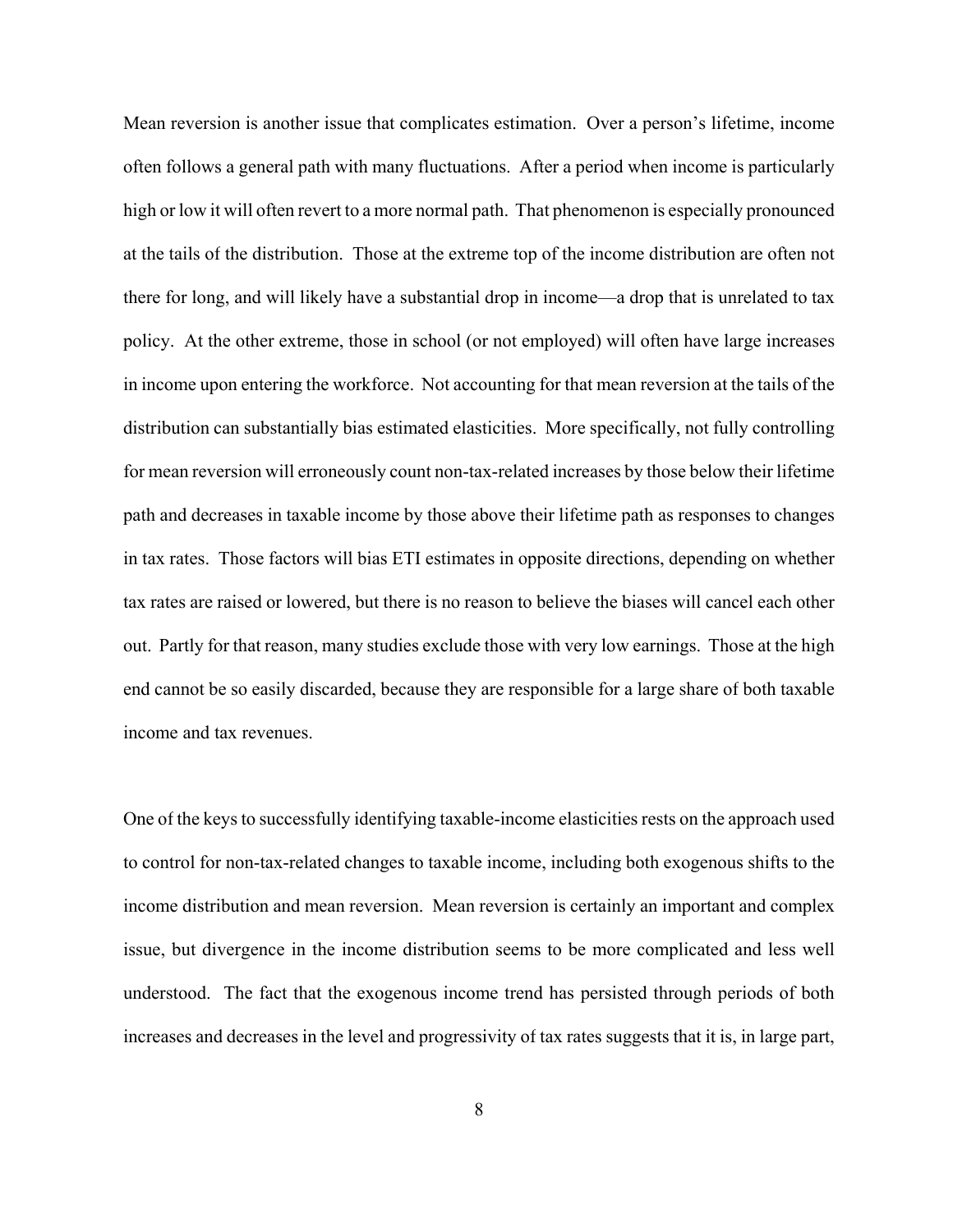not a direct response to tax changes. In addition, because the trend has been irregular, distributional changes in years without tax changes may not provide useful measures of exogenous shifts that occur during periods with tax changes.

It is also likely that the size of taxable income elasticities varies across the income distribution. In general, estimated ETIs are larger for higher-income groups. People with higher incomes generally have more opportunities to respond to tax changes. They generally rely less on wage and salary income and have more control over the timing and source of their income than do other groups. People with more modest incomes can alter their labor supply, but may have few other alternatives altering their taxable income. If the ETI does in fact vary with income, a single overall elasticity will not be applicable when considering the impact of rate changes that target only part of the income distribution or that differ in magnitude across the distribution.

#### **Endogeneity of the Tax Rate**

Because ofthe federal tax system's progressivity, it is almost axiomatic that a simple cross-section regression will show a direct relationship between tax rates and taxable income. Even with longitudinal data, an individual'stax rate rises with taxable income. In order to isolate the impact of taxes on taxable income, tax rates should be imputed based on an instrumented (or exogenous) measure of taxable income. After instrumenting, the correct relationship between taxable income and the tax rate should be achieved for each individual, but that method does not address the cross-sectional correlation between taxable income and tax rates. Studies using cross-sectional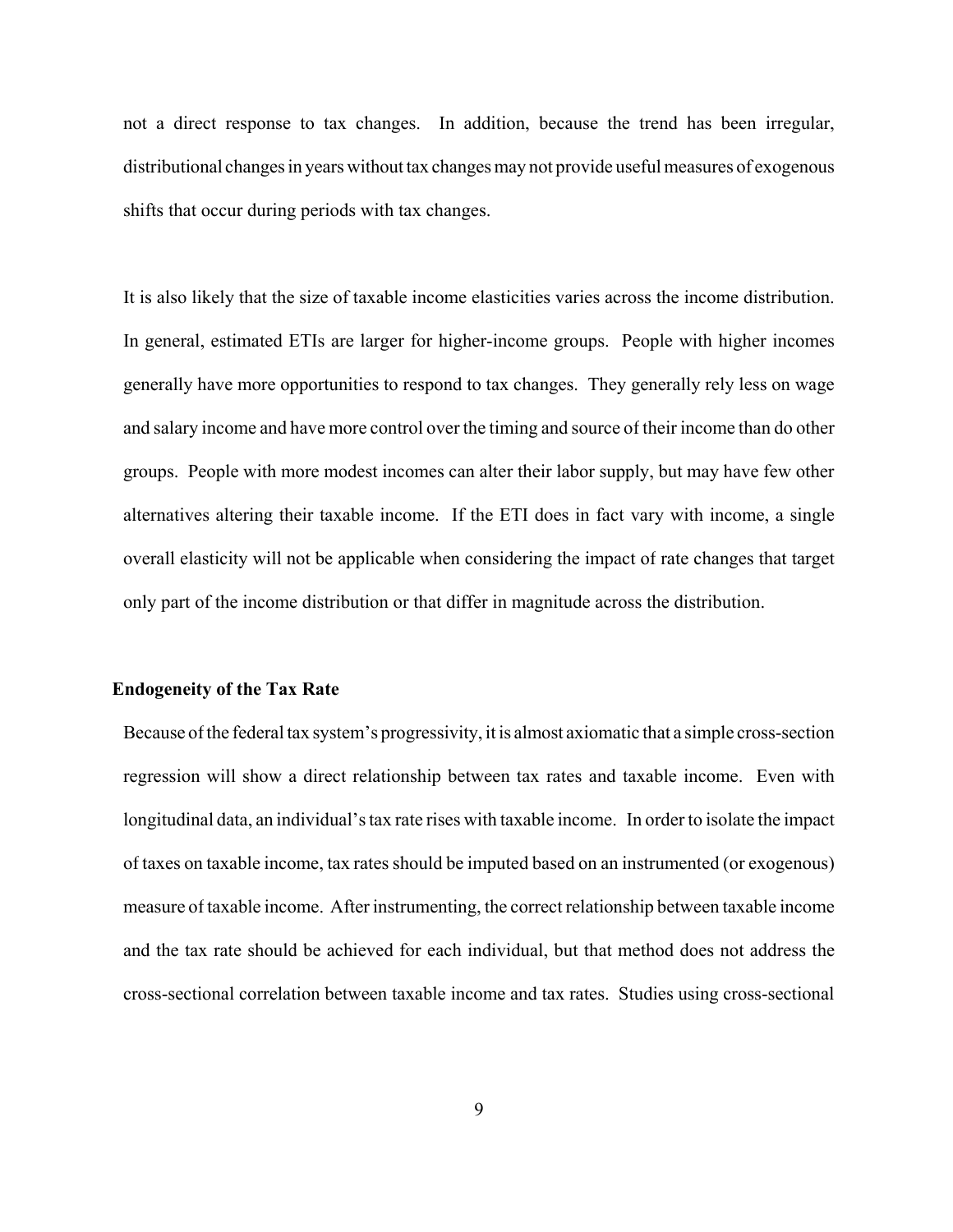variation foridentification generallymust also include differencing methods (which transform the key dependent variable to the change in the tax rate).

#### **Institutional Factors: Contemporaneous Tax Policy Changes**

Institutional changes to the tax system, taking effect contemporaneously with rate changes, could affect reported taxable income, biasing estimated elasticities or at least complicating the estimation. In fact, Slemrod (1996) shows that changes to the underlying tax base may result in pre- and post-tax-change elasticities that differ substantially. Most regression techniques yield a weighted average of the two elasticities. For more detail, see Section IV.

Most elasticity measures assume policies toward tax evasion and avoidance as given, when in fact those are choices that can change. But, in order to achieve a given objective (whether a revenue goal, an improvement in the system's efficiency, or altering the distribution of the tax burden), it may be preferable to consider not simply changing tax rates (given the expected response), but to alter both the rates and institutional factors.

The definition of taxable income itself may influence results. Changes to the tax system may alter that definition. Using the concurrent definition for taxable income (that is, the definition that was in effect when the income was received) will confound responses to tax rates with statutory changes to the tax base. But even if a consistent measure is chosen, Slemrod (1998) shows that estimates may depend on the definition used and that even a constant-law definition can yield biased results.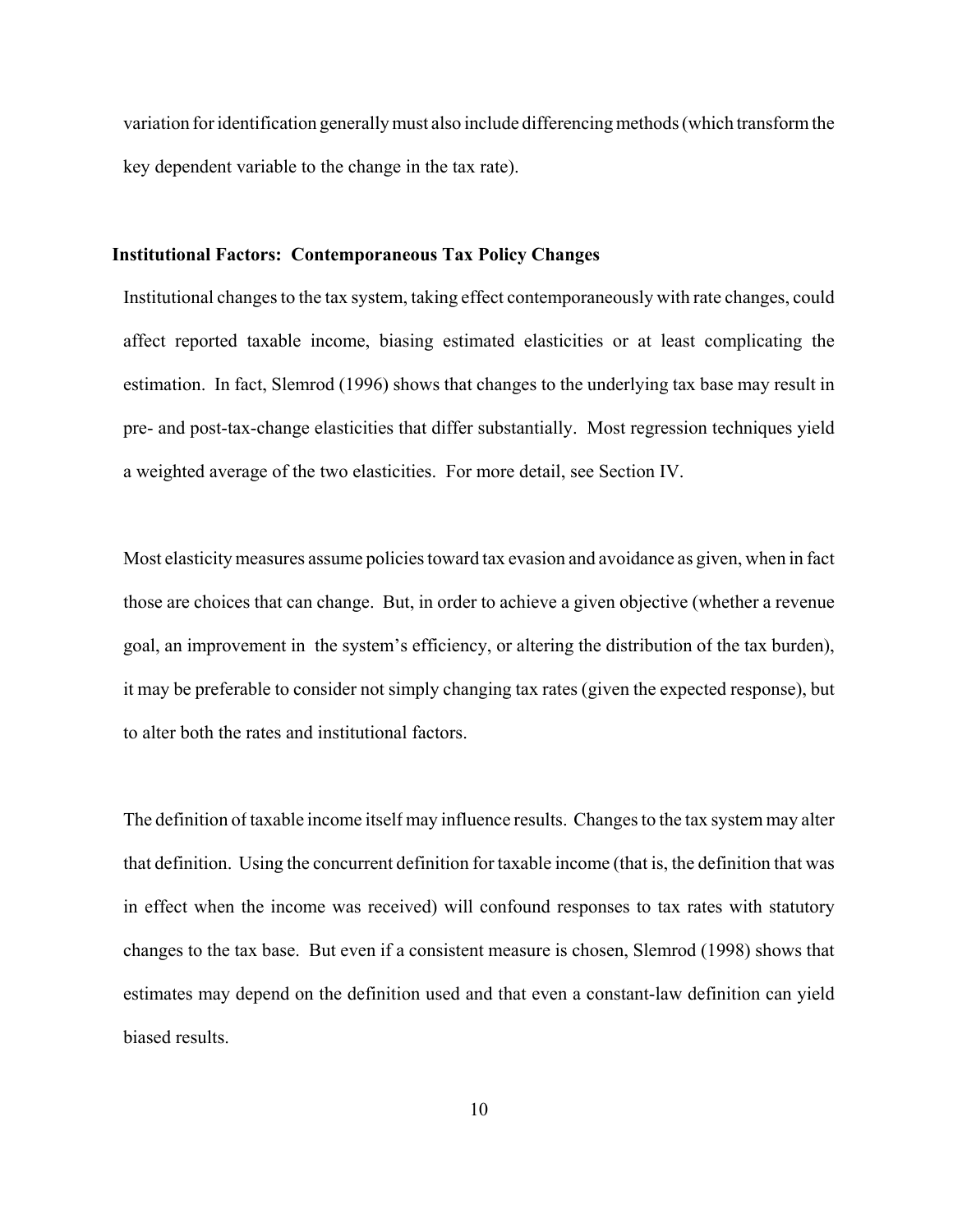#### **Transitory versus Permanent Responses and Income Shifting**

Permanent, or longer-term, behavioral responses to tax changes are of primary importance; transitory responses are a lesser concern. For illustration, suppose that in 1986 it was well known that the tax rates were set to fall beginning in 1987. That change could induce both short- and long-term responses. In the short term, some may have delayed the receipt of income from December of 1986 to January of 1987. That response would not have affected real economic behavior and would not have impacted long-term taxable income. By contrast, a persistent change in investment or labor market behavior would have represented a long-term response, affecting the allocation of resources and taxable income for yearsto come. That is not to say that transitory behavior is alwayssmall or trivial. For example, capital gains realizations rose by over 96 percent from 1985 to 1986 in anticipation of less-favorable treatment of capital gainsset to begin in 1987.

Separating transitory from permanent responses is often difficult. Measuring changes in taxable income in the year prior to and the years succeeding a tax change will likely yield a combination of permanent and transitory responses. Phase-in periods and taxpayer expectations about future tax legislation also matter. For example, if rate cuts phase in, people not only divert income (on paper) to the future, but may also substitute leisure in the short term (while the rate cuts are in progress) for work in the future (after the rates have been fully lowered). In that instance, intertemporal substitution could result in a short-term understatement and a longer-term overstatement of the ETI.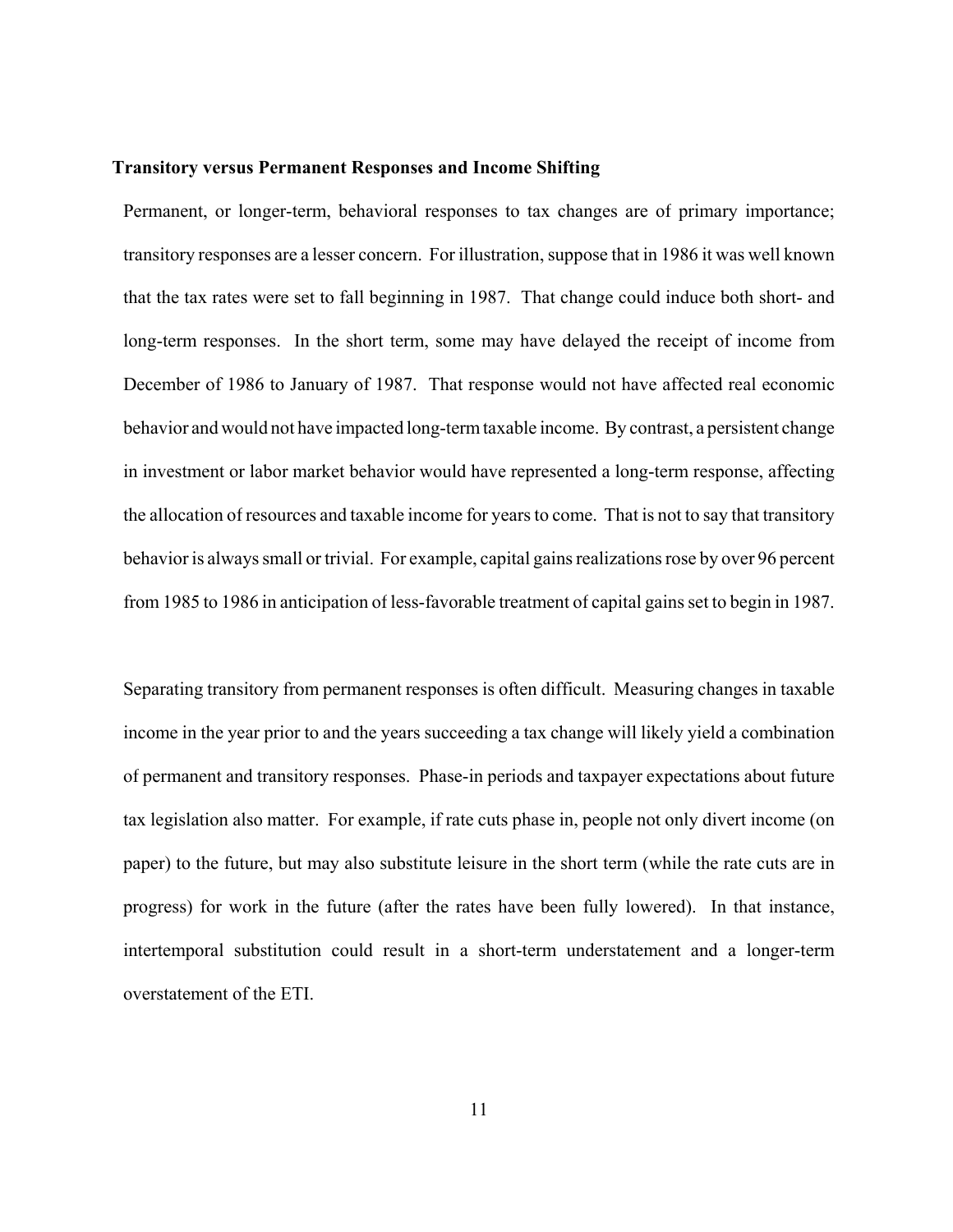A related issue is the relationship between tax policy and long-term career and investment decisions. Tax policy can affect investment in both human and physical capital, which over time could influence taxable income. That long-run response is important in measuring the true response to tax changes, but may not be fully observed for many years following a tax change, leading to an understatement of the ETI.

In addition to intertemporal shifting of income, people may shift revenue from one tax base to another or from outside the tax base to taxable income (or vice versa). Income shifting can occur between different tax bases for an individual or, as Carroll (1998) notes, between individuals. For example, a highly paid lawyer may reduce his workload in response to a tax increase targeted at high earners, but his reduction may shift business to lawyers in lower tax brackets. That point is especially important when an analysis uses data that exclude portions of the income distribution. In terms of tax revenue, it is important to account for gains and losses throughout the tax system, as opposed to focusing on a limited set of sources.

#### **IV. Recent Empirical Work**

With a couple of exceptions, the ETI literature divides into two strains, one focusing on the tax cuts of the 1980s (the Economic Recovery Act of 1981 and the Tax Reform Act of 1986) and the other looking at the tax increases of the early 1990s (the Omnibus Budget Reconciliation Acts of 1990 and 1993). Over time, that literature has led to a clearer understanding of the fundamental issues and to more sophisticated methods and better data for addressing them. Most of the papers use individual-level panel data and employ a first-differences or differences-in-differences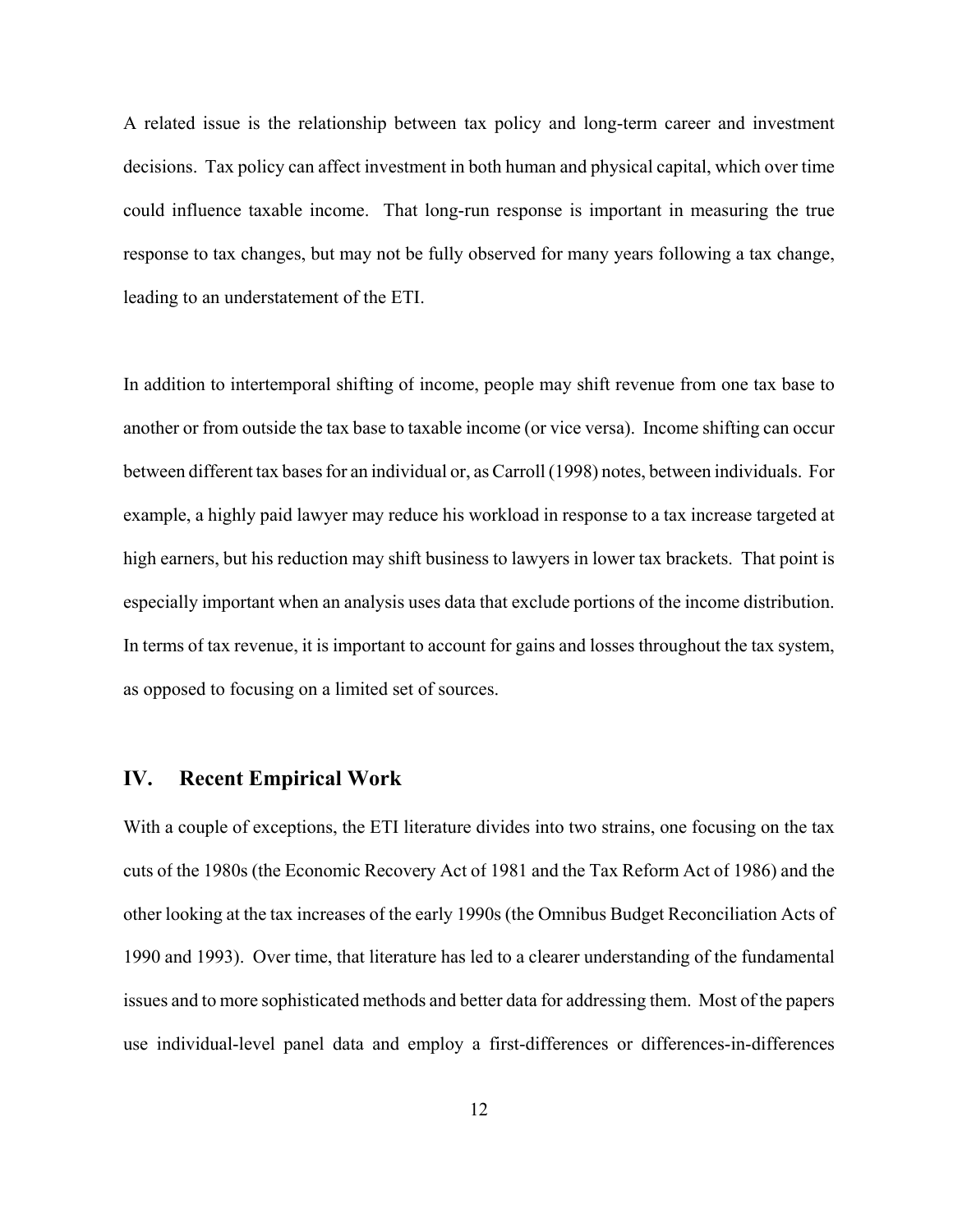methodology, while several use aggregated data and examine the relationship between tax rates and the income (or share of income) accruing to various segments of the taxable income distribution. Despite a good deal of research, the ETI is a far from settled issue. In many instances estimates are not robust and the process underlying (or sources driving) the taxable income response is not fully understood.

The remainder of this section is organized into four parts. The first lays out the rationale for grouping the papers by the time period examined. The next part discusses a key point drawn from the literature—namely, that it is premature to conclude that the ETI has been precisely estimated (and hovers around 0.40). The final two parts discuss the literature covering the 1980s and 1990s, respectively.

#### **Do Responses Depend on the Tax Change Examined?**

The nature and circumstances surrounding a tax reform may influence the true elasticities, and may also tend to impart upward bias in some instances and downward bias in others. Comparing studies focusing on the same tax change makes it easier to evaluate the impact of other studyspecific factors (such as data and methodology) on the results.

The reform under consideration (or unique economic conditions) can be a key factor driving results. For example, as discussed later in this section, Slemrod (1996) found that simply including the TRA 86 experience increased measured responses for some income sources many times compared with examining only the period from 1954 to 1985. In addition, the coefficient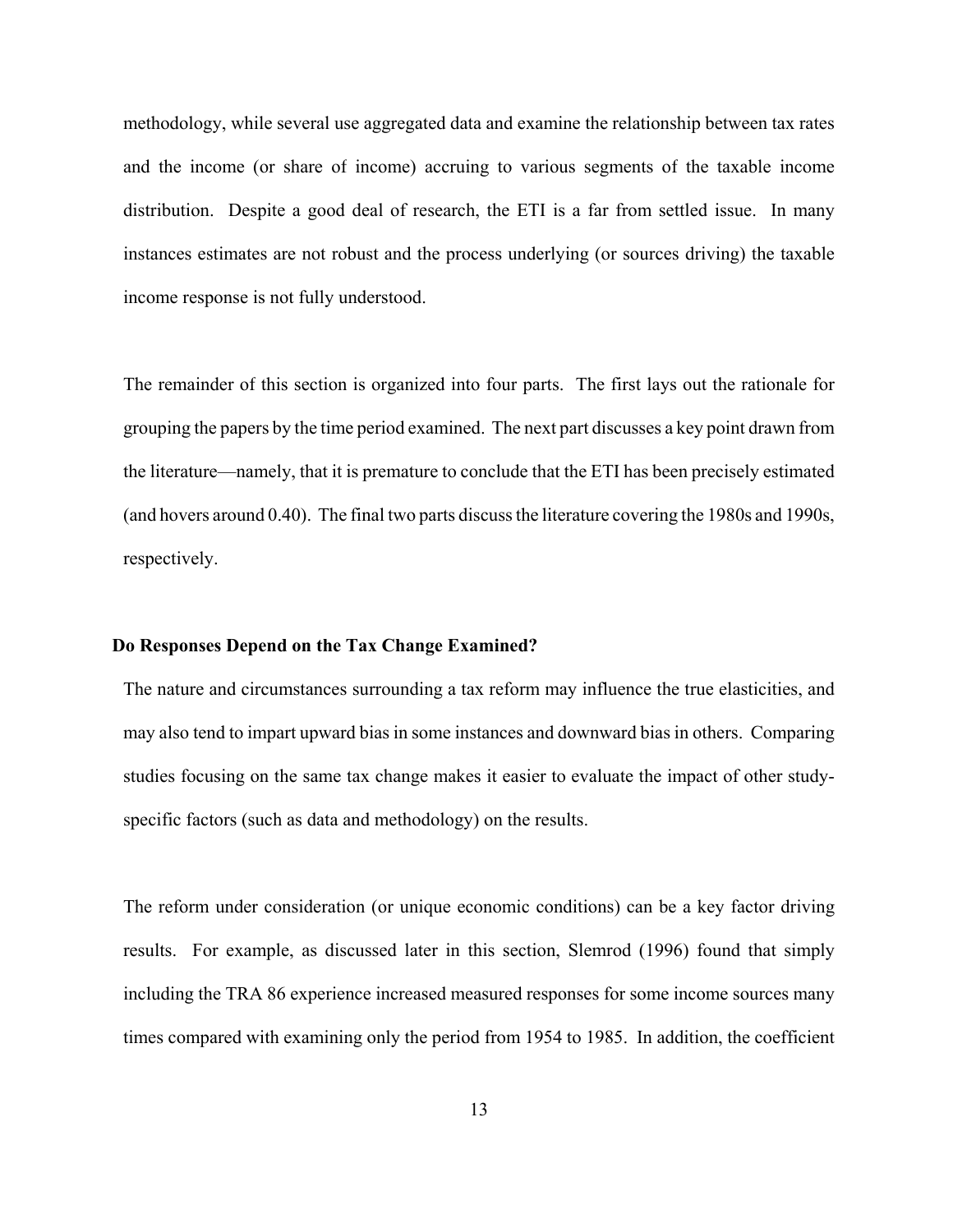on Slemrod's control for exogenous changes in wage inequality often changes signs (as well as changing greatly in absolute magnitude) when data from 1986 to 1990 are included.

The decision to group the papers by the reform examined is supported by two factors: First, the actual elasticities may differ from one reform to the next and, second, the key non-tax factors that affect taxable income, discussed in the previous section, may also depend on the reform. With respect to the first point, identical changes in tax rates elicit smaller responses under a tough enforcement regime with a broad tax base (and thus few opportunities to shelter income) than under a regime with lax enforcement and a small base. With respect to the second point, suppose that a law change affects both marginal rates and other aspects of the tax system, as typified by TRA 86. That scenario may call for methods that would not be relevant to a case where only the rates changed.

#### **Is There a Consensus on the Size of the Elasticity?**

Although the ETI literature appears to be moving toward a consensus, a deeper look at the research suggests little agreement. Despite the complexities inherent in the estimation, several recent articles suggest a consensus value of about 0.40 (*see Table 1*). Carroll (1998), Saez (2003) and Gruber and Saez (2000) all find an overall elasticity of 0.40, even though they examine different tax changes and use alternative methodologies. A closer examination of the studies suggests, however, that focusing on that single number masks considerable variation in the estimates. In addition, Saez (2004) and Kopczuk (2003) suggest a great deal of uncertainty surround their ETI estimates. In some cases the overall elasticities vary greatly depending on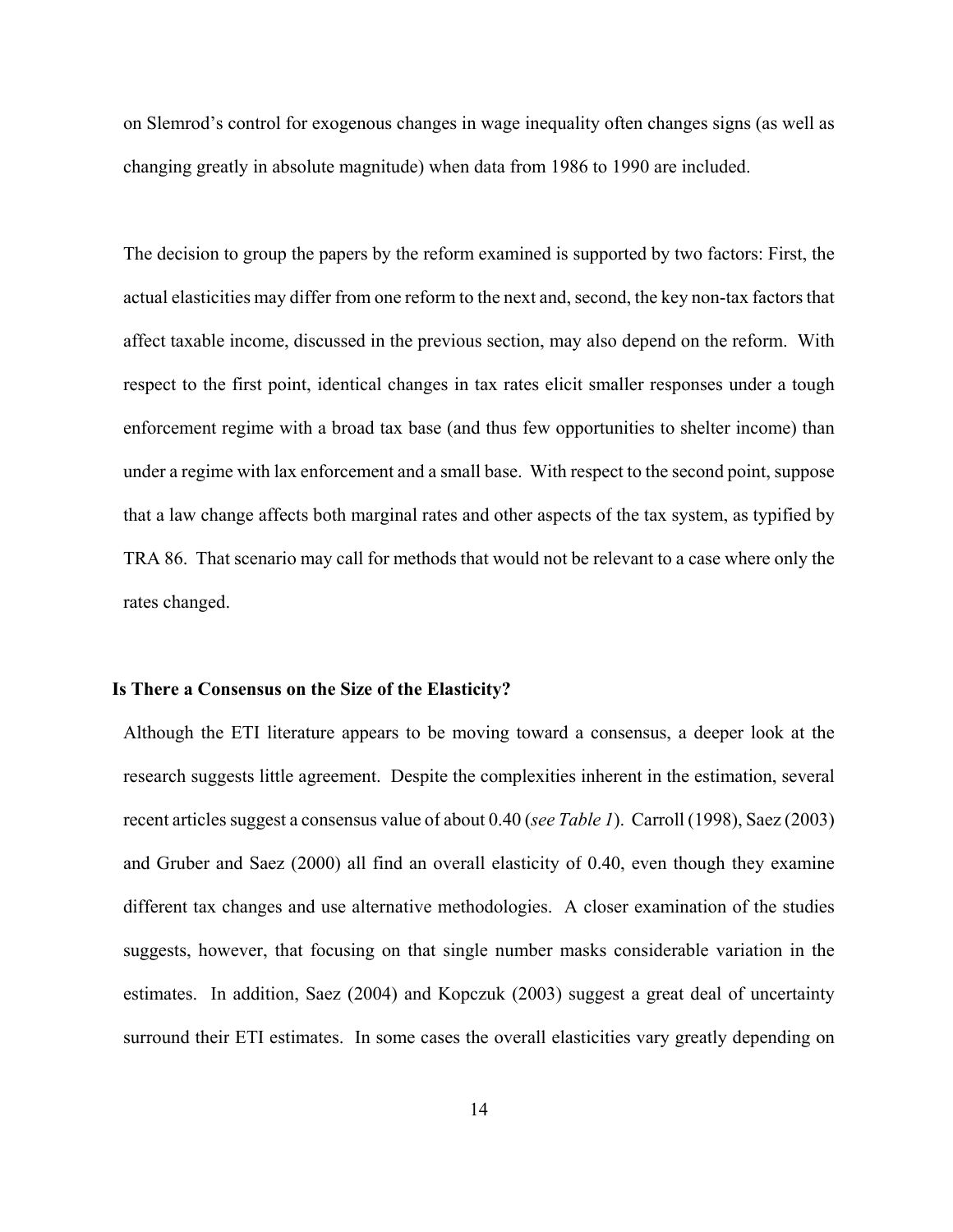specification. In other instances, breaking down the response by factors such as income source, filing status, and income group paints a different picture.

Saez (2003), for example, finds elasticities ranging from -0.14 to 0.71 by separately analyzing four income groups that are further divided by marital status and the decision to itemize deductions. An elasticity of 0.40 applies only to the overall response for married taxpayers or to the overall response for married and single taxpayers who itemize. The estimated overall elasticity is more than 20 percent smaller: 0.31. The 0.38 overall elasticity found by Carroll (1998, for OBRA 90 and OBRA 93) falls to 0.33 when he includes taxpayers on the AMT and rises to 0.56 when he restricts his comparison group, a sample of taxpayers facing no change in rates, to taxpayers with incomes above \$75,000 (instead of above \$50,000) and below the threshold where rates begin to change. Gruber and Saez (2002) come to 0.40 by including a 10-piece spline of logged income to control for heterogeneous movements in the income distribution (assumed to be unrelated to tax changes). But Kopczuk (2003), using nearly the same data and methodology, finds the elasticity falls by nearly 50 percent, to 0.21, when he uses the full sample instead of only taxpayers with incomes greater than \$10,000. Kopczuk provides additional evidence on the sensitivity of estimates to sample selection and, furthermore, uses elaborate controls for exogenous variations in income, which yield a wide range of taxable-income elasticities.

#### **ERTA and TRA 86**

ERTA (1981) and TRA 86 both substantially reduced marginal tax rates. ERTA reduced the top rate from 70 percent to 50 percent, and TRA 86 dropped it further, to 28 percent. Both acts also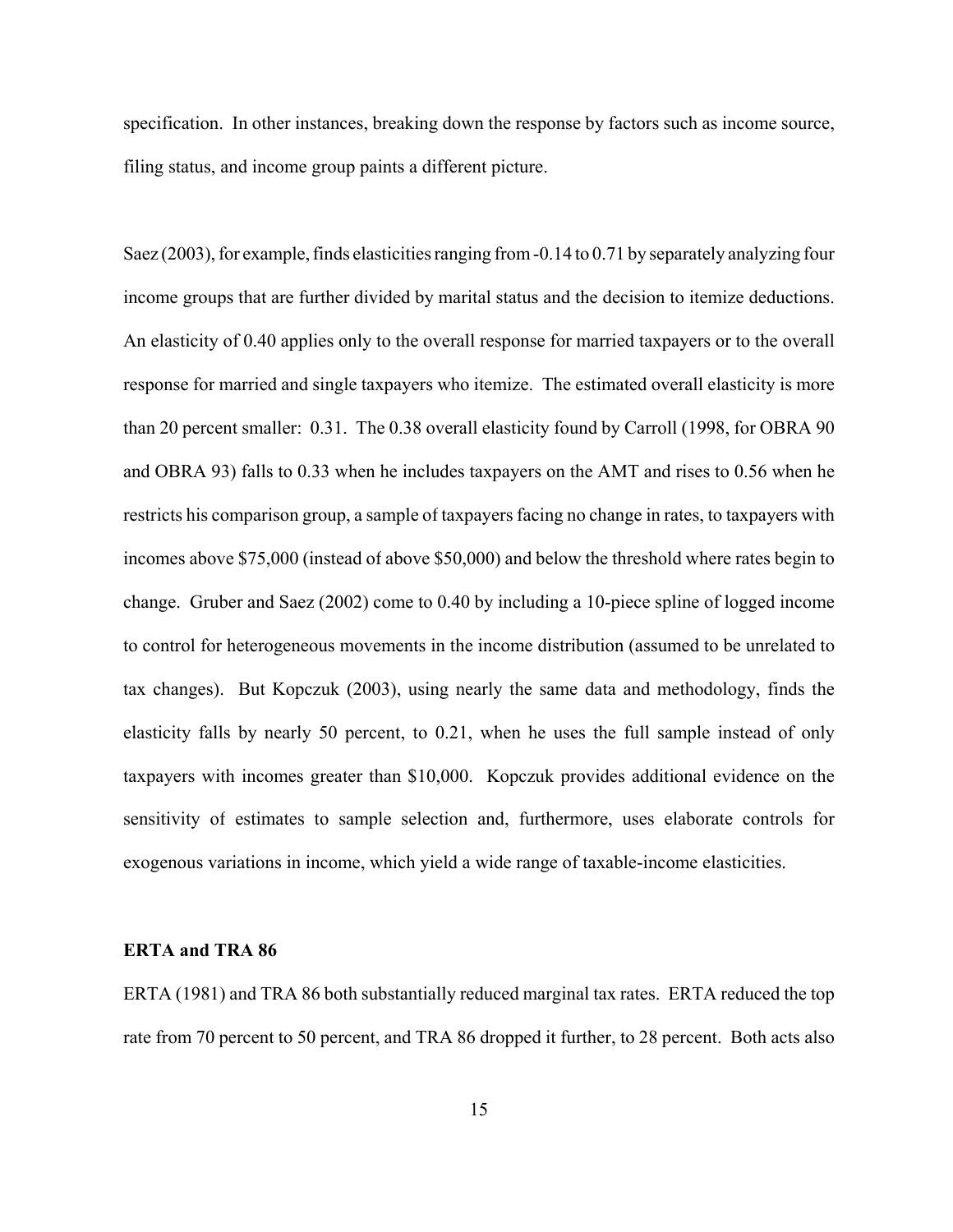cut rates across income distribution. Those two acts are sometimes examined together.

**Lindsey** (1987) examines ERTA, treating the act as a natural experiment. He uses IRS tax return data from 1979 in conjunction with National Bureau of Economic Research's(NBER) TAXSIM model to make post-ERTA projections of the income distribution, assuming both pre-ERTA law and the macroeconomic conditions of the intervening years.<sup>7</sup> He then compares the counterfactual projections against the actual post-ERTA distribution of income and finds large taxable-income responses to the tax cuts. The consequent estimate of the overall ETI between  $1.60$  and  $1.80<sup>8</sup>$  suggests that behavioral responses (to lower marginal tax rates) sharply reduce revenue losses, more than the labor supply literature predicted.<sup>9</sup> One important methodological issue is that Lindsey does not control for exogenous shifts to the income distribution (which were not widely recognized at the time) and thus attributes the secular income trend (especially at the high end) to ERTA. That method yields estimated elasticities that are almost certainly overstated.

**Feldstein** (1995) follows a sample of married taxpayers over time, and, instead of running a simulation to produce counterfactuals, uses a difference-in-differences approach to identify responsesto TRA 86. Feldstein uses data from the Statistics of Income's (SOI) Continuous Work History Survey (CWHS) for years from 1985 and 1988. The sample includes married couples

<sup>7.</sup> Specifically, in creating the counterfactual baseline, TAXSIM "ages" the data by adjusting the various income sources by the corresponding changes to the National Income and Product Accounts.

<sup>8.</sup> For perspective, under the assumption that taxable income is an inverse function of the tax rate, under a single-rate tax system tax revenue is maximized when the net-of-tax elasticity equals  $(1 - tax\ rate)/tax\ rate$ , which is equivalent to an elasticity with respect to the tax rate of -1. Under that highly simplified model, an ETI of 0.40 would imply a revenue-maximizing income tax rate of 70 percent, whereas an ETI of 3.0 would imply a revenue-maximizing tax rate of 25 percent. (See Appendix I.)

<sup>9.</sup> Although most recent studies find small labor-supply elasticities (close to zero for prime-age males), Prescott (2004) finds very large responses when examining the impact of marginal tax rates across countries over time.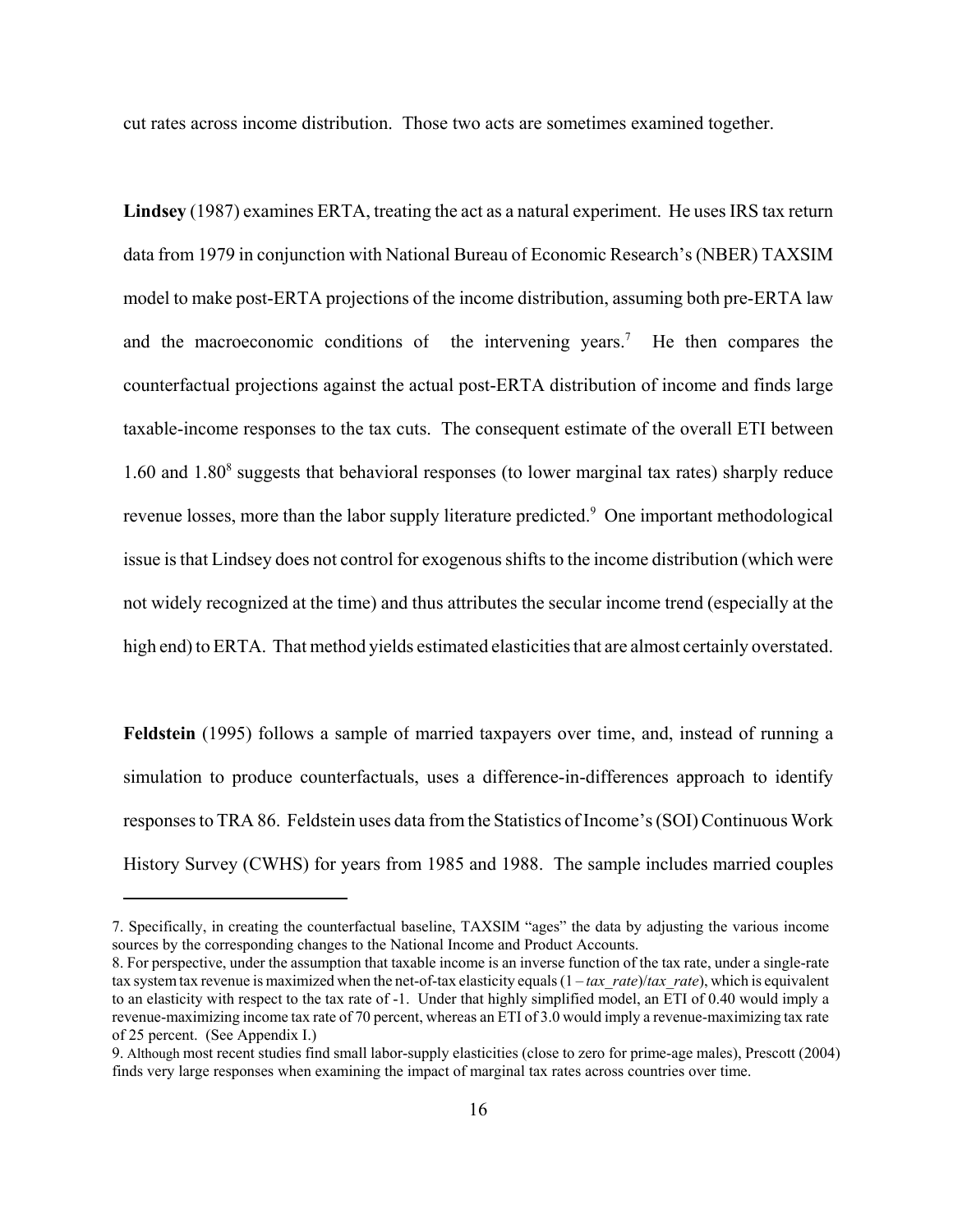who were sampled in both 1985 and 1988 and who were under age 65 in 1988. Feldstein further excludes filers who began reporting Subchapter S income between 1985 and 1988, as well as those with 1985 marginal income tax rates below 22 percent.<sup>10</sup>

Feldstein groups taxpayers by their 1985 marginal tax rates and inflates 1985 AGI to 1988 by using the increase in personal income (17.4 percent) over the three years.<sup>11</sup> He then uses a difference-in-differences approach. For the first difference, he calculates both the percentage change in mean taxable income and the percentage change in the net-of-tax rate from 1985 to 1988. The result of that first step shows the relationship between change in tax rate and change in taxable income for each group. But, there may be other, non-tax, factors affecting taxable income that are not taken into account. In an attempt to remove the influence of those non-tax factors, Feldstein employs a second difference. For taxable income changes and tax rate changes respectively, he subtracts the percentage change for one of the two lower-income groups from the change for one of the two higher. If the influence of the non-tax factors is proportional across the groups, that second difference will remove the non-tax component from the income measure, leaving the portion that is a true response to the tax change. For the final step, Feldstein calculates the elasticities by dividing the second difference for taxable income by the second difference for the net-of-tax rates.

<sup>10.</sup> The chief difference between Subchapter S and Subchapter C small businesses is that Subchapter S allows shareholders to pass profits and losses through to their individual tax returns, whereas Subchapter C profits are taxed at the corporate level and are often retained with the firm, thus not appearing on the stockholder's individual tax return. As mentioned earlier, after TRA 86, many who had used Subchapter C corporations switched to Subchapter S, which were now taxed more favorably.

<sup>11.</sup> The sample is divided into three groups. Filers in the medium-income group have taxable income ranging from \$21,020 to \$62,450. That is followed by the high-income group, which includes those with taxable incomes up to \$113,860. The highest-income group includes filers with taxable incomes above \$113,860. Those ranges are expressed in 1985 dollars.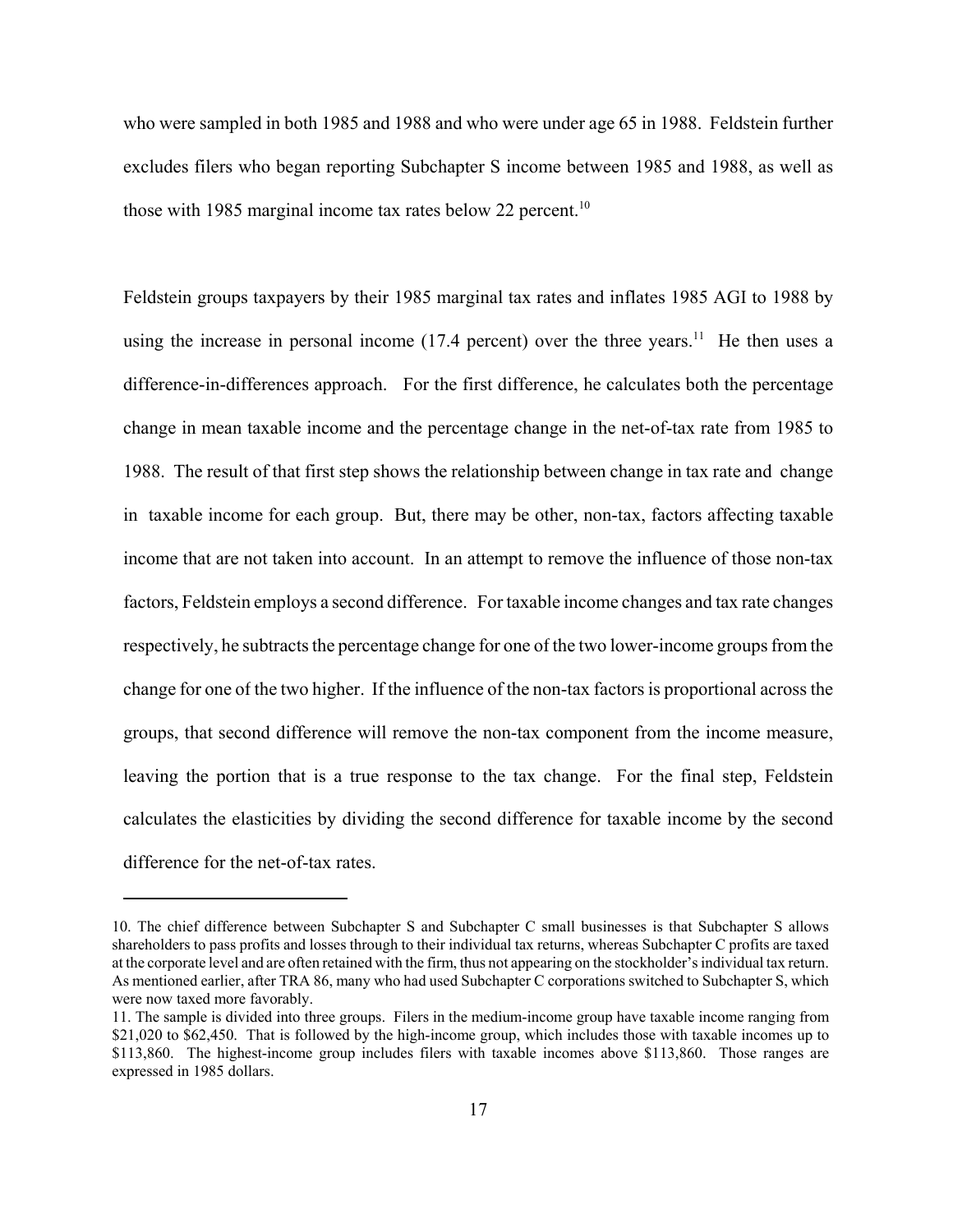Feldstein's taxable-income elasticities for the two highest-income groups range from 1.10 to 3.05 for AGI and 1.04 to 1.48 for AGI plus gross losses. The difference-in-differences approach controls for unobserved factors that may have influenced the change in taxable income over the period. But, as mentioned above, it implicitly assumes that those unobserved factors have a proportional (or homogeneous) impact across the income distribution. If, as is now generally believed, the secular upward trend in taxable income is much more pronounced at the upper end of the distribution, then that approach leads to overestimates of the ETI (for periods when tax rates are falling).

Sample size and the influence of outliers should not be overlooked. Feldstein's estimates for the top income group derive from just 57 observations. Slemrod (1996) reports that one filer in the Feldstein's study reported Subchapter S income of \$5000 in 1985 and Subchapter S income of more than \$3 million in 1988.<sup>12</sup> Slemrod claims that that one filer was responsible for close to 50 percent of the growth in net partnership and Subchapter S income after TRA 86—and that just four filers accounted for close to 90 percent of the growth.

Auten and Carroll (1995) begin their empirical analysis by employing Feldstein's methodology, but compare CWHS data for 1985 against those for 1989 rather than 1988, and generally find large elasticities (from 0.46 to 3.04, but usually 2 or greater) that are consistent with Feldstein's. To test the sensitivity of their results, they explore several specifications, adding variables such

<sup>12.</sup> An individual in 1985 with nominal Subchapter S income and substantial Subchapter C income would not be excluded from the sample, but could bias results if he or she converted Subchapter C income to Subchapter S after TRA 86 took effect.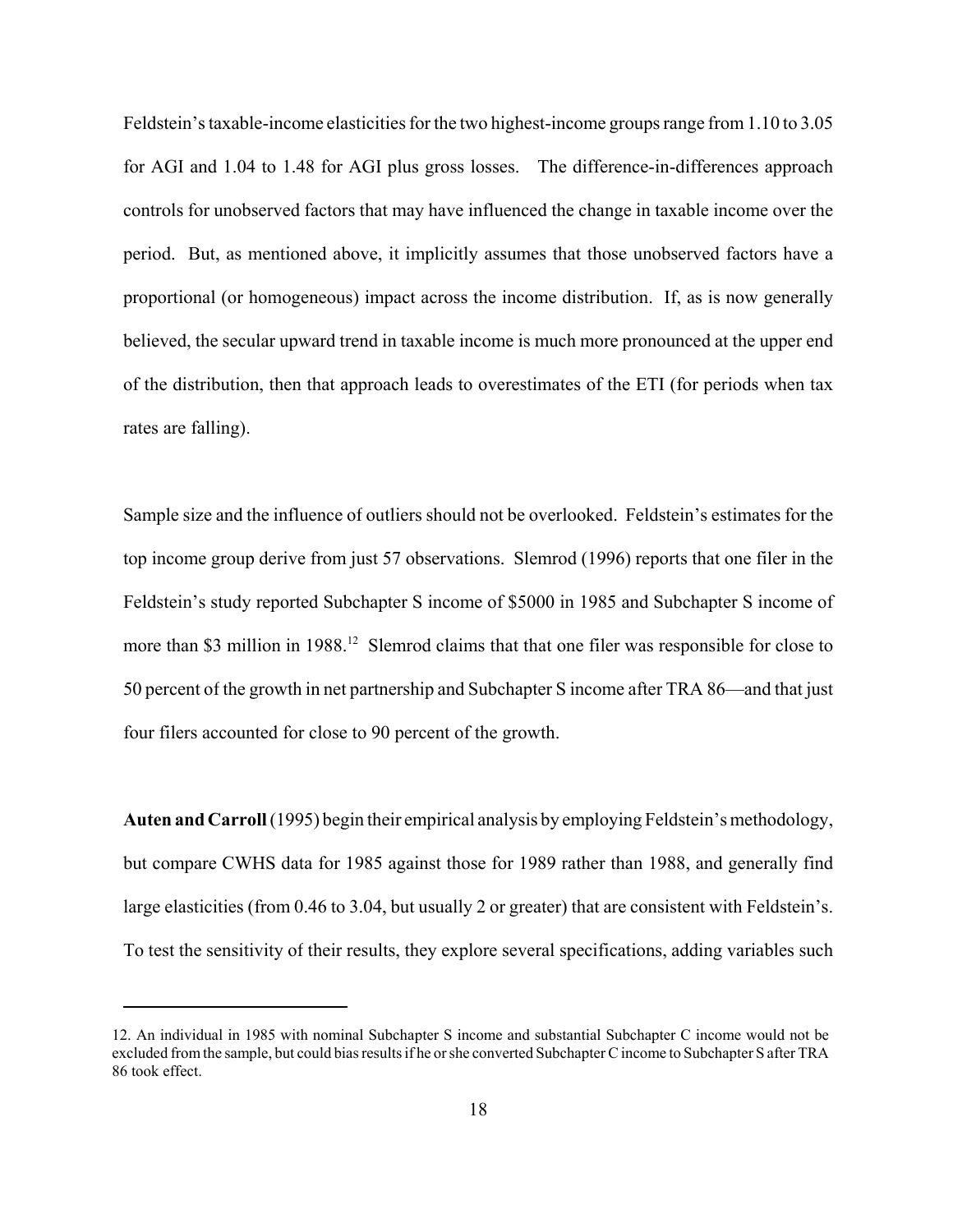as age, age squared, and wealth to the model. They also expand the panel to include a large number of high-income filers (from the SOI) and add state tax rates (as well as demographic information) to the model. They find estimated ETIs that are quite sensitive to both income definition and regression weights. Auten and Carroll seem most confident in an ETI estimate of 0.74, which is based on a constant law definition of taxable income and employs regression weights (the analogous unweighted ETI estimate is 0.96) to control for the SOI's nonrandom sampling.<sup>13</sup> With the SOI, people from the 1985 sample that have higher income are more likely to be sampled in 1989 than those whose income declines. Auten and Carroll conclude by noting that their results are "highly sensitive to specification decisions" and that results are conditional on factors such as weighting, the definition of taxable income, and sample construction.<sup>14</sup>

**Auten and Carroll** (1999). The most recent research on taxable income in the 1980s not only uses panel data, following the same people over time, but also pays special attention to issues such as mean reversion and secular income trends, which likely plagued some of the earlier studies. Auten and Carroll focus on TRA 86 and draw a distinction between tax and non-tax factors that have contributed to the rise in income inequality in recent decades. Their key dependent variable is pre-tax taxable-income net of capital gains. They use SOI data and include an especially large

<sup>13.</sup> By contrast, the CWHS is a subsample of the SOI and represents a random sample of tax filers.

<sup>14.</sup> Moffitt and Wilhelm (2000), using data from 1983 and 1989 Survey of Consumer Finances (SCF), also find large responses to TRA 86, with nearly all of the action at the high end. Using Feldstein's (1995) methodology, they report an elasticity of 1.83. Because the SCF does not provide information on taxable income, their focus is on AGI. Moffitt and Wilhelm explore alternative specifications, which include adding independent variables to the model and various instruments for the net-of-tax rate. Results from those techniques vary greatly. Estimated elasticities are often large, but are generally smaller than those found using Feldstein's (1995) methodology. For example, when including asset values in the first-stage equation, they report a weighted elasticity of 0.65.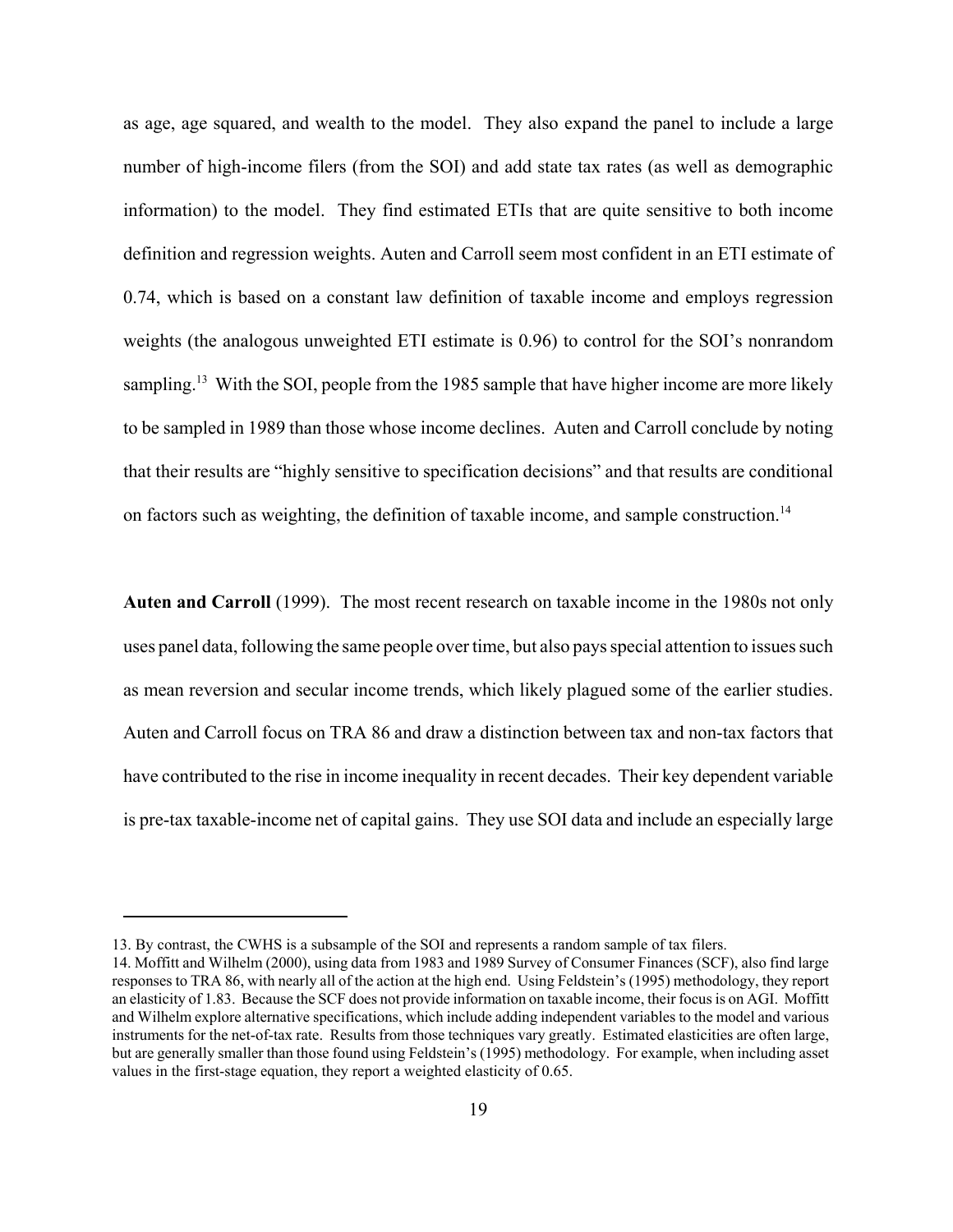number of high-income filers.<sup>15</sup> Filers whose marital status changes between 1985 and 1989 are dropped, as are those for whom the secondary social security number changes. The sample includes only those ages 25 to 55 who were at or above the 22 percent marginal tax bracket (\$21,020 joint, \$15,610 single) in 1985. Also excluded are AMT filers and those who report Subchapter S income in 1989 but not in 1985.

Both constant-law gross and taxable income are calculated based on post-TRA 86 net of capital gains. The income variables (after first-differencing) are regressed against changes in instrumented marginal tax rates and against a set of demographic variables. The instrumented change in tax rates is calculated by inflating 1985 income to 1989 and calculating the corresponding tax rates under 1989 law. The actual change in tax rates is regressed against the instrumented change in rates and some exogenous variables. Fitted values from that regression are used in the final estimation. Non-tax control variables include a 1985-based wealth proxy, the number of children, age and age-squared, and dummies for children away from home, entrepreneurship, census region, and occupation (as a proxy for human capital).

Auten andCarroll are most confident in a weighted least-squares model that includes both tax and non-tax factors (including occupational dummies), which yields a 0.55 ETI with respect to the net-of-tax rate.<sup>16</sup> Excluding occupation information reduces the elasticity only slightly, to 0.51, and excluding all non-tax factors raises the elasticity to 0.75. (The unweighted models yield

<sup>15.</sup> Due to the SOI's sampling methods, those with rising incomes are more likely to be included in the sample than those with declining incomes. To account for this non-random attrition, a weighted regression model is employed. 16. Auten and Carroll emphasize results for the gross-income models, which are generally quite similar to those in the taxable-income models.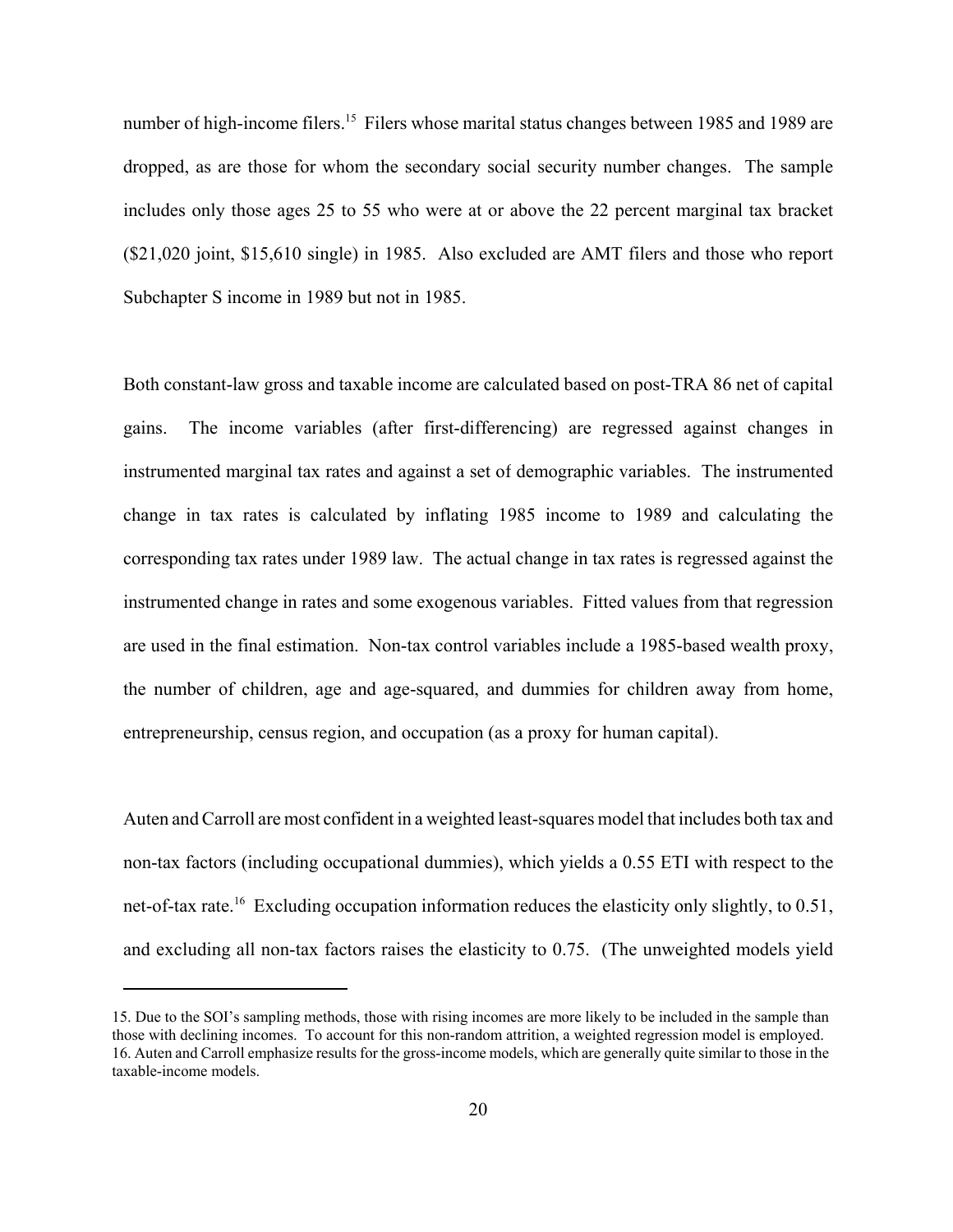much higher elasticities, but are most certainly biased by nonrandom attrition.)

**Gruber and Saez** (2000) use data from the SOI's Continuous Work History File for years 1979 through 1990 to examine taxable income responses to ERTA and TRA 86. They calculate constant-law income using 1990 law excluding capital gains and use NBER's TAXSIM model to estimate federal and state tax rates. Behavioral changes are measured between pairs of years over three-year intervals. They use three-year intervals to focus on long-term responses instead of year-to-year fluctuations.<sup>17</sup> The natural log of the income growth is regressed against the instrumented change in the after-tax rate (and year fixed effects and dummies for marital status).<sup>18</sup>

Gruber and Saez control for tax rate endogeneity by using instrumented tax rates calculated first by inflating beginning-year income by the growth in broad income over the three-year interval.<sup>19</sup> Counterfactual tax rates are then calculated by applying the future tax law (three years hence) to the grossed-up beginning-year income. Next, the instrumented rates are imputed via two-stage least squares (where the actual change in tax rates is regressed against the counterfactual change in rates along with the other independent variables). Recognizing the possibility of mean reversion and secular trends in income, they explore three specifications using:

- 1) No controls other than scaling the data by the growth in broad income,
- 2) Log of initial period income as an independent variable, and

<sup>18.</sup> It is not clear that that procedure will eliminate transitory influences on the elasticity. Nearly every year of the 1980s is likely to have some transitory responses, in part because of multiyear phase-in periods. Thus, comparing years three years apart is unlikely to avoid transitory fluctuations.

<sup>19.</sup> An income effect variable is also discussed, but is left out of their most-preferred specification.

<sup>17.</sup> Broad income is defined as total income less capital gains and Social Security benefits. Taxable income is closest to the 1990 definition of taxable income. The measures are consistent for all years.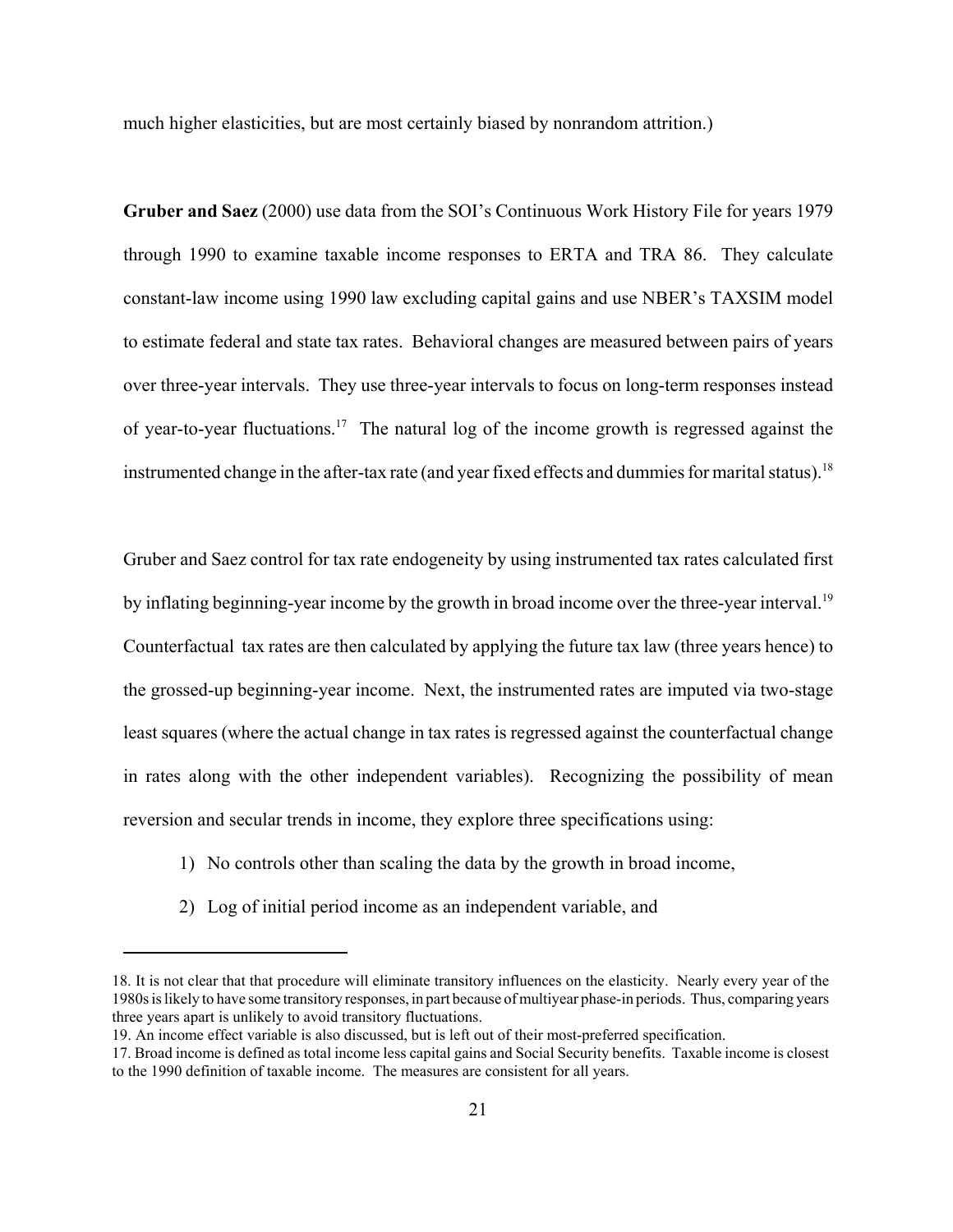3) A 10-piece spline based on the log of initial-period income.

Regression results are dollar weighted. With dollar weighting, responses by high-income people are the driving factor in determining the overall elasticity. Scaling income by the growth in broad income is intended to control for inflation and exogenous increases in income. That assumes that overall income growth is independent of tax rates (or at least that that response is trivial for most of the distribution) and that exogenous growth impacts all taxpayers in the same manner.

Gruber and Saez control for mean reversion and exogenous income trends with independent variables that significantly affect elasticity estimates. They are most confident in the estimated ETI of 0.40 from the model that includes a 10-piece spline based on the natural log of initialperiod income. The spline allows the functional relationship between the dependent variable and the independent variables to vary by decile,<sup>20</sup> but assumes that the relationship between initial income and income changes follows the same functional form within each decile.<sup>21</sup>

Gruber and Saez's corresponding elasticity for broad income is much smaller, 0.12, suggesting that much of the taxable-income response comes through deductions, exemptions, and exclusions, rather than through changes in labor supply. Elasticities vary greatly over the different income groups—from 0.57 for people with incomes over \$100,000 to 0.11 for those from \$50,000 to \$100,000 and 0.18 for those from \$10,000 to \$50,000 range.

<sup>20.</sup> Including the log of base-year income in place of the spline imposes a single functional form between that variable and the dependent variable. The spline allows for more flexibility, which should improve the model fit by accounting, at least to some degree, for unobserved factors that have a heterogeneous impact on taxable-income growth across the reported taxable-income distribution.

<sup>21.</sup> Within the 1980s, the income pattern of the top one percent is often quite different from the pattern of the top 5 percent or top 10 percent.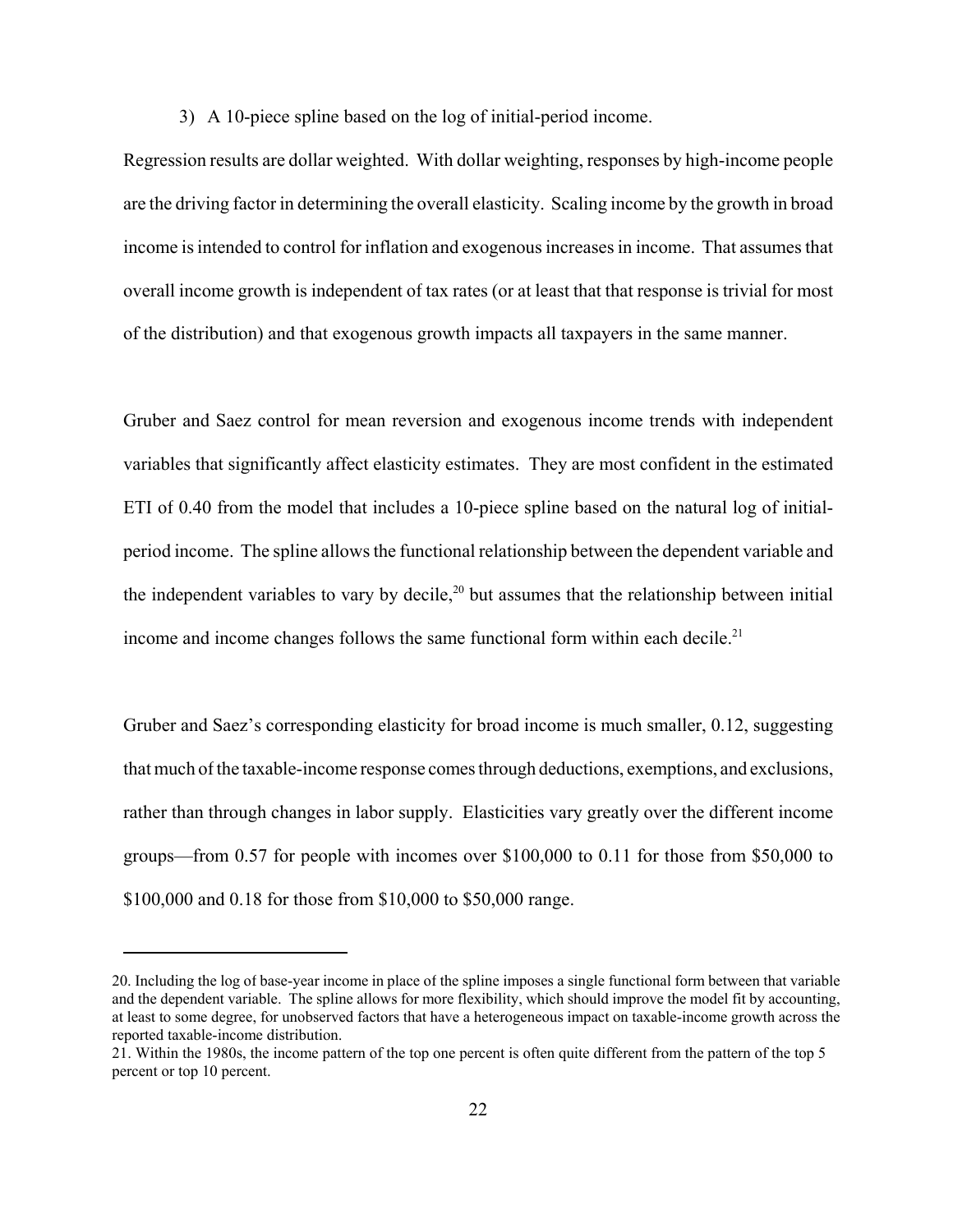Gruber and Saez use their preferred specification to estimate separate models with state rates and with only federal rates. The authors find no statistically significant difference between the coefficients on the state rate (0.63) and the federal rate (0.41).<sup>22</sup>

**Kopczuk** (2003) also uses CWHS data from 1979 to 1990 and tax rates from NBER's TAXSIM to examine the tax changes of the 1980s. He assumes that the ETI is not a structural parameter but rather a function of the tax system's structure: The ETI is a function of the tax base—or, more precisely, of taxable income divided by total income. Available deductions lower the cost of shifting income outside the tax base; as the tax base becomes smaller, responses to changes in tax rates increase. Kopczuk's model treats mean reversion and divergence within the income distribution as separate issues, each requiring its own variables to identify responses properly.

Kopczuk replicates Gruber and Saez's work showing the sensitivity of their results to sample selection. The chief difference between the two datasets is that Kopczuk uses the full sample, while Gruber and Saez exclude taxpayers with less than \$10,000 of income. (Also, Kopczuk deflates his data by the CPI, whereas Gruber and Saez deflate by growth in broad income.) Using the log of initial income to control for mean reversion, Kopczuk reports an elasticity of 1.44 compared with 0.61 for Gruber and Saez. Using Gruber and Saez's preferred specification with a 10-piece spline, Kopczuk finds an elasticity of 0.21, versus 0.40 for Gruber and Saez.

<sup>22.</sup> That finding can be compared with Long (1999), who uses 1991 public use SOI data and exploits cross-state differences in marginal tax rates to produce taxable-income elasticities. Long reports overall elasticities between 0.19 and 0.82. Estimates are somewhat lower for married filers. The study contributes to the literature by using an identification strategy that relies solely on cross-sectional variation in tax rates, and not tax changes, for people with similar incomes. Like some of the other studies, Long shows that responses are quite sensitive to the model's specification. (The data for the study are restricted to filers with incomes between \$0 and \$200,000.)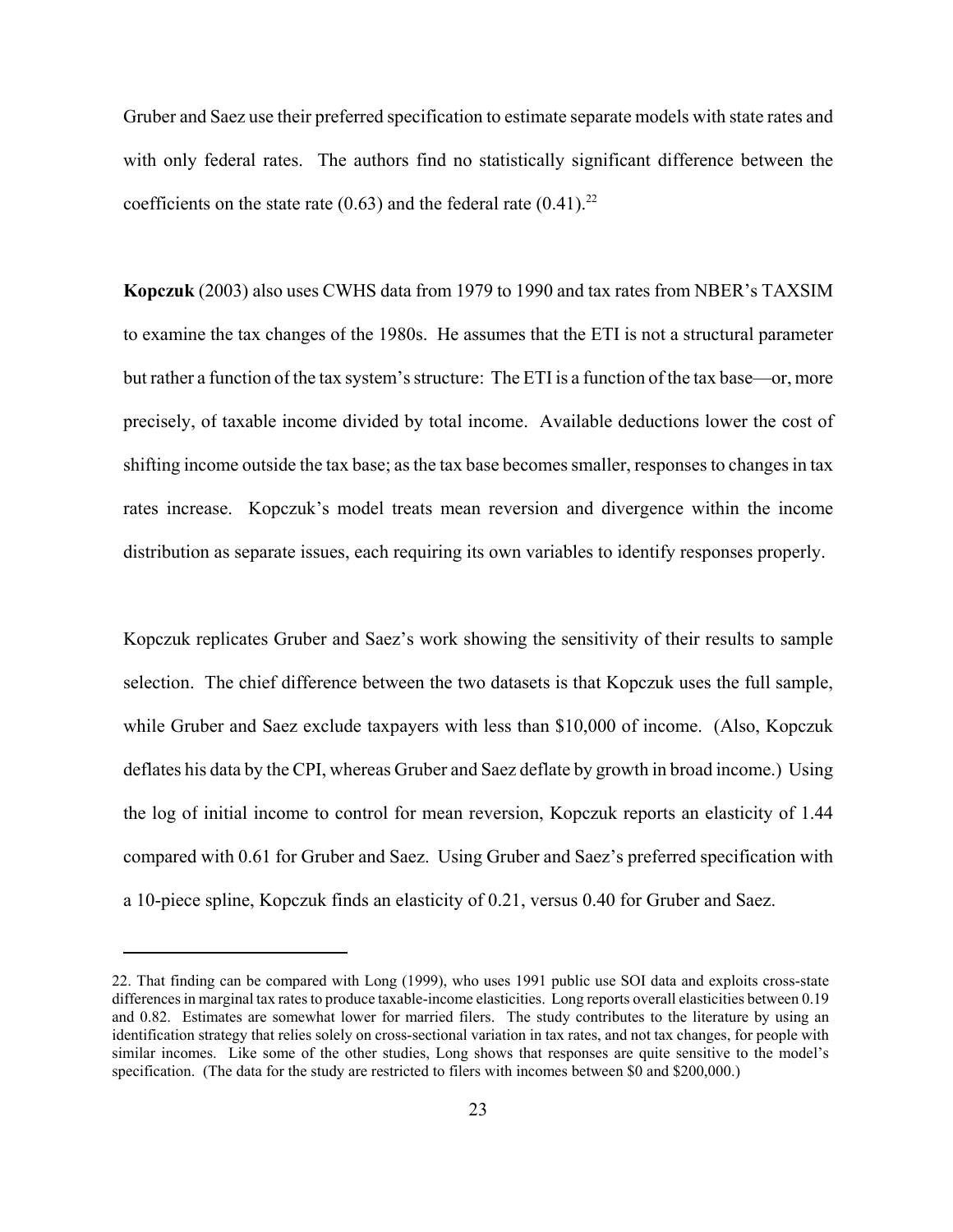To explore the sample selection issue further, Kopczuk performs a sensitivity analysis using data from 1985 through 1988. He finds that, at least in that instance, relatively modest changes to the sample can produce a wide range of reasonable values. He notes that Gruber and Saez restrict their sample to those earning more than \$10,000 and that Auten and Carroll (as well as Feldstein) exclude those with marginal tax rates below 22 percent.<sup>23</sup> Kopczuk finds that, with no other restriction, excluding taxpayers with incomes below \$10,000 results in an elasticity of 0.347. Excluding those with tax rates below 22 percent yields an elasticity of 0.85. Making no sample restrictions gives an elasticity of 2.72. Increasing the exclusion to filers earning less than \$30,000 lowers the elasticity to essentially 0, suggesting that mean reversion is important at the bottom of the distribution. Those results show elasticities that are highly sensitive to sample selection. As discussed in the previous section, mean reversion can bias ETI estimates if a portion of the non-tax-related increase in income is mistakenly attributed to a response to the tax change. In addition, nonrandom attrition at the low end of the income distribution may further bias ETI estimates because people with rising incomes are likely to remain in the panel, while some with falling incomes may disappear from the sample if they no longer file a tax return. One interpretation of Kopczuk's finding is that it is not possible to accurately estimate the true overall ETI because estimates are highly sensitive to modest changes to the sample and because there are no sound criteria for restricting the sample. Another, more optimistic interpretation is that better methods are needed to control for mean reversion and nonrandom attrition—or that improvements could result from the development of sound criteria for restricting the sample.

<sup>23.</sup> Kopczuk wants to compare sample restrictions used by Feldstein (1995), Auten and Carroll (1999), and Gruber and Saez (2002). He restricts the analysis to TRA 86, a period covered in the other three papers.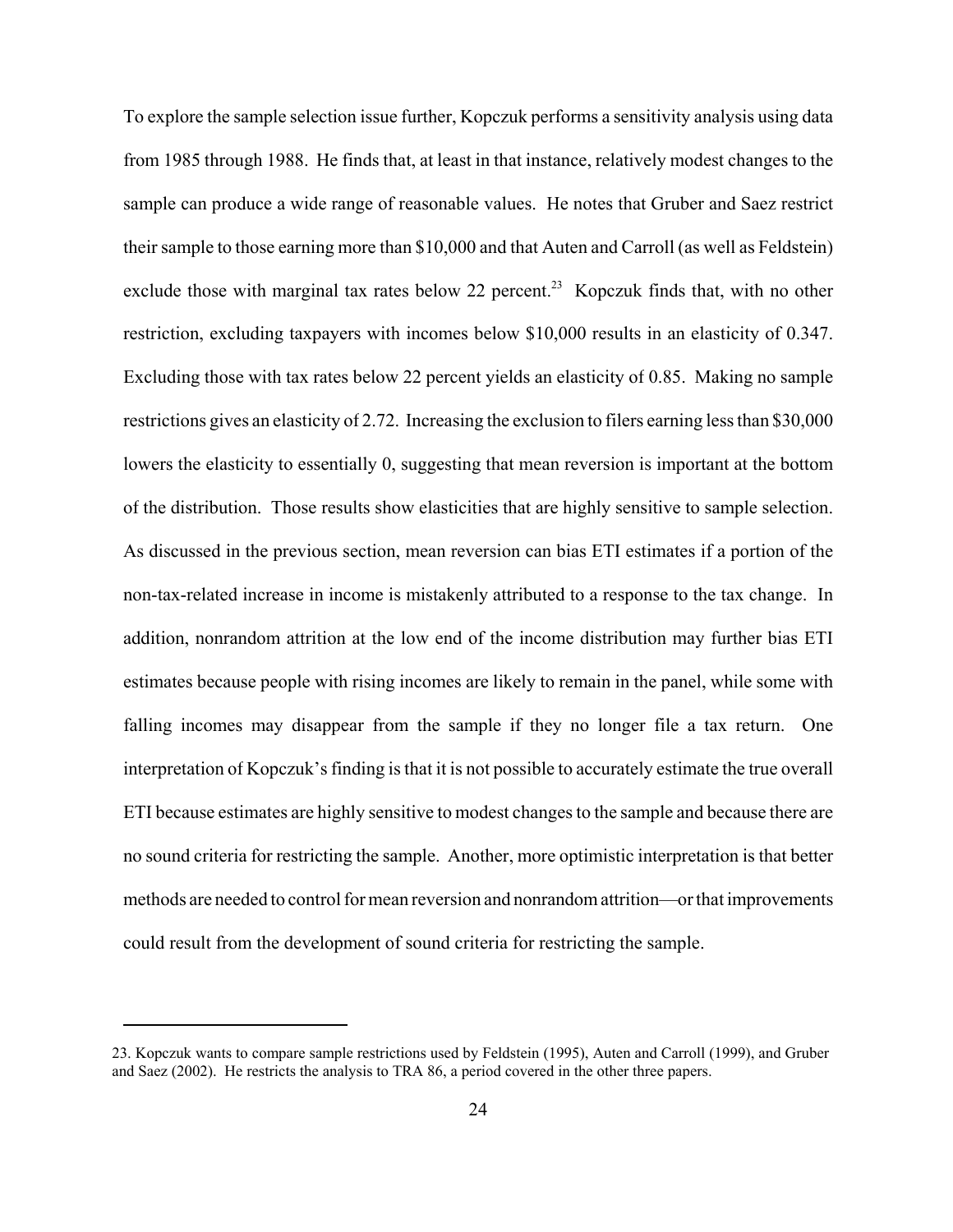Kopczuk experiments with alternative controls, including specifications that control separately for mean reversion and divergence in the income distribution. Controlling separately for those two factors results in elasticities between  $0.55$  and  $1.37<sup>24</sup>$  Kopczuk's preferred specification, which includes both a spline based on the log of 1979 income and a spline based on the difference between the log of taxable income in the beginning year of each three-year period and the log of 1979 taxable income, yields an elasticity of 0.57.

Kopczuk repeats the analysis after adding information on the size of the tax base interacted with the net-of-tax rate, and finds the coefficient on that variable to be statistically significant for all specifications. As predicted, the elasticity falls as the tax base increases. Coefficients on the direct tax elasticity still vary greatly depending on the other controls. His most preferred specification, including the tax base effect, yields a direct tax elasticity of 0.44. Evaluated at the average tax base, that is consistent with an elasticity of  $0.53<sup>25</sup>$  Again, estimates are much larger for single filers than for married filers: The corresponding elasticity for married filers is just 0.09. Kopczuk discounts his results for single filers, noting the lack of demographic information; he suggests that younger filers entering the workforce may be biasing those estimates upward.

**Slemrod** (1996) addresses some of the non-tax factors, including changes in wage inequality, that may have biased earlier studies. In addition, he highlights the importance of maintaining a

<sup>24.</sup> Corresponding elasticities for married filers are much lower. That finding contrasts with other studies, such as Saez (2003), which find larger elasticities for married filers.

<sup>25.</sup> Kopczuk adds the direct coefficient on the log of the net-of-tax rate (0.44) to the product of one minus the tax base (0.09) and the coefficient on the tax base control (1.04). That yields 0.53. The tax base control variable is constructed by multiplying one minus the tax base times the log of the net-of-tax rate.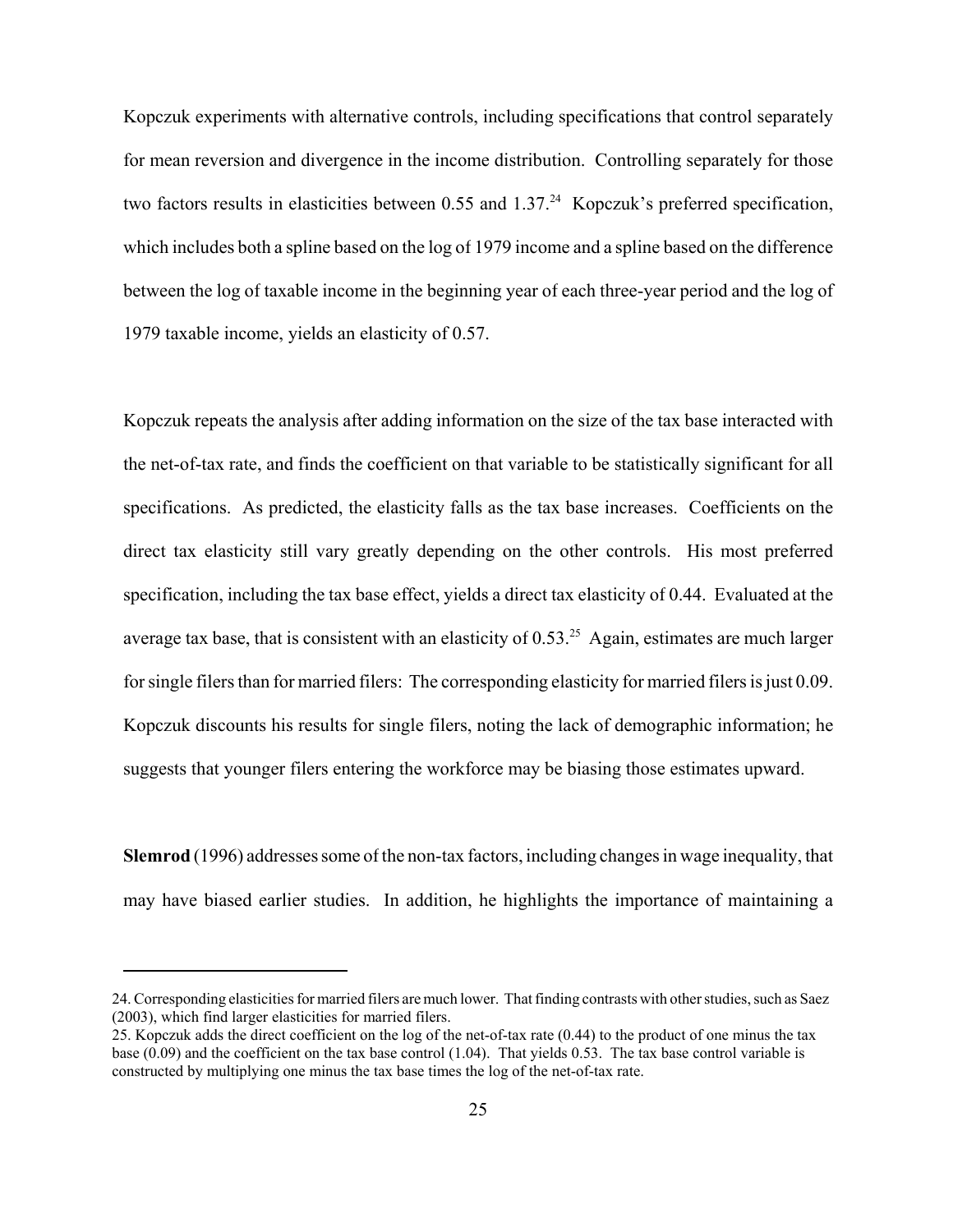constant definition of taxable income—but also shows that the definition chosen can affect the results. Slemrod focuses on the share of taxable income accruing to the top 1 percent of the distribution, building on the research of Feenberg and Poterba  $(1993)^{26}$ 

Slemrod's use of aggregated time-series data (which includes a share approach that focuses on the share of income reported by various segments of the taxable income distribution) differs greatly from the differencing approaches used with panel data. Using time-series data to examine the impact of tax rates on taxable income (or taxable income shares) avoids problems associated with mean reversion. In addition, the problem of transitory shifting, which can confuse short-term responses with the permanent response, are less severe. The share approach has another advantage over differencing techniques that treat the behavior of one income group as a counterfactual in estimating the ETI.With panel data, iftheETIs orthe exogenoustaxable income trends differ by income, differencing alone will result in biased ETI estimates, since differencing implicitly assumes that the unobserved factors influencing taxable income are very similar and affect taxable income in the same manner for both groups.

The use of aggregated time-series data does, however, have some drawbacks. The issue of exogenous income trends that differ across the income distribution is not necessarily overcome by using aggregated time-series data. In addition, panel data are superior for capturing shifting

<sup>26.</sup> Using aggregated time-series data from 1954 to 1990, Feenberg and Poterba find the share of taxable income going to the top one-half of one percent increasing, and find that that increase accelerated in the 1980s after ERTA and TRA 86, an apparent response to those tax cuts. Feenberg and Poterba, however, do not use a constant-law definition of income. Slemrod (1996) builds directly on Feenberg and Poterba, using the same data (with adjustments to account for changes to the definition of taxable income) and beginning with a sensitivity analysis of their results.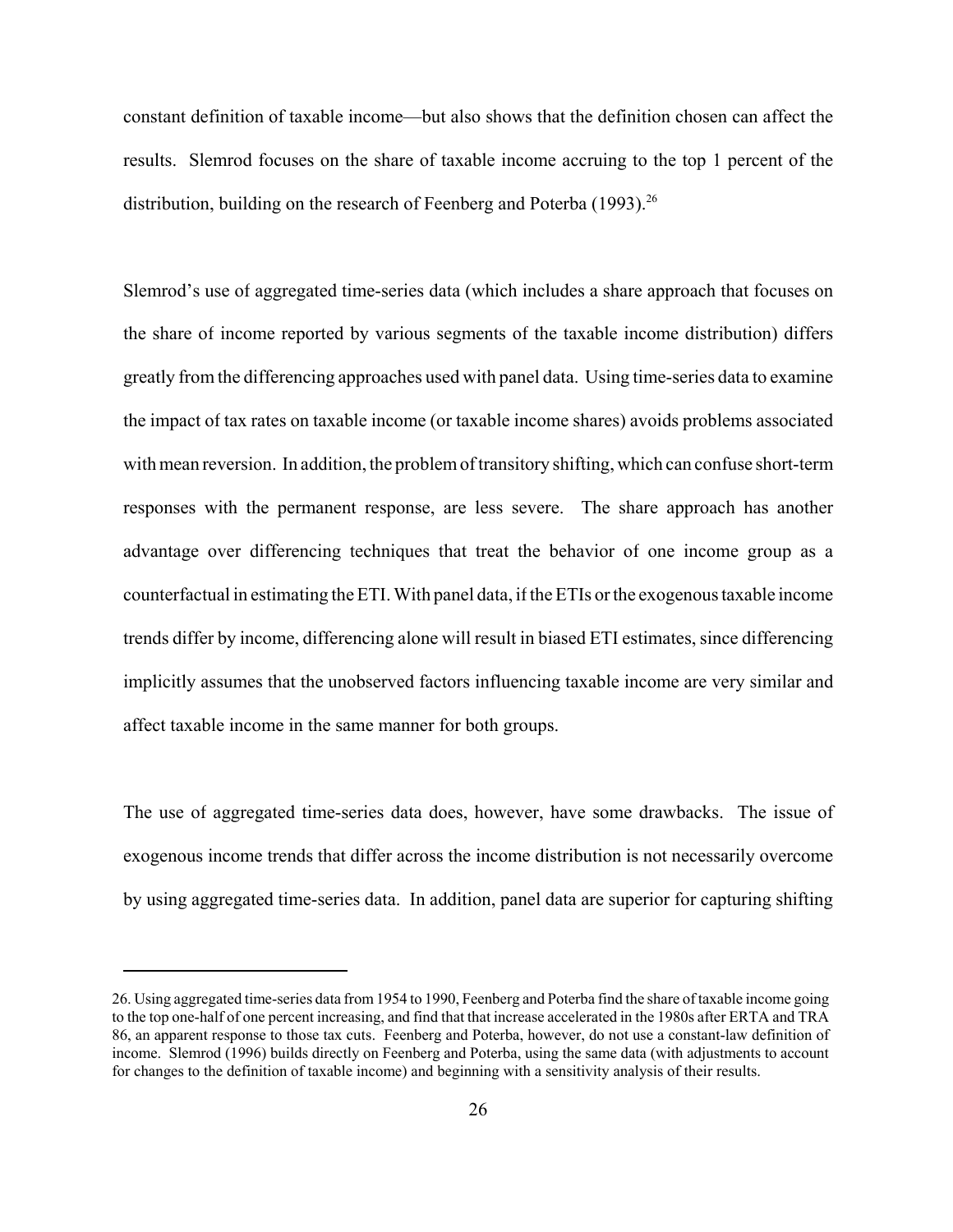that occurs within the income distribution. For example, suppose that, in response to a change in tax rates, people at the top of the income distribution substitute taxable bonds for tax-exempt bonds and those in lower tax brackets do the reverse, substituting taxable bonds for tax-exempt. The net effect of that change on taxable income may be zero, but a share approach focusing on the top portion of the income distribution may capture the drop in income but miss the corresponding rise in other segments of the distribution. On top of that, rank reversal, in which the composition of the segment of the income distribution under examination changes over time, can potentially biasETIs estimated using aggregated time-series data. (Rank reversal is discussed in more detail below.)

Slemrod illustrates the complicating factors inherent in estimating taxable-income elasticities, showing that apparently innocuous assumptions can have an important impact on the estimates. He uses both pre- and post-TRA 86 taxable-income definitions to show that constant-law definitions yield positive but smaller growth in the income share for the top one-half of one percent. For example, using concurrent taxable-income definitions, the share accruing to the top one-half of one percent increases by 3.4 percentage points from 1984 to 1990. Using the 1990 definition, that increase falls to 1.9 percentage points.

Next, Slemrod regresses the share of taxable income received by the top one percent of filers from each of several different sources (AGI, wages and salaries, capital gains, interest, and dividends) against both tax and non-tax variables. The key explanatory tax variables are based on current, lagged, and prospective tax rates for both realized capital gains and labor income. The non-tax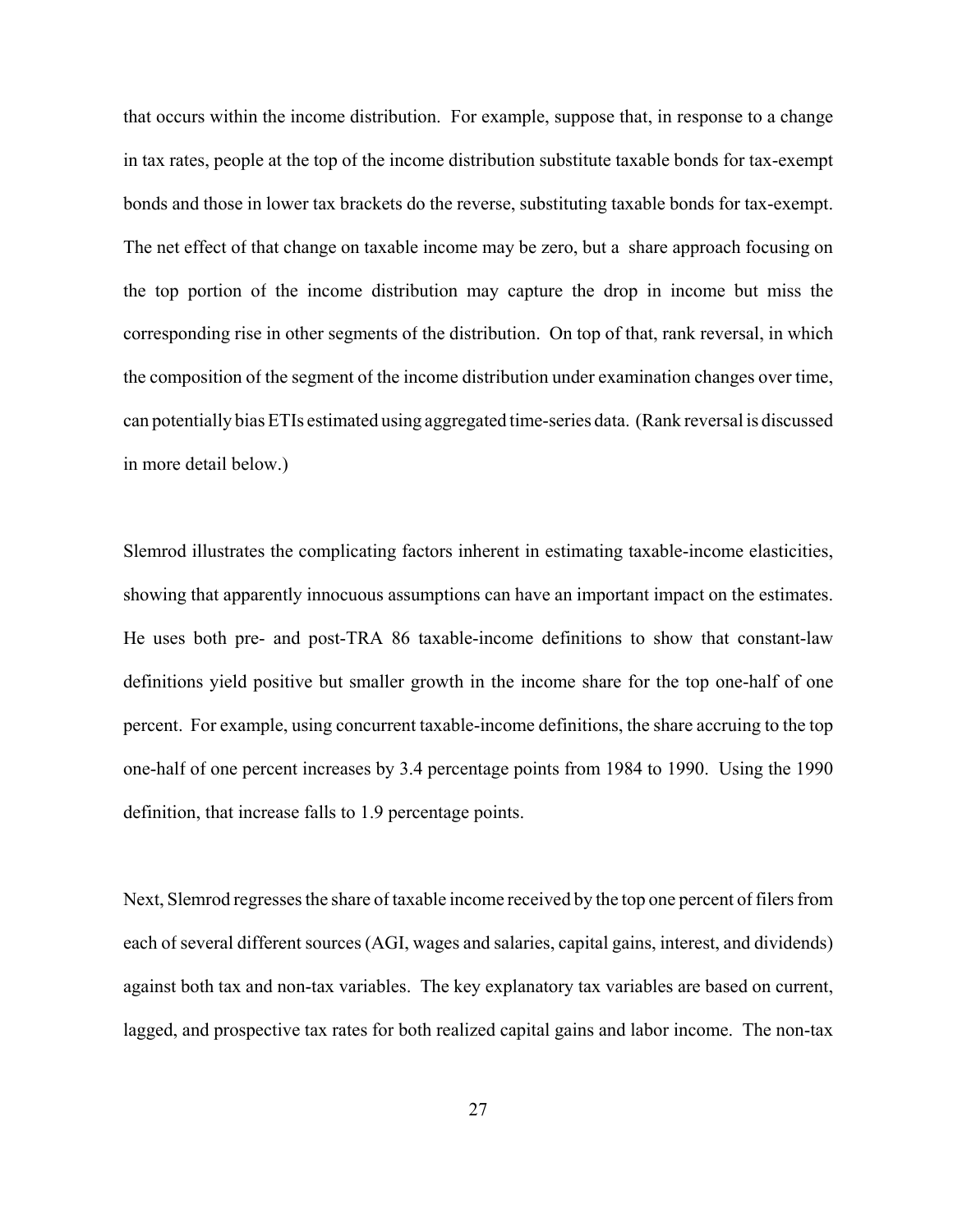factors include a measure of wage inequality,<sup>27</sup> the real level of stock prices as a proxy for non-tax influences on capital-gains realizations, and the nominal AAA bond interest rate.

Slemrod isolates the effects of TRA 86 by comparing regressions based on data for 1954 through 1985 and those based on 1954 through 1990. He finds that adding the years surrounding TRA 86 fundamentally alters the results. In addition to marked changes to the ETI, the coefficient on the wage inequality variable is vastly different when the post-1985 data are included. With data from 1954 to 1985, the coefficient on the wage inequality variable is positive and often large; for that same period, the "permanent" response to rate changes is extremely small. That suggests that demand factors, not taxes, are the driving force behind the growth in taxable income. When the 1985 through 1990 data are added, the opposite is found: Taxes appear to be the driving force behind the taxable income growth at the top of the distribution. With the addition of the 1985 through 1990 data, the coefficient on the concurrent labor tax variable is much larger (or more negative, since Slemrod uses tax rates as opposed to net-of-tax rates).<sup>28</sup>

Slemrod concludes that even estimates based on a constant-law income definition may overstate the taxable income gains accruing to the top 1 percent in response to TRA 86. Although real responses may well be large, a significant portion of the increases is likely because of changes in the tax structure that lead people to shift income and change their reporting behavior, and not

<sup>27.</sup> The measure is calculated as the difference between the log of the 90<sup>th</sup> and the  $10<sup>th</sup>$  percentiles of male weekly wages.

<sup>28.</sup> The increase from 1985 to 1990 in the share of wages earned by the top 0.5 percent and top 1 percent exceeded the increases from 1973 to 1985, but the difference in earnings of the  $90<sup>th</sup>$  and  $10<sup>th</sup>$  percentiles actually fell between 1985 and 1990. So, with the post-TRA 86 data, an increase in wage inequality is actually associated with a decrease in the concentration of taxable income held by the top 0.5 percent of the distribution.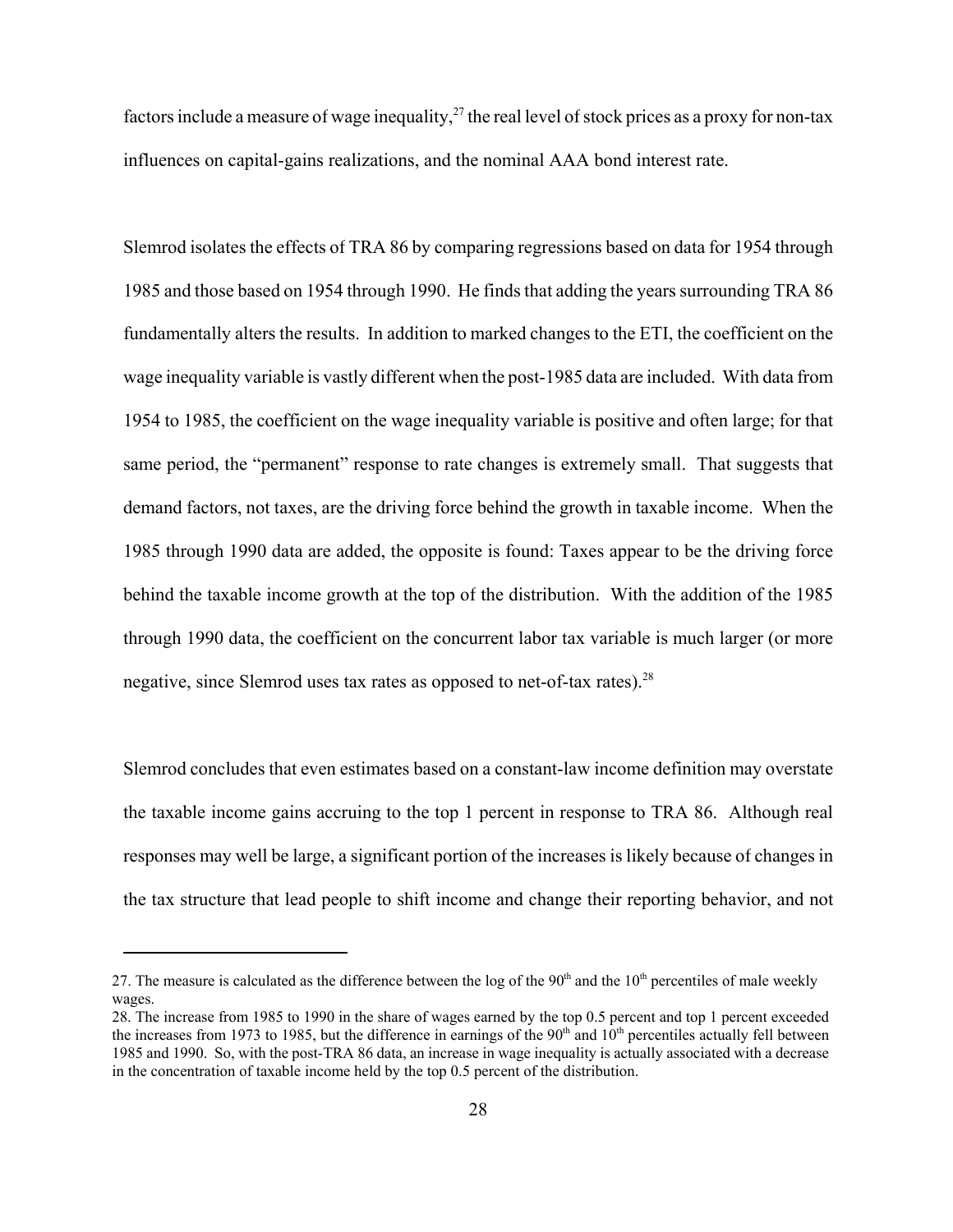because of traditional behavioral responses to lower marginal tax rates. Shifting income from corporate to individual sources plays an important role. Other factors include changing demographics at the top of the distribution. Post-1986, the wealthiest taxpayers were younger and thus more likely to have increasing incomes in the absence of rate changes.

Rank reversal, where, in the context of Slemrod's paper, the composition of people with reported taxable incomes in the top 1 percent changes over time and taxable-income sources are crosssectionally correlated, could also contribute to the results. For example, a positive correlation exists between Subchapter S income and wage and salary income. As income is shifted to Subchapter S after TRA 86, more filers with Subchapter S earnings move into the top 1 percent. That is, the shifting of income from Subchapter C, which is not observed, to Subchapter S, which is observed, resultsin a re-ranking of tax filers, thus altering the composition of the top 1 percent. If those filers that move into the top 1 percent as a result of the re-ranking also have higher wages and salaries than the filers they replace, it may appear that the wage and salary increase is a behavioral response. Insight into the impact of that correlation on the estimated elasticities could be gained from repeating the analysis, while omitting Subchapter S income.<sup>29</sup>

**Saez** (2004) also employs a share analysis to aggregated time-series data. Saez uses aggregated SOI data from 1960 to 2000 and a consistent definition of taxable income that excludes realized

<sup>29.</sup>Slemrod cites another example of rank reversal that could result from not using a constant law definition of taxable income. Slemrod notes that pre-TRA 86, 40 percent of realized capital gains were counted as taxable income, while post-TRA 86 100 percent were included. Use of concurrent definitions of taxable income likely overstates the growth in the share of income held by the top 1 percent, because those in the top 1 percent likely have a greater share of capital gains than the rest of the distribution. In addition, some who derive a large fraction of their income from capital gains would move into the top 1 percent. Thus, the cross-sectional correlation between realized capital gains and other sources of income would also be spuriously correlated with the change in tax rates.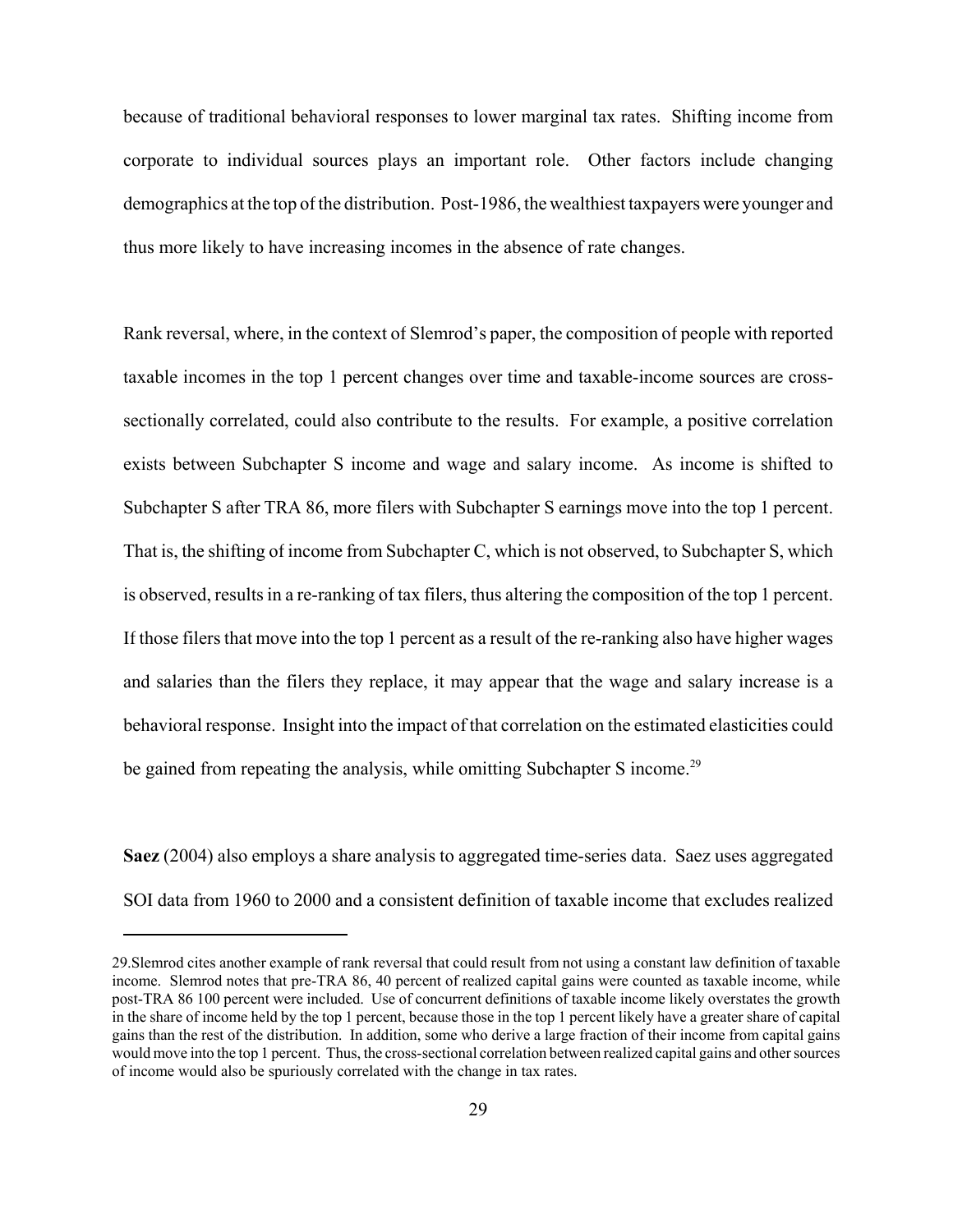capital gains. Average marginal tax rates for each group are estimated via TAXSIM, and ETIs are generally weighted by income. Saez's study is unique in that it does not focus primarily on the tax cuts of 1980s or the tax increases of the 1990s, but examinesthe responsesto all of the tax changes over the past four decades.

Using a simple model where the log of taxable income is regressed against the log of the net-oftax rate with no controls for non-tax related trends in taxable income, Saez reports a statistically insignificant estimated ETI of -0.44 for the entire distribution of tax filers. Adding a time trend raises the overall estimate ETI to 0. Including the time trend and the square of the time trend raises the overall estimated ETI to a statistically insignificant 0.20. For the top 1 percent of the taxable income distribution, the results are quite different. All three specifications yield much larger estimated ETIs and all show strong statistical significance. With no controls, the estimated ETI for the top 1 percent is 1.83. With the time trend, that number falls to 0.71. Adding the square of the time trend lowers the ETI estimate further to 0.50. (For the bottom 99 percent of the distribution, ETI estimates are negative, and not statistically different from 0, for each specification.)

Saez reports estimated ETIs that vary greatly over some subsets of the 40 years examined. For example, dividing the change in log income from 1981 to 1984 by the change in logged net-of-tax rates between the same years yields an estimated ETI of 0.77. The same analysis, comparing 1985 to 1988, yields a much larger estimated ETI of 1.7. Comparing 1991 with 1994 yields an estimated ETI of about 0. The variation in ETIs over time (and within the distribution) may be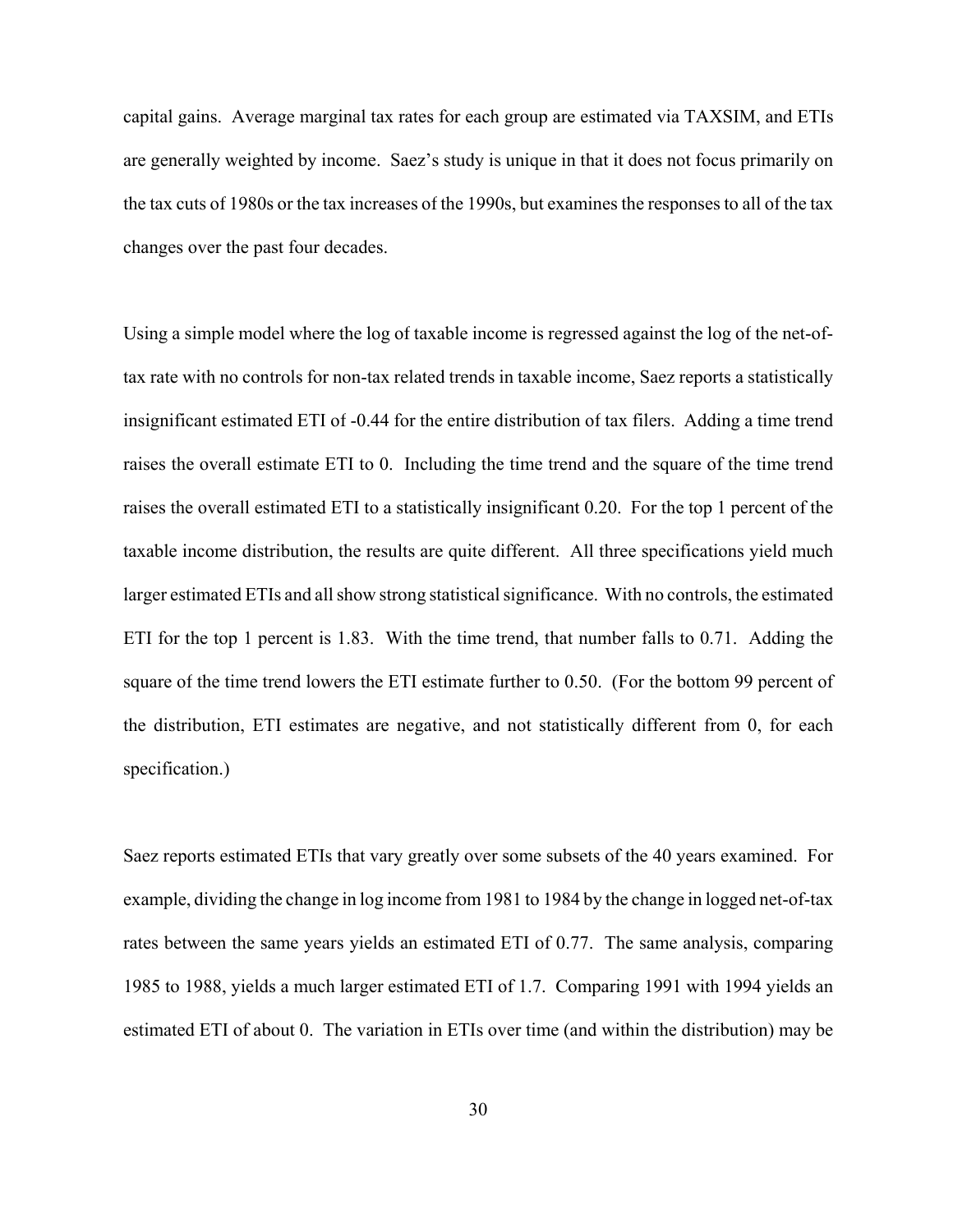consistent with Kopczuk's (2003) finding that the ETI depends on the size of the tax base (or the availability of deductions).

Next, Saez employs a regression framework that uses taxable income shares to estimate ETIs for different segments of the taxable-income distribution. Special attention is paid to the top 1 percent of filers. For the various taxable-income groups, Saez regresses the log of the group's share of taxable income against the log of the net-of-tax rate.<sup>30</sup> Without any time trends, that yields an estimated ETI of 1.58 for the top 1 percent. Including both the time trend and square of the time trend yields an estimated ETI of 0.62. Saez expresses confidence in the 0.62 estimate because that regression has an adjusted coefficient of determination of 0.98 and the fitted values do an excellent job of tracking the trend in the share of income reported by the top 1 percent. (By contrast, predicted values from the model with no time trends fit the data poorly.) By further division of the taxable-income distribution, Saez shows that, even among the top 1 percent of the distribution, estimated ETIs vary greatly by income. In fact, the same approach that yields 0.62 for the top 1 percent yields an estimated ETI of 1.09 for the top one-hundredth of one percent. For those in the 90<sup>th</sup> to 95<sup>th</sup> percentiles, the same approach yields a negative, although statistically insignificant, estimated ETI.

The analyses of the tax cuts in the 1980s developed methodologies to estimate taxable-income elasticities and advanced the understanding of the key issues, but did not fully resolve the issue.

<sup>30.</sup> Saez also tries a two-stage approach, where the top net-of-tax rate is used as an instrument for the tax rate variable. For the most part, he concludes that the two-stage approach does not affect the results and, in the case where it does, he prefers the OLS result because the instrument in that case is weak.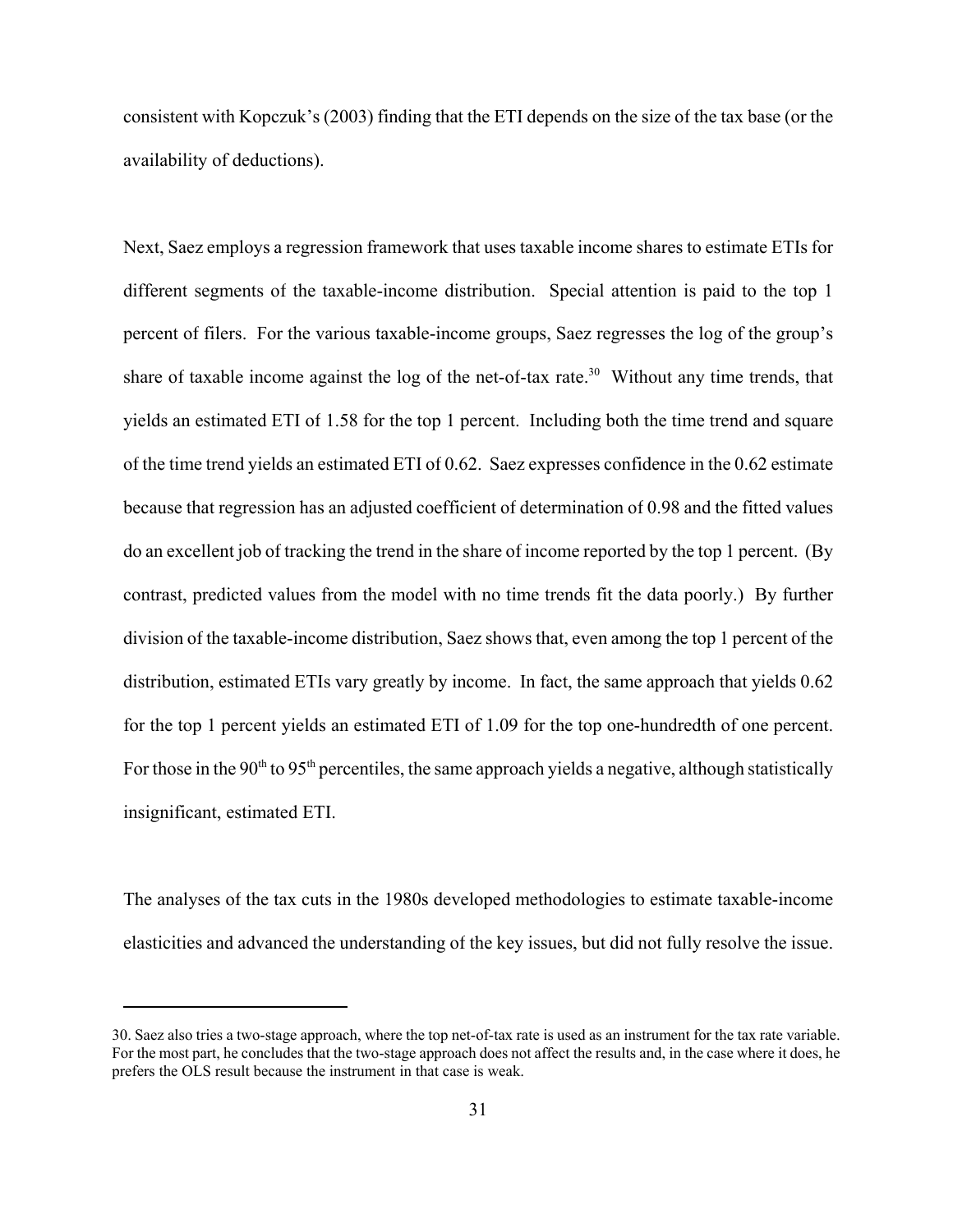The large elasticities estimated by the earliest studies have been supplanted by lower estimates in later studies that included more elaborate controls for important non-tax factors. The newer estimates, however, are sensitive to sample selection and the choice of control variables.

#### **OBRA 90 and OBRA 93**

In contrast with the rising incomes and declining tax rates of the 1980s, income and tax rates both rose in the early 1990s. In the 1980s, high-income taxpayers, whose tax rates fell most, experienced the greatest income gains. In the 1990s, the same group again experienced the greatest income gains even though their tax rates increased.

The tax increases of the early 1990s provided an opportunity to use methodological advances in a new context. The tax changes of OBRA 90 and 93 were smaller and more focused on highincome filers than those of the 1980s, potentially focusing the effects more narrowly. At the same time, the ETI cannot be estimated for lower-income taxpayers because their rates did not change. Furthermore, any potential bias from the secular trend at the top of the distribution is reversed from the 1980s, when the exogenous growth of income in the 1980s potentially biased estimates of tax elasticities upward. In contrast, exogenous growth of incomes in the 1990s may have hidden any drops in income induced by increased tax rates and thus may have biased elasticity estimates downward.

**Carroll** (1998) uses SOI data for a group of taxpayers from 1989 through 1995 to analyze the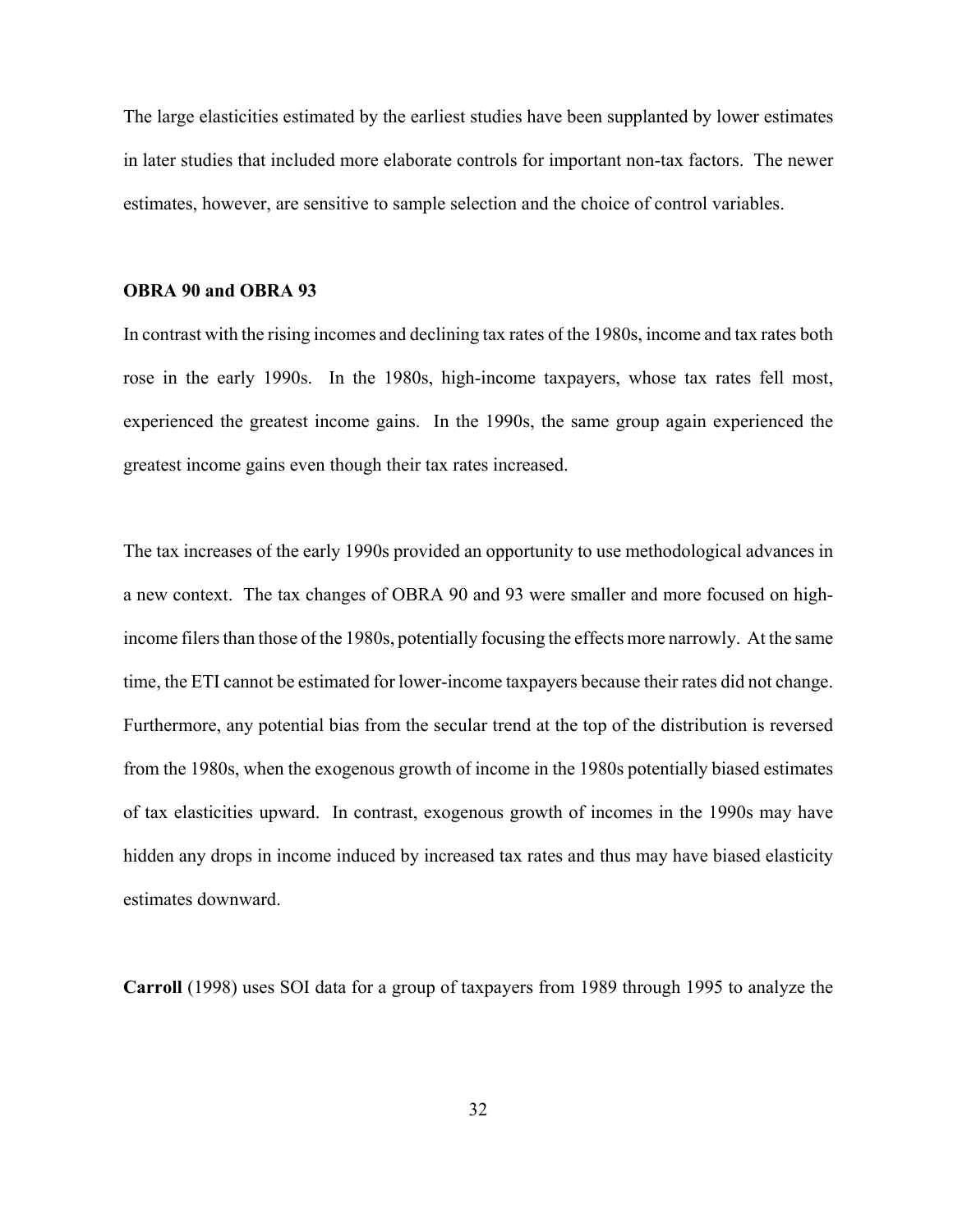responsiveness of taxable income to the tax increases of 1990 and 1993.<sup>31</sup> The analysis includes only taxpayers between ages 25 and 55 in 1989. People with income below \$50,000 were not affected by the two tax increases and were excluded, in part, because they were deemed a poor control group in identifying the response of higher-income filers.

To control for tax-rate endogeneity and mean reversion, Carroll uses average income over the seven years to generate a "synthetic" or instrumented tax rate that varies only with exogenous taxlaw changes.<sup>32</sup> His model includes year and individual fixed effects, age, proxies for industry and region, financial wealth, and information on children.

Carroll is most confident in the specification yielding a ETI of  $0.38$ <sup>33</sup> (The corresponding elasticity with respect to gross income is 0.32.) Excluding more returns at the low end of the distribution by raising the exclusion to \$75,000 increases the estimated elasticity to 0.56. Restricting the sample probably raises Carroll's estimate because he examines tax increases (as opposed to decreases). That is consistent with mean reversion at the low end.<sup>34</sup>

**Goolsbee** (2000) examines high-income responses to OBRA 93 using panel data on compensation for the five highest-paid employees for each firm in the Standard  $\&$  Poor's 500, Standard  $\&$ 

<sup>31.</sup> As with Auten and Carroll, a weighting procedure is used in the regression analysis to control for attrition bias. 32. Carroll uses an instrumental-variables approach to impute the tax rate (because the tax rate is a function of income, which is not exogenous). The approach assigns tax rates based on the filer's permanent income (defined as the average income over the seven-year period).

<sup>33.</sup> Simulations suggest that the revenue gain from the 1993 tax increase may have been as much as 39 percent or \$6.8 billion (or as little as 12 percent or \$2.1 billion), less than what would have occurred absent behavioral responses. 34. As mentioned earlier, estimates from OBRA 90 and OBRA 93 correspond only to higher-income filers because rates were raised only for that group.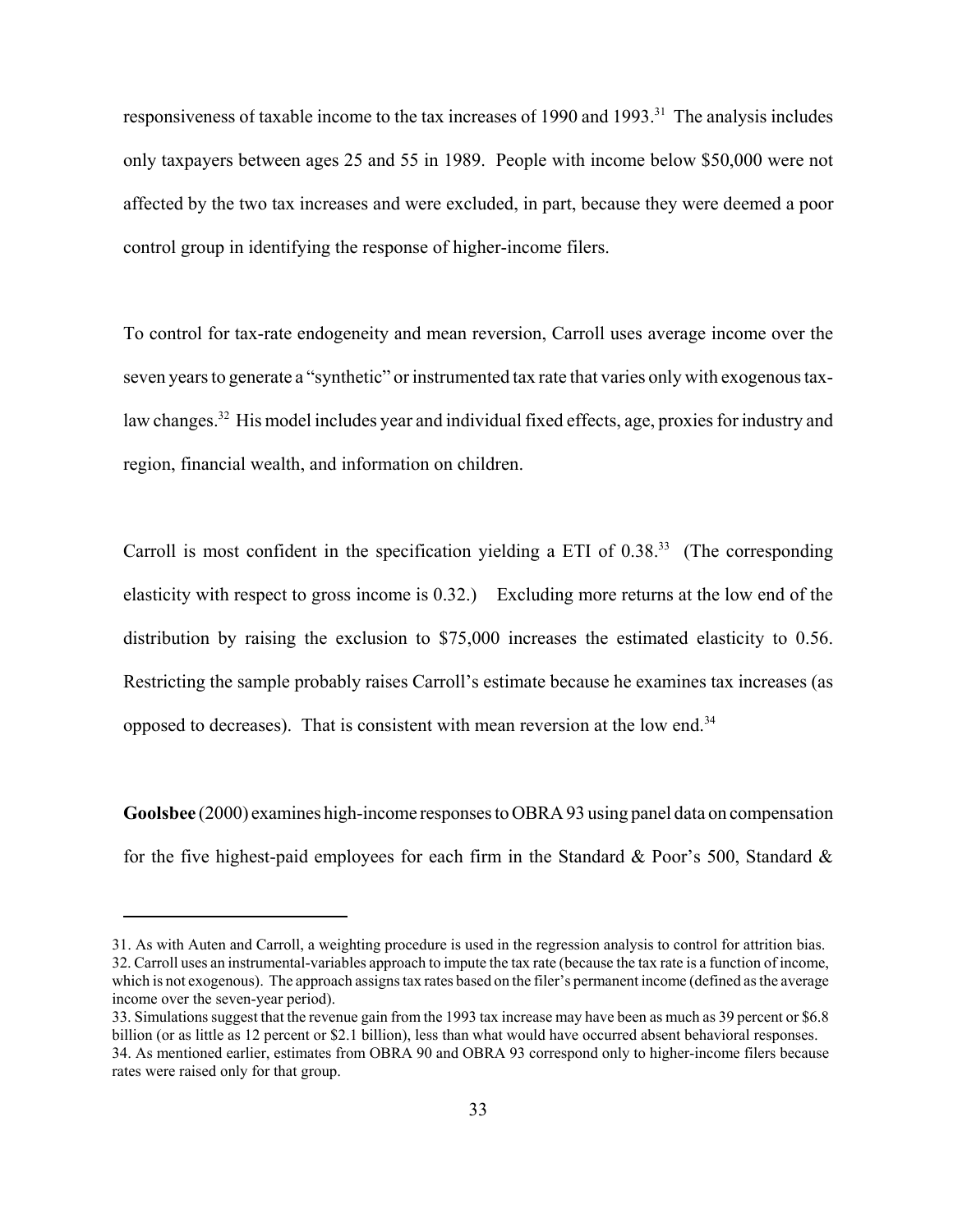Poor's Mid Cap 400, and the Standard & Poor's Small Cap 600 from 1991 through 1995. The sample includes 21,299 observations for executives with at least four years of observations. Included variables are salary, bonuses, Long-Term Incentive Plan payouts, stock options exercised, and other income. (Capital gains, other family income, and deductions are not available. The estimation generally assumes that earners are married filing jointly and that the spouses are not in the labor force.) The panel has a mean of \$852,000, a median of \$451,000, and  $25<sup>th</sup>$  and  $5<sup>th</sup>$  percentile values of \$250,000 and \$150,000, respectively.

In his standard specification, Goolsbee regresses income against both the net-of-tax rate and the future year's net-of-tax rate, along with year dummies and firm-specific information. Sources of executive compensation vary greatly from year to year (and in some years, no income is reported for some sources), which complicates matters. To address those issues, Goolsbee explores various approaches, including regressions with linear fixed effects, first-differencing, and split samples. He also divides responses into short-term (such as the timing of transactions) and more permanent behavioral changes.

In general, Goolsbee finds large responses to the current net of tax rate—ETIs often well above one.<sup>35</sup> But, significantly, much of that response is transitory—that is, a temporary shifting of income into the relatively low-tax period. Longer-term (or permanent) elasticities are much smaller—often close to 0, but as high as 0.40. Using the specification yielding the latter result,

<sup>35.</sup> Goolsbee focuses on actual tax rates after concluding (from running a regression with tax rates based on permanent income) that tax-rate endogeneity is a minor issue with this sample because nearly everyone is always in the top bracket.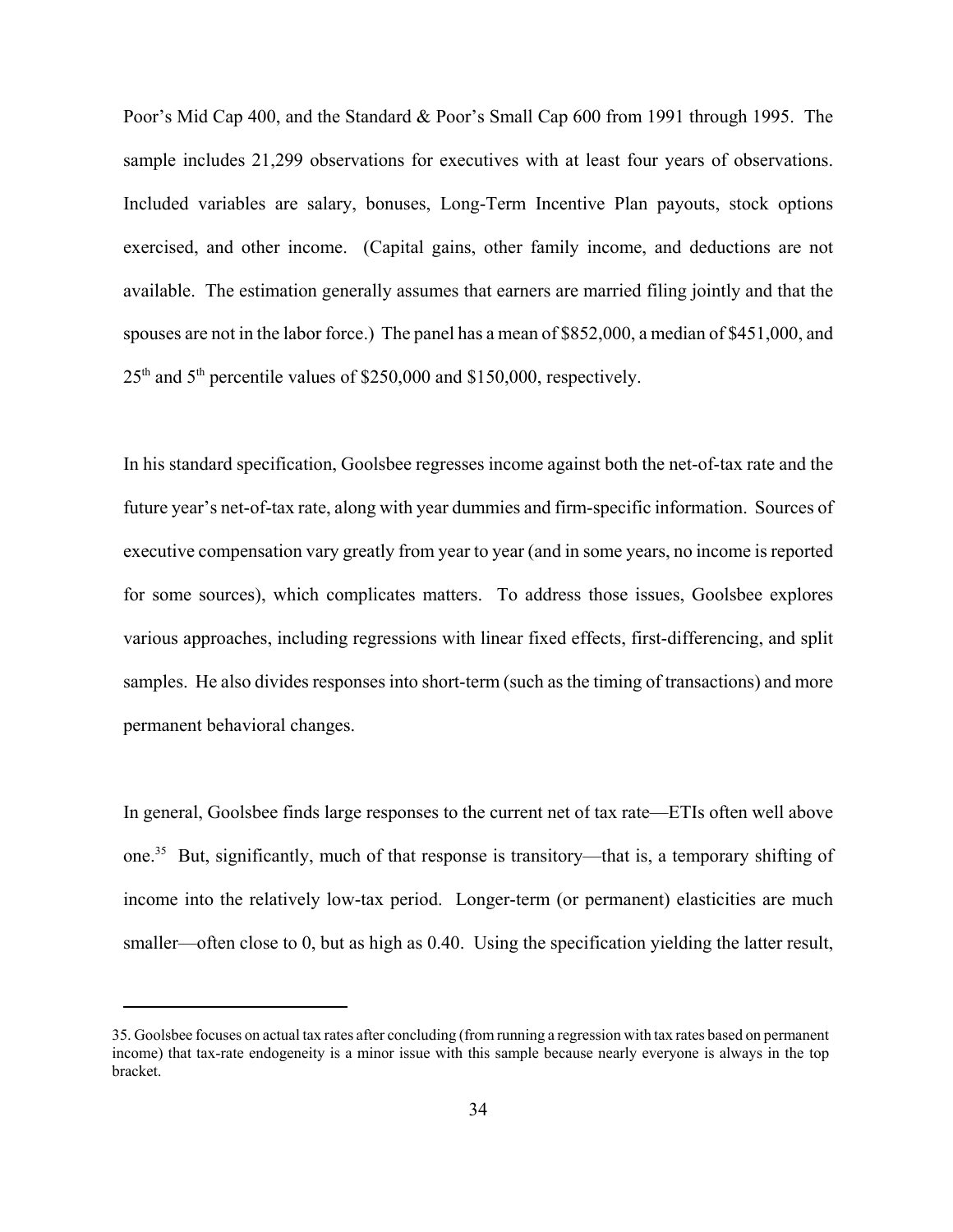Goolsbee divides his sample into income groups and finds the largest permanent responses (0.56) for those earning over \$1 million. Among income sources, stock options are the most responsive to tax rates.

Goolsbee uses few controls for exogenous changes to the income distribution, which could bias responses down. However, his focus on high-income filers and the inclusion of firm-specific variables may control for some of the exogenous trends in the income distribution. Also, the dataset includes only observations appearing four or more times. If attrition is non-random, and is more likely for those whose income falls, the estimates would be biased downward, because tax rates are rising.

**Sammartino and Weiner** (1997) use data from the SOI's Sales of Capital Assets(SOCA) panel, a subset of the SOI that follows the same (mostly high-income) taxpayers from 1989 through 1994, to examine responses to the tax increases associated with OBRA 90 and OBRA 93. They do not generate taxable income elasticities, but do examine income patterns surrounding OBRA 90 and OBRA 93. For the top 1 percent of the distribution, AGI plus gains fluctuates greatly from year-to-year, at least in part because of tax changes, but the responses appear to be transitory, and are much more modest when examined over several years. For example, average AGI less capital gains for the top 1 percent rises by over \$40,000 in 1992 (preceding OBRA 93), falls by nearly \$26,000 in 1993, but rises by close to \$24,000 in 1994 and 1995 combined.

**Saez** (2003) examines responses to tax increases resulting from bracket creep (as opposed to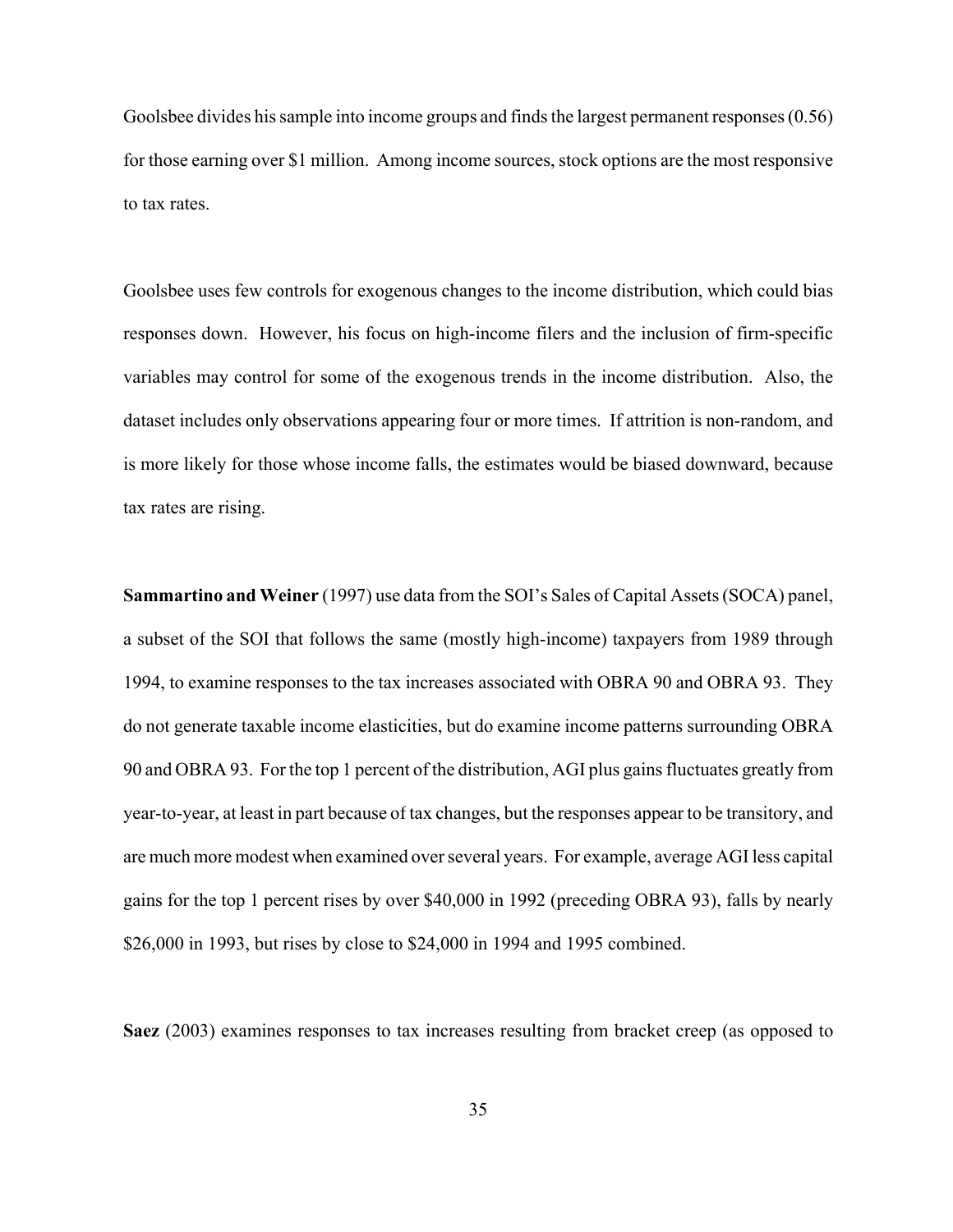legislated tax changes) between 1979 and 1981, using data from the University of Michigan Panel, a publicly available SOI-based dataset. Over those years, inflation was around 10 percent a year, but the tax brackets were fixed in nominal terms (that is, not indexed). Saez compares taxpayers with similar incomes (and thus the same tax rate) in period 1, but whose predicted incomes (that year's income grown at the inflation rate) put them into different brackets in a subsequent year.

That approach has the advantage of examining tax changes that result from inflation, and not from explicit legislation that often also alters the structure of the tax system, obfuscating true responses to the rate changes. However, because the tax changes were not legislated, many filers may not have realized that their marginal tax rate had risen. That could be especially problematic when applying those estimates to cases where rate changes are explicitly legislated. Furthermore, the study cannot examine taxpayers in the top bracket because inflation cannot move them to a higher tax rate.

Saez finds a statistically insignificant ETI of 0.311 for all earners, which he decomposes into values of 0.42 for itemizers and about 0 for non-itemizers. The elasticities are much larger and are statistically significant for married taxpayers: 0.39 overall and 0.65 for itemizers. Saez argues that itemized deductions are likely a key factor driving the taxable income estimates, which is consistent with Kopczuk'sfindings on the tax base. He also emphasizes that the estimates capture only the short-term response to the rate changes.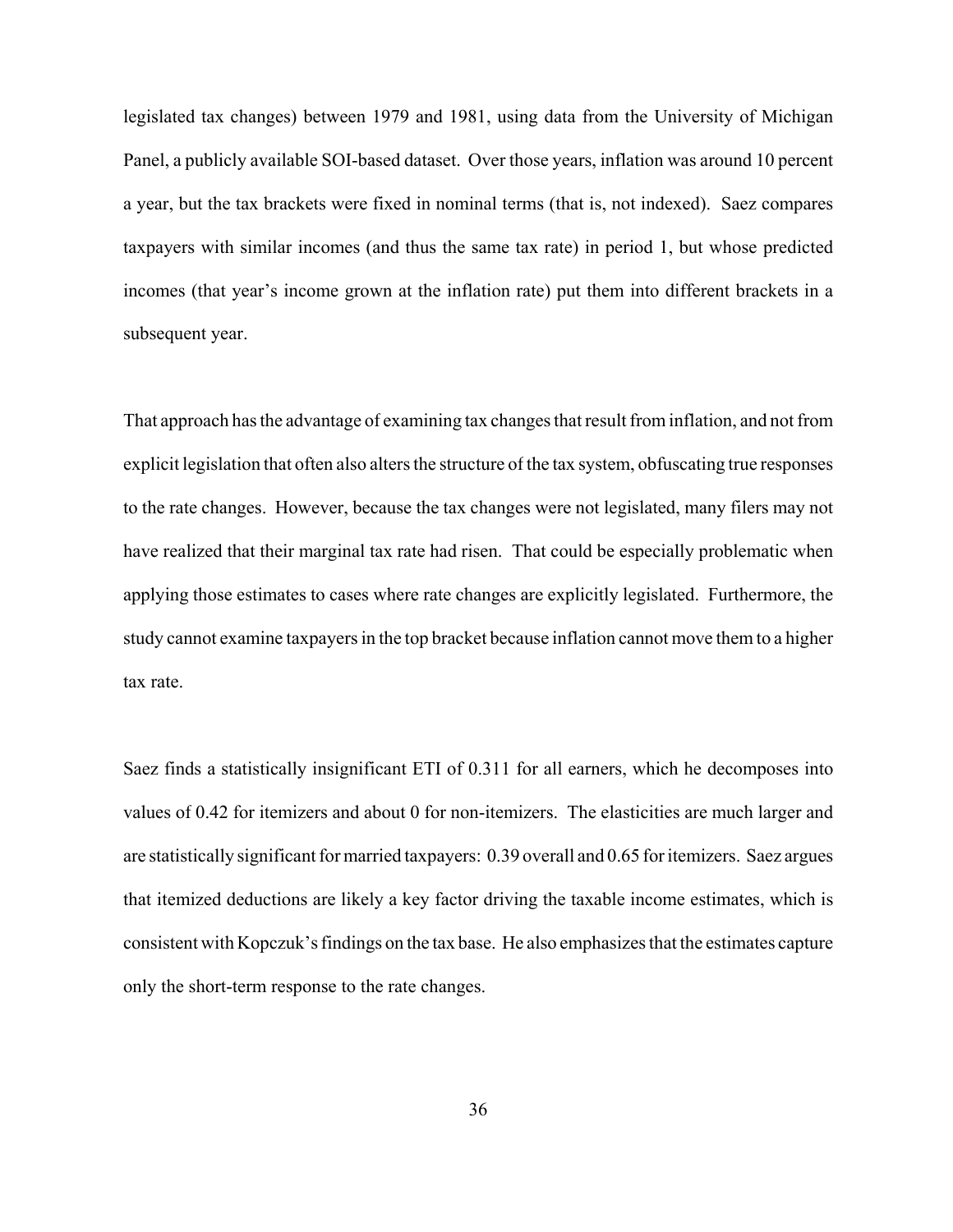Studies examining responses to the tax increases of the early 1990s generally find smaller ETIs than the earlier work looking at tax changes in the 1980s. Transitory changes are often large, but permanent responses are much smaller. Unlike the 1980s, responses to the tax changes of the 1990s only apply to the top brackets, which were the only groups experiencing a tax change. The 1990s tax changes involved few changes to the structure of the tax system (in contrast to TRA 86), which make the estimation process somewhat less complex.

### **V. Conclusion**

The ETI, which measures the responsiveness of reported income to changes to marginal tax rates, is a key parameter for estimating the impact of income-tax-rate changes on tax revenues and for measuring the efficiency implications of those rate changes. Studies have examined the tax changes of 1981, 1986, 1990, and 1993, as well as the bracket creep of the late 1970s and early 1980s, to estimate an overall ETI with respect to the net-of-tax rate. In addition, some studies have separately estimated ETIs for different income groups. Estimated elasticities appear to vary by income, with the highest-income households being the most responsive. In terms of overall findings, several of the more recent studies have reached similar conclusions, finding overall elasticities of about 0.40. A closer examination of the literature, however, suggests a great deal of variation. Estimated elasticities are often quite sensitive to sample selection, methodology, and the reform under consideration.

Research over the past two decades has greatly improved the understanding of the relationship between taxes and income, but has also highlighted many complicating factors such as tax-rate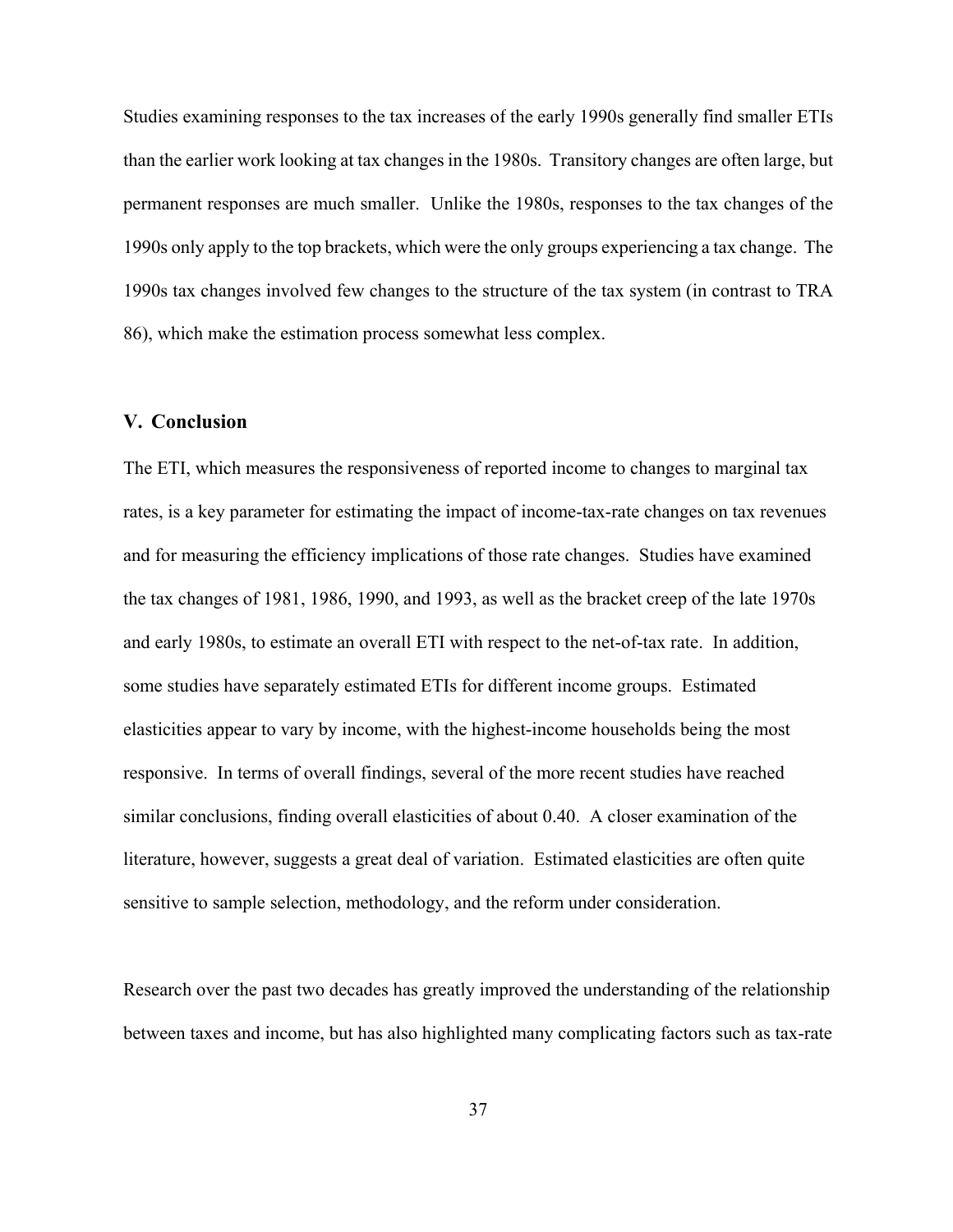endogeneity, mean reversion, and exogenous distributional changes that differ greatly across income classes. Those factors make parsing taxable-income elasticities from the array of nontax factors that also affect taxable income difficult, and current methods may still fail to control fully for them.

The logical next steps, some of which are already under way, include a deeper examination into the importance of the tax base, a decomposition of responses by income source and type of deduction, extending the years of data to include both tax increases and decreases, more work on the non-tax factors driving the heterogeneous income trends across the distribution, and a closer examination of income shifting between the corporate and individual tax bases. One promising approach (see Kopczuk, 2003) involves including the tax base (or the availability of deductions) in the model to see whether it is a determinant of the elasticity. Decomposing responses found in earlier research by the different sources of income would improve our understanding of the process underlying the overall response. Evidence suggests that particular income sources are driving the overall estimates. Separately calculating elasticities for each component of taxable income would reveal which factors have the greatest influence on overall responses. Conducting the analysis for different tax changes or over longer periods would show whether the same factors always dominate or whether the determining factors vary, depending on the nature of the tax change or other factors. Both the direction of response and the robustness of estimates may differ, depending on whether tax rates rise or fall. In addition to those issues, the exogenous income trends that differ across the income distribution demand further investigation to determine, for example, whether controls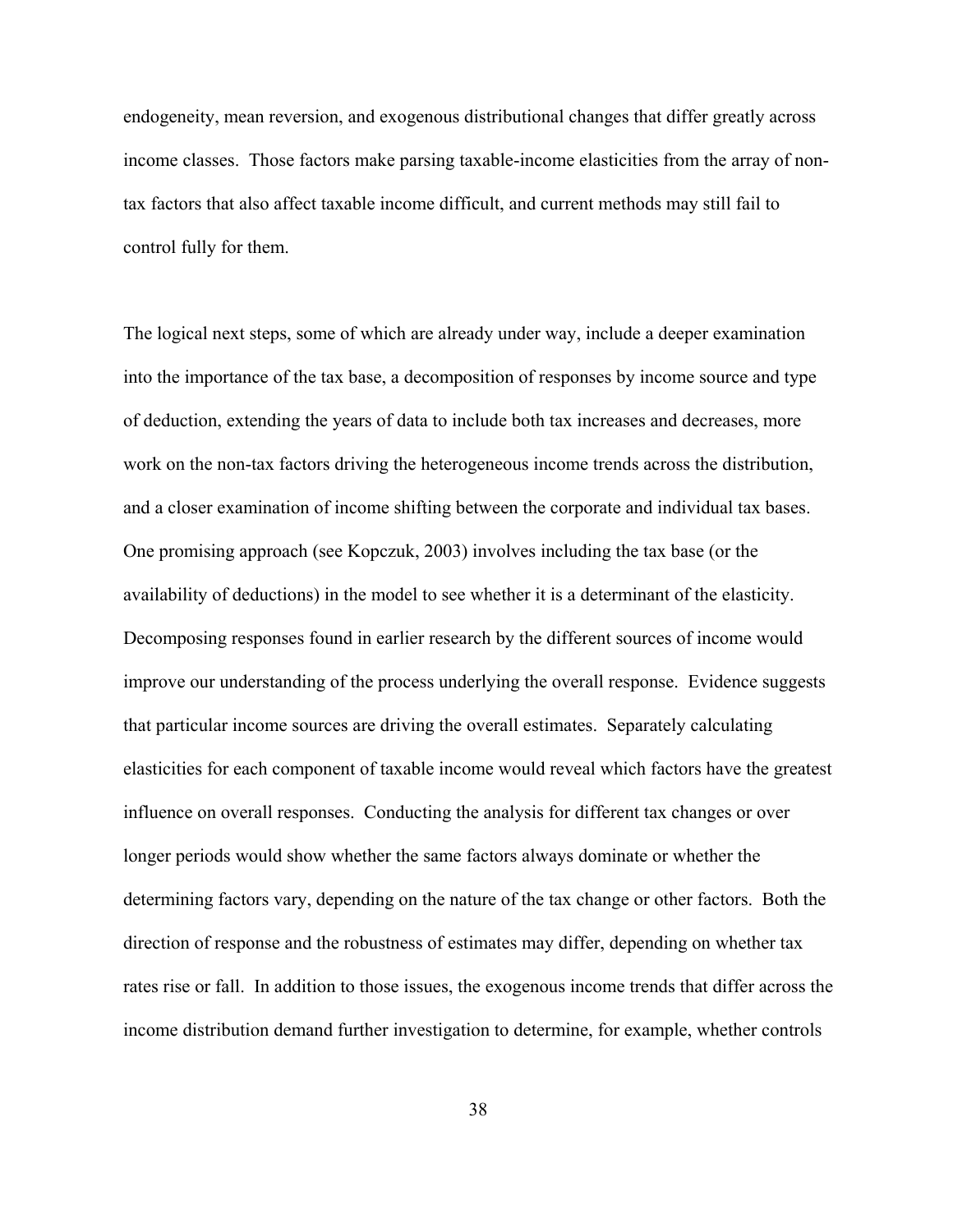for the trends can explain income changes over years without tax changes or, perhaps more accurately, over years when people seem to have adjusted to previous or anticipated tax changes. Finally, the shifting of income between the corporate and individual tax bases is a response to changing tax rates that is only partially understood and demands further research. Clearly, much work is still needed in order to better understand the process by which incomes respond to tax changes.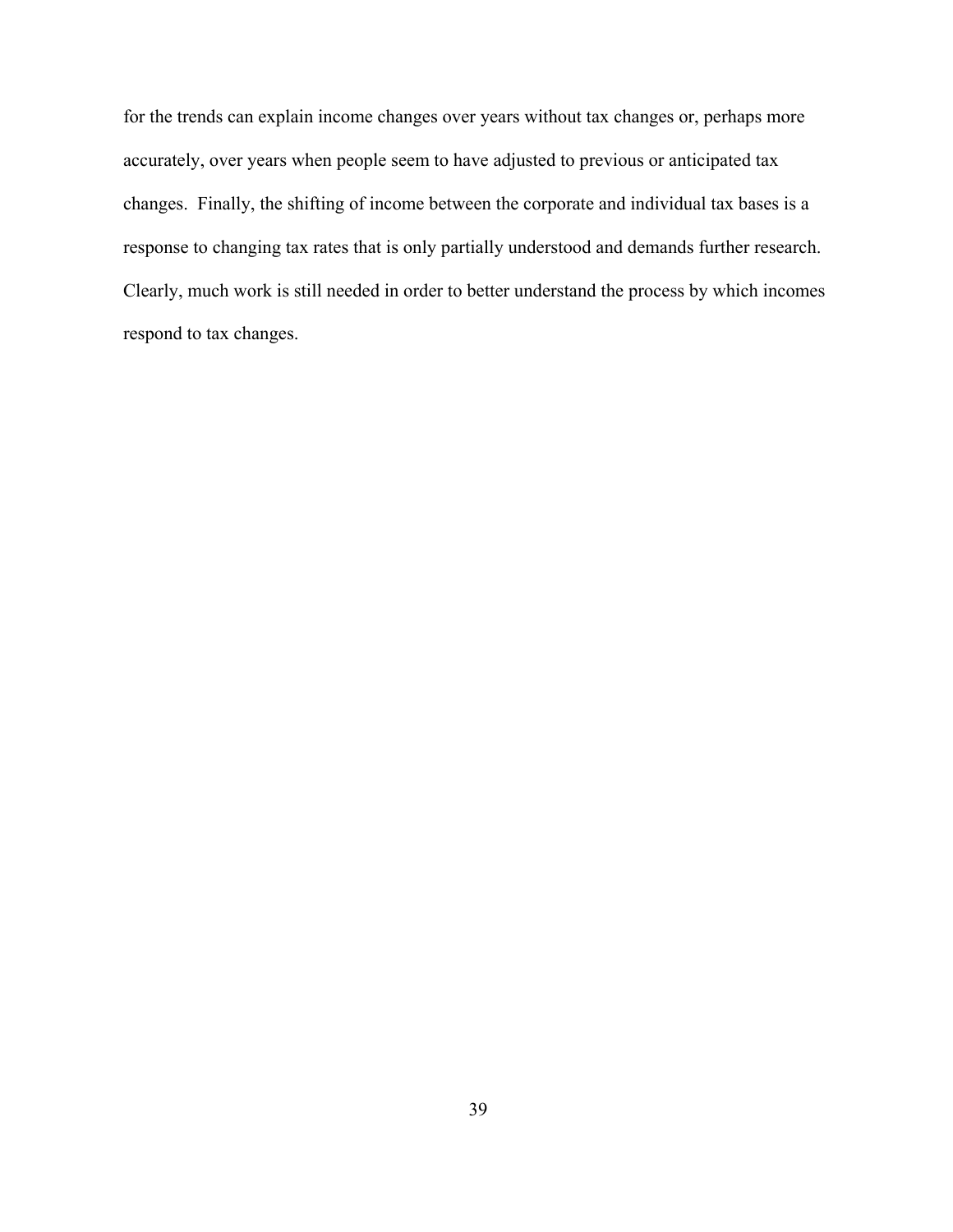# **Table 1. Empirical Studies on the Elasticity of Taxable Income**

| Paper                                  | ≣Data                           | $\frac{1}{2}$ Approach $^1$ Focus |                                                              | Tax Change Permanent<br>(Years)       |                                                    | v. Transitory Best Estimate Comments                                        |                                                                                                                                                                                               |
|----------------------------------------|---------------------------------|-----------------------------------|--------------------------------------------------------------|---------------------------------------|----------------------------------------------------|-----------------------------------------------------------------------------|-----------------------------------------------------------------------------------------------------------------------------------------------------------------------------------------------|
| Auten & Carroll ECWHS<br>(1995)        |                                 | ∃PS.<br>.                         | <b>EAII</b> income<br>groups                                 | TRA 86 (1985, Permanent<br>1989       |                                                    | $\frac{1}{2}0.46$ to 3.04                                                   | Replicates Feldstein (1995) and explores additional<br>specifications.                                                                                                                        |
| Auten & Carroll ESOI<br>(1999)         |                                 | PS                                | $\frac{1}{2}$ Joint > \$21k<br>$\frac{1}{2}$ Single> \$15.6k | TRA 86 (1985, Permanent<br>៖ 1989)    |                                                    | $\frac{1}{2}0.45$ to 1.13<br>$\frac{1}{2}0.57$ best<br>∃estimate            | Uses first-differences with year fixed effects and individual<br>characteristics, such as occupation.                                                                                         |
| Carroll (1998)                         | <b>ESOI</b>                     | PS                                | ∃> \$50k                                                     | OBRA 90 & 93 Permanent<br>(1989-1995) |                                                    | $E = 0.4$                                                                   | Uses weighted least squares year and individual FE, and<br>demographic/occupational information.                                                                                              |
| Feldstein (1995) SOI/CWHS              |                                 | PS                                | EAII income<br>groups                                        | TRA 86 (1985, Permanent<br>1988)      |                                                    | 1.04 to 3.05                                                                | Uses difference-in-differences.                                                                                                                                                               |
| Goolsbee<br>(2000)                     | ES&P<br>EXECUCOMP               | :PS                               | <b>EUpper Income</b>                                         | OBRA 93<br>$(1991 - 1995)$            | : Both                                             | $\frac{1}{2}0$ to 0.40                                                      | Includes variables for current and future tax rates. Tries to<br>distinguish between the transitory and permanent responses.                                                                  |
| Gruber & Saez<br>(2002)                | <b>ESOI/CWHS</b>                | :PS                               | EAII income<br>Eqroups                                       | ERTA & TRA<br>-86 (1979-<br>1990)     | ∃Permanent                                         | $\overline{0}$ :0.4                                                         | In(incomet/incomet+3) is regressed against year dummies,<br>marital status, and a 10-piece spline based on In(incomet)<br>breakdown by income.                                                |
| Kopczuk (2003) ESOI/CWHS               |                                 | PS                                | EAII income<br>∃groups                                       | ERTA & TRA<br>36 (1979-<br>1990)      | Permanent                                          | $\frac{1}{2}0.21$ to 0.57 w/o<br>tax base effect<br>:0.53 overall           | <b>Builds on Gruber and Saez. Presents a model that separates</b><br>mean reversion and exogenous distributional changes into<br>two variables                                                |
| Lindsey (1987)                         | ∃SOI                            | <b>CS</b>                         | ∃All income<br>groups<br>""""""""""                          | ERTA (1979):                          | Not clear                                          | $\frac{3}{2}$ 1.6 to 1.8                                                    | Compares simulated counterfactual to actual outcomes                                                                                                                                          |
| Long (1999)                            | <b>ESOI Public</b><br>Use File: | :CS                               | 50k to \$200k                                                | (1991)                                | State variation : More transitory : 0.193 to 0.819 |                                                                             | Uses differences in tax rates across states for identification.                                                                                                                               |
| Moffitt &<br>Wilhelm (2000)            | ∃SCF                            | ∃PS.                              | ∃All income<br>groups                                        | ∶TRA 86 (1983. ∶Permanent<br>1989)    |                                                    | <b>E0 to 1.83</b>                                                           | Uses SCF data and explores several specifications, including<br>a replication of Feldstein's methodology.                                                                                     |
| $\frac{1}{2}$ Saez (2003) <sup>3</sup> | SOI/Michigan PS<br>: Panel      | <b>BULLER</b>                     | ≣All income<br>groups<br>"                                   | Bracket creep<br>(1979-1981)          | <b>:Transitory</b><br>.                            | $\frac{1}{2}0.311$                                                          | Uses bracket creep from the non-indexation of tax rates. Uses<br>a natural experiment approach.                                                                                               |
| Saez (2004):                           | :SOI                            | TS                                | ∃All income<br>groups                                        | 1960-2000                             | : Permanent                                        | $\frac{1}{2}$ 0 to 1.7 (pairs of<br>Evears)<br>$\frac{1}{2}0.62$ for top 1% | : Uses aggregated time-series data from 1960 through 2000.<br>Special attention is paid to the top of the distribution. Time<br>trends are used to control for non-tax-related income trends. |
| Sammartino &<br>Weiner (1997)          | <b>ESOI/SOCA</b>                | TS                                | Top 1%                                                       | OBRA 90 & 93 Both<br>(1989-1994)      |                                                    | large transitory                                                            | Calculates shares of income (by type) accruing to the top 1%<br>small permanent and also calculates the shares for cohorts grouped by MTRs.                                                   |
| .Slemrod (1996) <sup>2</sup> ∃SOI      |                                 | :TS                               | $\frac{1}{2}$ Top 1%                                         | 1990)                                 |                                                    |                                                                             | Regresses shares of income against tax variables and other<br>Econtrols.                                                                                                                      |

1. PS = panel following the same people; TS = time-series; CS = cross-sectional.

2. This study builds on Feenberg and Poterba (1993) and uses essentially the same core dataset.

3. Those starting in the top bracket are not impacted by bracket creep. For joint filers, this group has income of greater than \$162, 400; for singles, the highest bracket begins at \$81,800.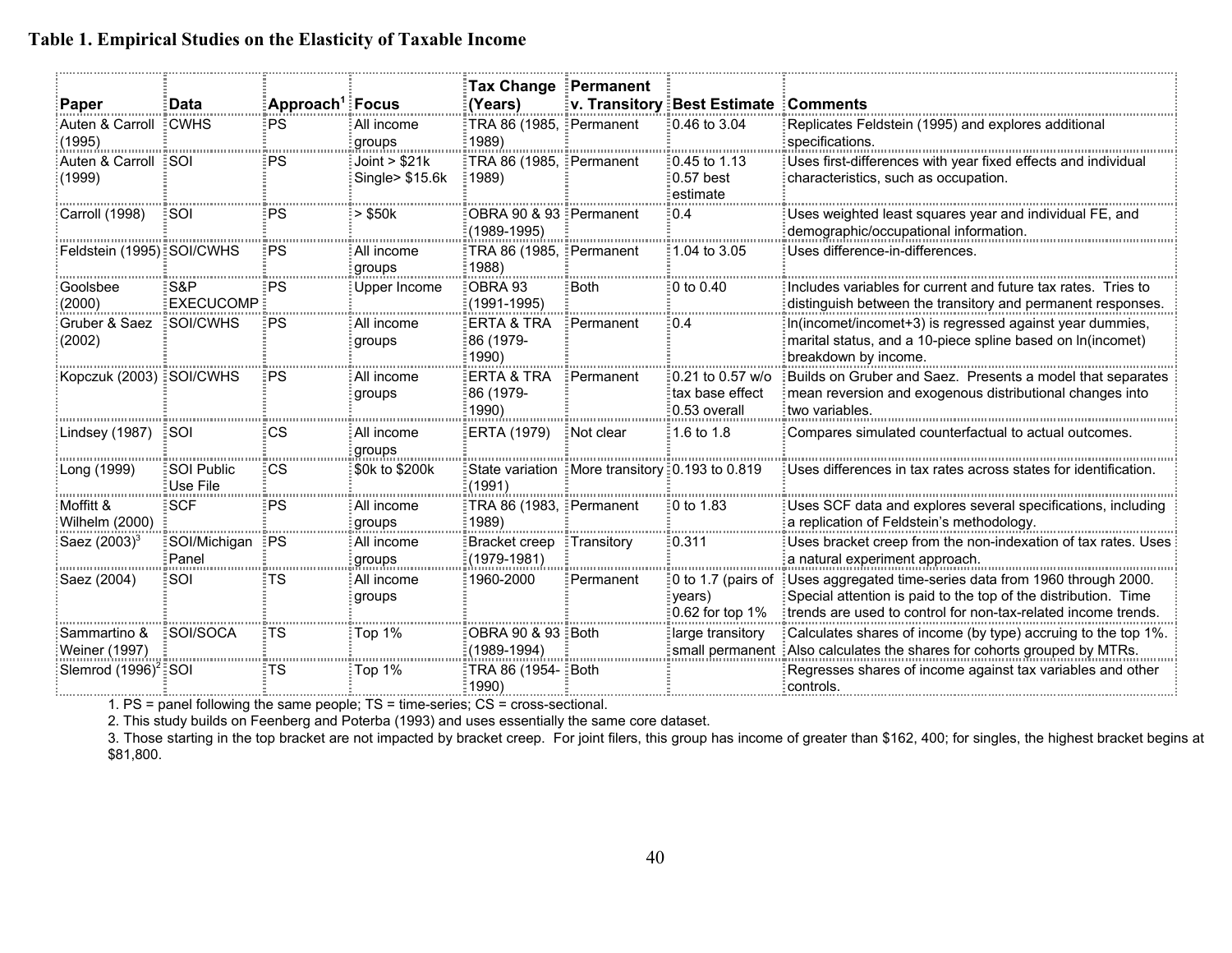## **Primary Articles**

- [1] Auten, Gerald and Robert Carroll, "Behavior of the Affluent and the 1986 Tax Reform Act," in *Proceedings of the 87th Annual Conference on Taxation of the National Tax Association*, Columbus, Ohio, 1995, 7-12.
- [2] Auten, Gerald and Robert Carroll, "The Effect of Income Taxes on Household Behavior," *Review of Economics and Statistics*, November 1999, 81 (4), 681-693.
- [3] Carroll, Robert, "Do Taxpayers Really Respond to Changes in Tax Rates? Evidence from the 1993 Act," Office of Tax Analysis Working Paper 78, U.S. Department of Treasury, 1998.
- [4] Feenberg, Daniel and James Poterba, "Income Inequality and the Incomes of Very High Income Taxpayers: Evidence from Tax Returns," *Tax Policy and the Economy,* J. Poterba, ed., MIT Press: Cambridge, 1993, 7, 145-177.
- [5] Feldstein, Martin S., "Tax Avoidance and the Deadweight Loss of the Income Tax," *Review of Economics and Statistics*, November 1999, 81 (4), 674-680.
- [6] Feldstein, Martin S., "The Effect of Marginal Tax Rates on Taxable Income: A Panel Study of the 1986 Tax Reform Act," *Journal of Political Economy*, June 1995, 103 (3), 551-572.
- [7] Goolsbee, Austan, "What Happens When You Tax the Rich? Evidence from Executive Compensation," *Journal of Political Economy*, 2000, 108 (2), 352-378.
- [8] Gruber, Jon and Emmanuel Saez, "The Elasticity of Taxable Income: Evidence and Implications," *Journal of Public Economics*, April 2002, 84 (1), 1-32.
- [9] Kopczuk, Wojciech, "Tax Bases, Tax Rates and the Elasticity of Reported Income," National Bureau of Economic Research Working Paper 10044, www.nber.org/papers/w10044, October 2003.
- [10] Lindsey, Lawrence, "Individual Taxpayer Response to Tax Cuts: 1982-1984, with Implications for the Revenue Maximizing Tax Rate," *Journal of Public Economics*, July 1987, 33 (2), 173-206.
- [11] Long, James E., "The Impact of Marginal Tax Rates on Taxable Income: Evidence from State Income Tax Differentials," *Southern Economic Journal*, April 1999, 65 (4), 855-869.
- [12] Moffitt, Robert and Mark Wilhelm, "Taxation and the Labor Supply Decisions of the Affluent," *Does Atlas Shrug? The Economic Consequences of Taxing the Rich*, Joel Slemrod, ed., New York: Harvard University Press and Russell Sage Foundation, 2000.
- [13] Piketty, Thomas and Emmanuel Saez, "Income Inequality in the United States, 1913- 1998," *Quarterly Journal of Economics*, February 2003, 118 (1), 1-39.
- [14] Saez, Emmanuel, "Reported Incomes and Marginal Tax Rates, 1960-2000: Evidence and Policy Implications," National Bureau of Economic Research Working Paper 10273, www.nber.org/papers/w10273, January 2004.
- [15] Saez, Emmanuel, "The Effect of Marginal Tax Rates on Income: A Panel Study of 'Bracket Creep,'" *Journal of Public Economics*, 2003, 87, 1231-1258.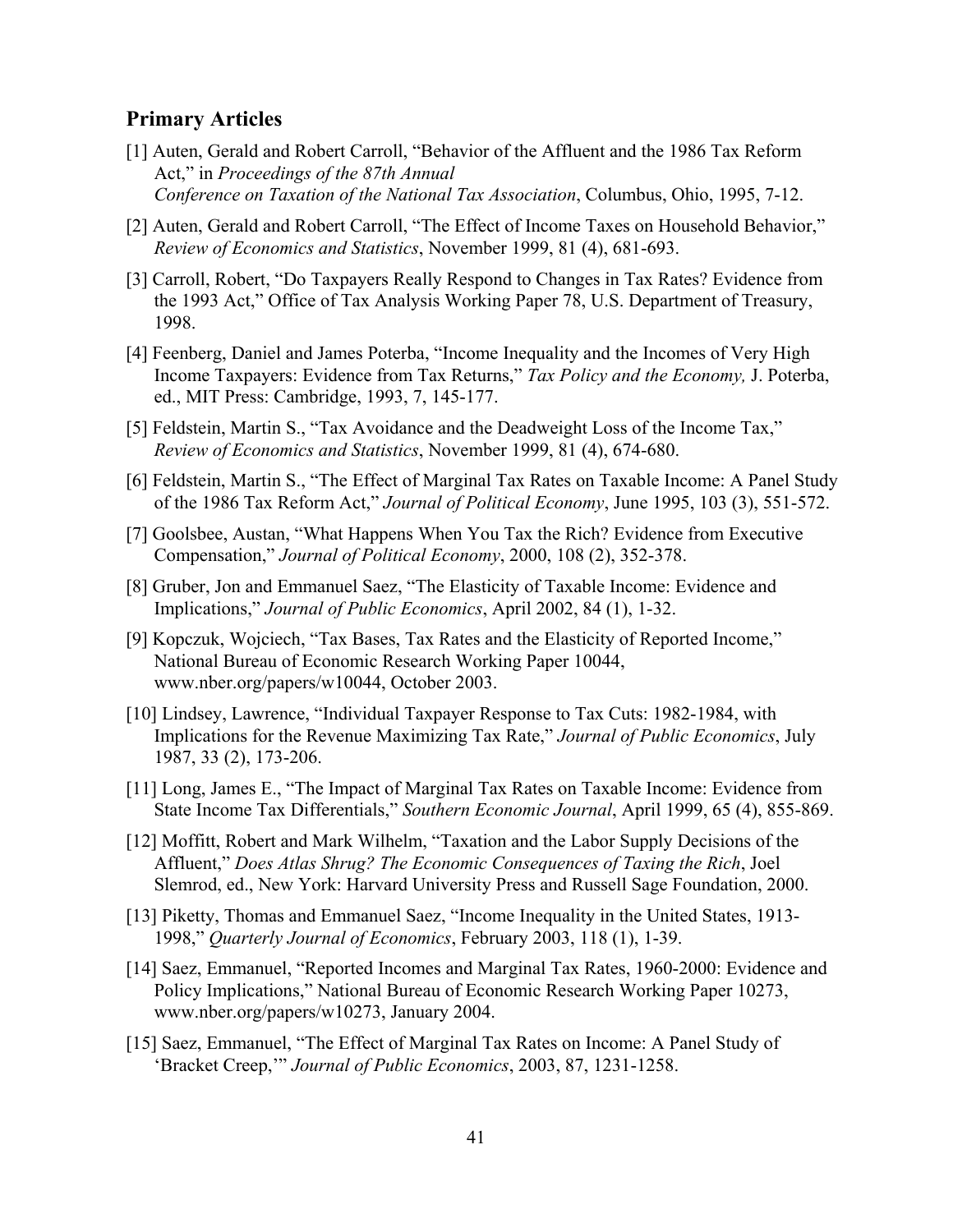- [16] Sammartino, Frank and David Weiner, "Recent Evidence on Taxpayers' Response to the Rate Increases in the 1990s," *National Tax Journal*, September 1997, 50 (3), 683-705.
- [17] Slemrod, Joel, "Income Creation or Income Shifting? Behavioral Responses to the Tax Reform Act of 1986," *American Economic Review*, 1995, 85 (2), 175-180.
- [18] Slemrod, Joel, "High Income Families and the Tax Changes of the 1980s: the Anatomy of Behavioral Response," *Empirical Foundations of Household Taxation*, M. Feldstein and J. Poterba, eds., University of Chicago, 1996.
- [19] Slemrod, Joel, "Methodological Issues in Measuring and Interpreting Taxable Income Elasticities," *National Tax Journal*, December 1998, 51 (4), 773-788.
- [20] Slemrod, Joel and Shlomo Yitzhaki, "Tax Avoidance, Evasion, and Administration," National Bureau of Economic Research Working Paper No. w7473, January 2000.

### **Ancillary Material**

- [1] Aarbu, Karl O. and Thor O. Thoreson, "Income Responses to Tax Changes—Evidence from the Norwegian Tax Reform," *National Tax Journal*, June 2001, 54 (2), 319-334.
- [2] Auten, Gerald E., Holger Sieg, and Charles T. Clotfelter, "Charitable Giving, Income and Taxes: An Analysis of Panel Data," *American Economic Review*, March 2002, 92 (1), 371- 382.
- [3] Blundell, R. and T. MaCurdy, "Labor Supply: A Review of Alternative Approaches," *Handbook of Labor Economics*, O. Ashenfelter and D. Card, eds., North-Holland, Amsterdam, 1999, 3A.
- [4] Brownlee, W. Elliot, "Historical Perspective on U.S. Tax Policy toward the Rich,." *Does Atlas Shrug? The Economic Consequences of Taxing the Rich*, Joel Slemrod, ed., 2000.
- [5] Buchanan, James M., "The Political Efficiency of General Taxation" *National Tax Journal*, December 1993, 46, 401-410.
- [6] DiNardo, John, Nicole Fortin, and Thomas Lemieux, "Labor Market Institutions and the Distribution of Wages, 1973-1992: A Semiparametric Approach." *Econometrica*, 1996, 64 (5), 1001-1044.
- [7] Feenberg, Daniel R. and Elizabeth Coutts, "An Introduction to the TAXSIM Model," *Journal of Policy Analysis and Management*, Winter 1993, 12 (1), 189-94.
- [8] Feenberg, Daniel and James Poterba, "The Income and Tax Share of Very High Income Households, 1960-1995," *American Economic Review Papers & Proceedings*, 2000, 90 (2), 264-270.
- [9] Feldstein, Martin S., "Tax Avoidance and the Deadweight Loss of the Income Tax," *Review of Economics and Statistics*, November 1999, 4 (81), 674-680.
- [10] Feldstein, Martin and Daniel R. Feenberg, "Higher Tax Rates with Little Revenue Gain: An Empirical Analysis of the Clinton Tax Plan." *Tax Notes*, March 22, 1993, 58, 1653- 1657.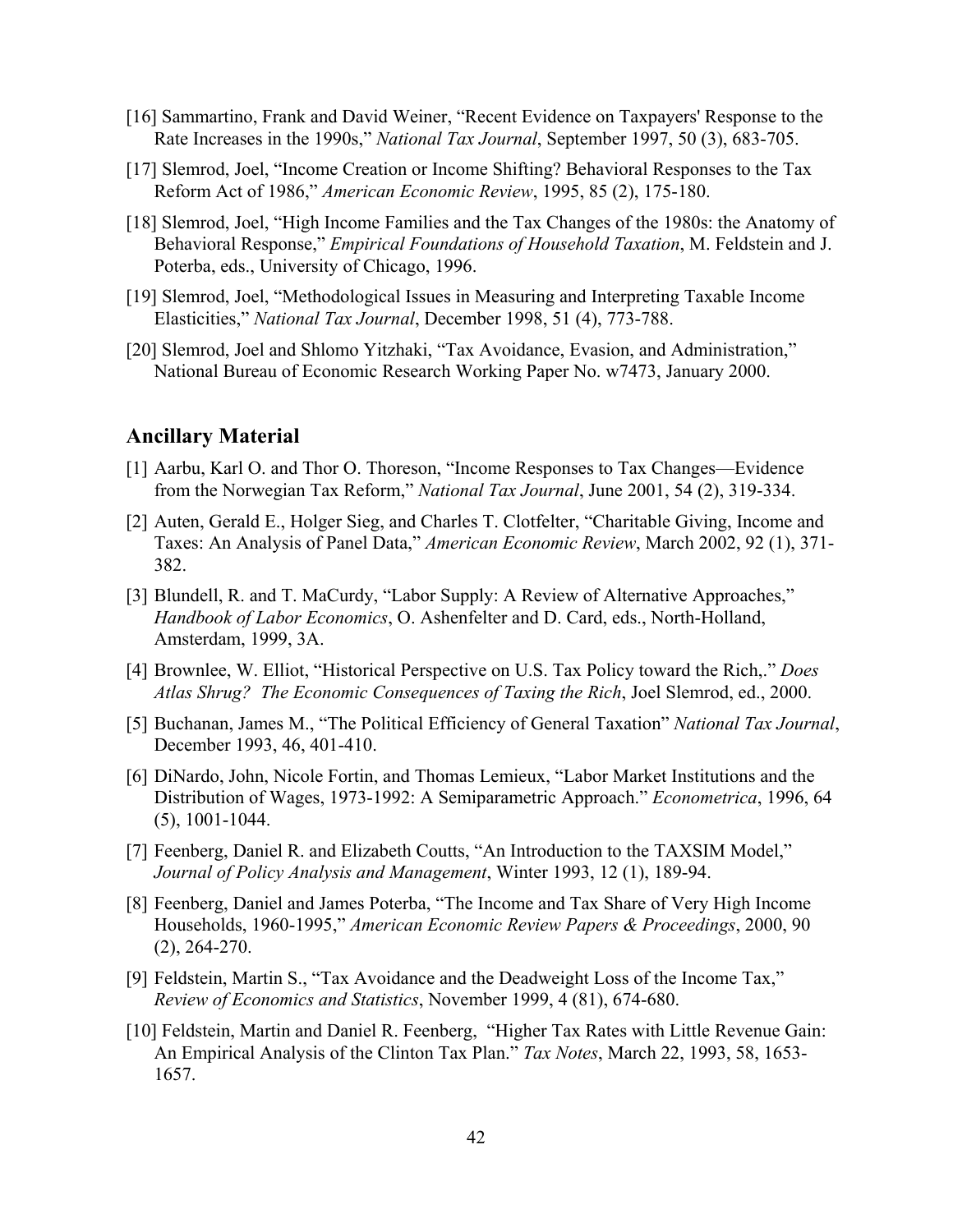- [11] Goldin, Claudia and Lawrence Katz, "The Returns to Skill across the Twentieth Century United States," National Bureau of Economic Research Working Paper No. 7126, 1999.
- [12] Goldin, Claudia and Robert Margo, "The Great Compression: The Wage Structure in the United States at Mid-Century," *Quarterly Journal of Economics*, 1992, 107 (1), 1-34.
- [13] Goldsmith, Selma, George Jaszi, Hyman Kaitz, and Maurice Liebenberg, "Size Distribution of Income Since the Mid-Thirties," *Review of Economics and Statistics*, 1954, 36 (1), 1-32.
- [14] Goolsbee, Austan, "It's Not About the Money: Why Natural Experiments Don't Work on the Rich," *Does Atlas Shrug? The Economic Consequences of Taxing the Rich*, Joel Slemrod, ed., New York: Harvard University Press and Russell Sage Foundation, 2000.
- [15] Goolsbee, Austan, "Evidence on the High-Income Laffer Curve from Six Decades of Tax Reforms," *Brookings Papers on Economic Activity*, 1999 (2), 1-47.
- [16] Gordon, Roger and Joel Slemrod, "Are 'Real' Responses to Taxes Simply Income Shifting Between Corporate and Personal Tax Bases," *Does Atlas Shrug? The Economic Consequences of Taxing the Rich*, Joel Slemrod, ed., Cambridge University Press, 2000.
- [17] Kopczuk, Wojciech and Emmanuel Saez, "Top Wealth Shares in the United States, 1916- 2000: Evidence from Estate Tax Returns," *National Tax Journal*, 2004, 57 Part 2, 445.
- [18] Hall, Brian and Jeffrey Liebman, "The Taxation of Executive Compensation," *Tax Policy and the Economy*, J. Poterba, ed., MIT Press: Cambridge, 2000.
- [19] Katz, Lawrence and David Autor, "Changes in the Wage Structure and Earnings Inequality," *Handbook of Labor Economics*, O. Ashenfelter and D. Card, eds., North-Holland, 1999, 3A.
- [20] Katz, Lawrence and Kevin Murphy, "Changes in Relative Wages, 1963-1987: Supply and Demand Factors." *Quarterly Journal of Economics*, 1992, 107 (1), 35-78.
- [21] Keat, Paul, "Longrun Changes in Occupational Wage Structure, 1900-1956," *Journal of Political Economy*, 1960, 68, 584-600.
- [22] Kopczuk, Wojciech, "Redistribution When Avoidance Behavior is Heterogeneous," *Journal of Public Economics*, July 2001, 81 (1), 51-71.
- [23] Kuznets, Simon, *Shares of Upper Income Groups in Income and Savings*, National Bureau of Economic Research, 1953.
- [24] Lindert, Peter, "Three Centuries of Inequality in Britain and America," *Handbook of Income Distribution*, A. Atkinson and F. Bourguignon, eds., North-Holland, 2000, 167- 216.
- [25] Mayshar, Joram, "Taxation with Costly Administration," *Scandinavian Journal of Economics*, 1991, 93 (1), 75-88.
- [26] Mellon, Andrew, *Taxation: The People's Business*, New York, 1924.
- [27] Murphy, Kevin R., "Executive Compensation," *Handbook of Labor Economics*, O. Ashenfelter and D. Card, eds., North-Holland, 1999, 3B.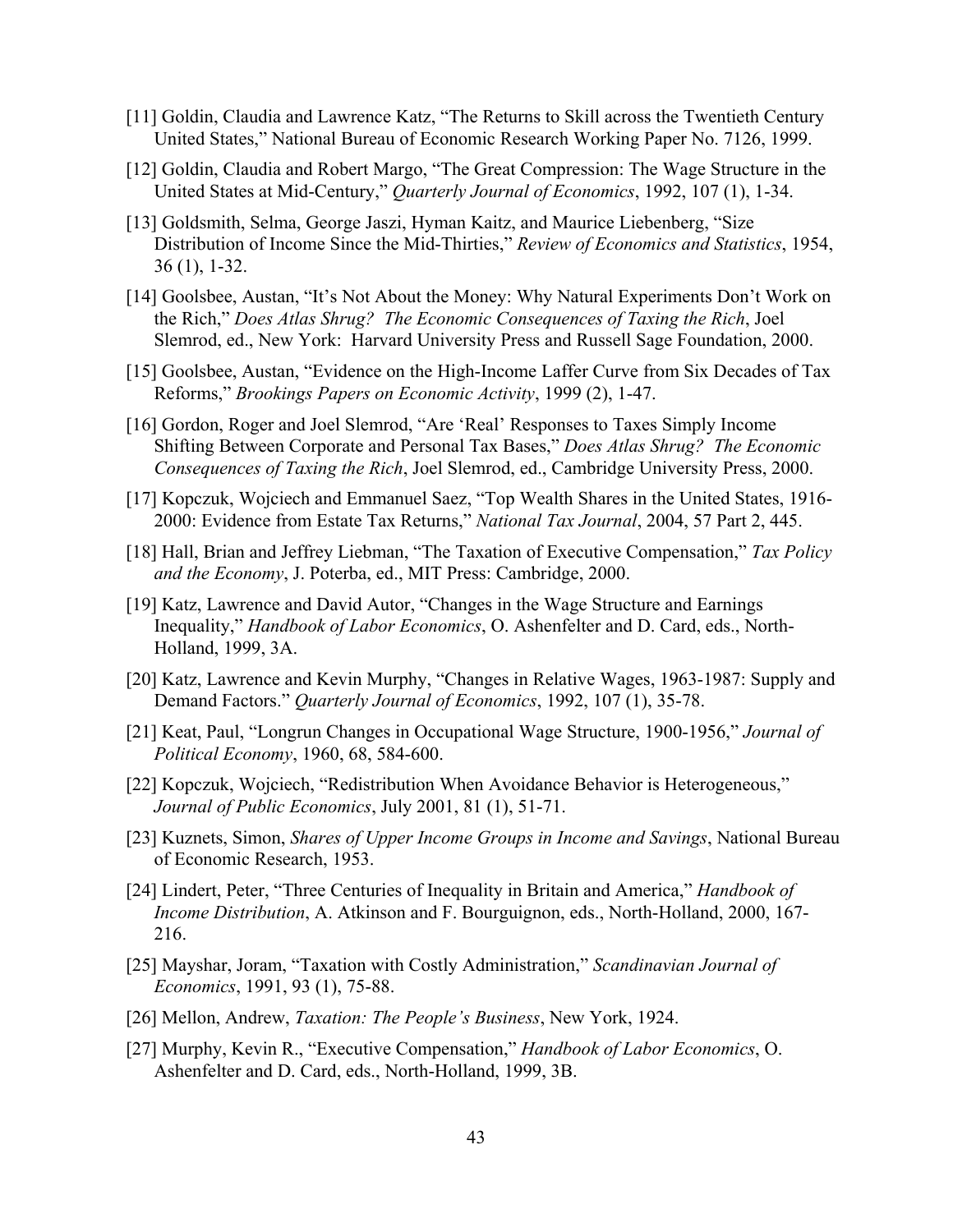- [28] Navratil, J., "The Economic Recovery Tax Act of 1981: Evidence on Individual Taxpayer Behavior from Panel Tax Return Data," unpublished thesis, 1995.
- [29] Park, Thae S., "Comparison of BEA Estimates of Personal Income and IRS Estimates of Adjusted Gross Income," *Survey of Current Business*, November 2000, 7-13.
- [30] Prescott, Edward C., "Why Do Americans Work So Much More Than Europeans?," *Federal Reserve Bank of Minneapolis Quarterly Review*, 28 (1), July 2004, 2-13.
- [31] Rotemberg, Julio, "Perceptions of Equity and the Distribution of Income," National Bureau of Economic Research Working Paper No. 5624, 1996.
- [32]Sillamaa, Mary Anne and Michael R. Veall, "The Effect of Marginal Tax Rates on Taxable Income: a Panel Study of the 1988 Tax Flattening in Canada," *Journal of Public Economics*, June 2001, 80 (3), 341-356.
- [33] Saez, Emmanuel, "The Optimal Treatment of Tax Expenditures," *Journal of Public Economics*, 88 (12), 2004, 2657-2684.
- [34] Saez, Emmanuel, "Do Taxpayers Bunch at Kink Points?," National Bureau of Economic Research Working Paper No. 7366, 1999.
- [35] Saez, Emmanuel, "Using Elasticities to Derive Optimal Income Tax Rates," *Review of Economic Studies*, 2001, 68, 205-229.
- [36] Slemrod, Joel, "A General Model of the Behavioral Response to Taxation," *International Tax and Public Finance*, March 2001, 8 (2), 119-28.
- [37] Slemrod, Joel, "The Economics of Taxing the Rich," National Bureau of Economic Research Working Paper No. w6584, May 1998.
- [38] Slemrod, Joel, "Fixing the Leak in Okun's Bucket: Optimal Progressivity When Avoidance Can Be Controlled," *Journal of Public Economics*, September 1994, 55 (1), 41- 51.
- [39] Slemrod, Joel and Jon Bakija, "Does Growing Inequality Reduce Tax Progressivity? Should It?," National Bureau of Economic Research Working Paper No. 7576, 2000.
- [40] Slemrod, Joel and Wojciech Kopczuk, "The Optimal Elasticity of Taxable Income," *Journal of Public Economics*, April 2002, 84 (1), 91-112.
- [41] Slemrod, Joel and Wojciech Kopczuk, "The Impact of the Estate Tax on the Wealth Accumulation and Avoidance Behavior of Donors," National Bureau of Economic Research Working Paper No. 7960, 2000.
- [42] Steuerle, C.E., *The Tax Decade: How Taxes Came to Dominate the Public Agenda*, The Urban Institute Press, Washington, D.C., 1991.
- [43] Williamson, Jeffrey and Peter Lindert, *American Inequality—A Macroeconomic History*, Academic Press, 1980.
- [44] Wilson, John Douglas, "On the Optimal Tax Base for Commodity Taxation," *American Economic Review*, December 1989, 79 (5), 1196-1206.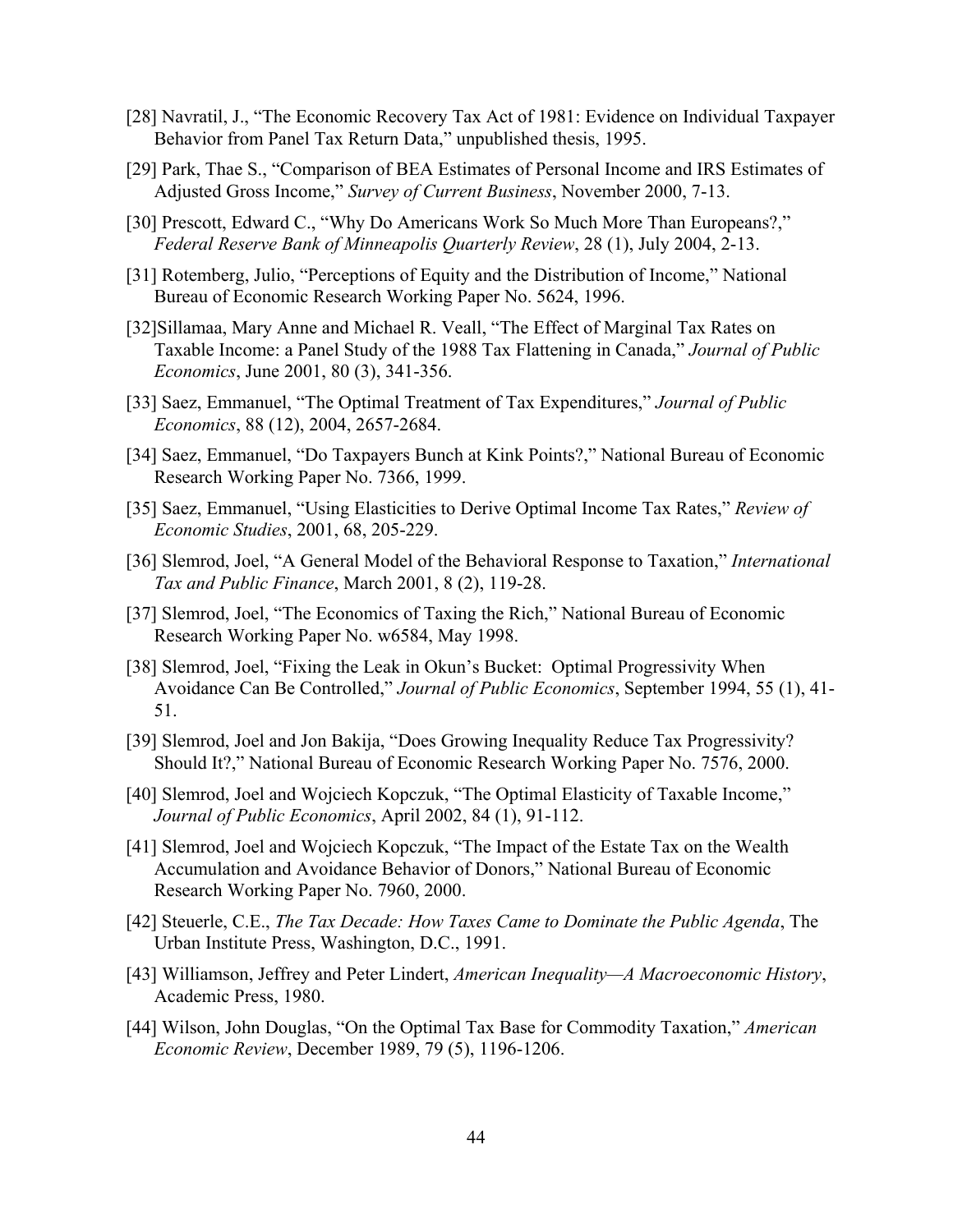- [45] Wolff, Edward, "Top Heavy—The Increasing Inequality of Wealth in America," The Twentieth Century Fund, 1994.
- [46] Yitzhaki, Shlomo, "A Note on Optimal Taxation and Administrative Costs," *American Economic Review*, June 1979, 69 (3), 475-480.